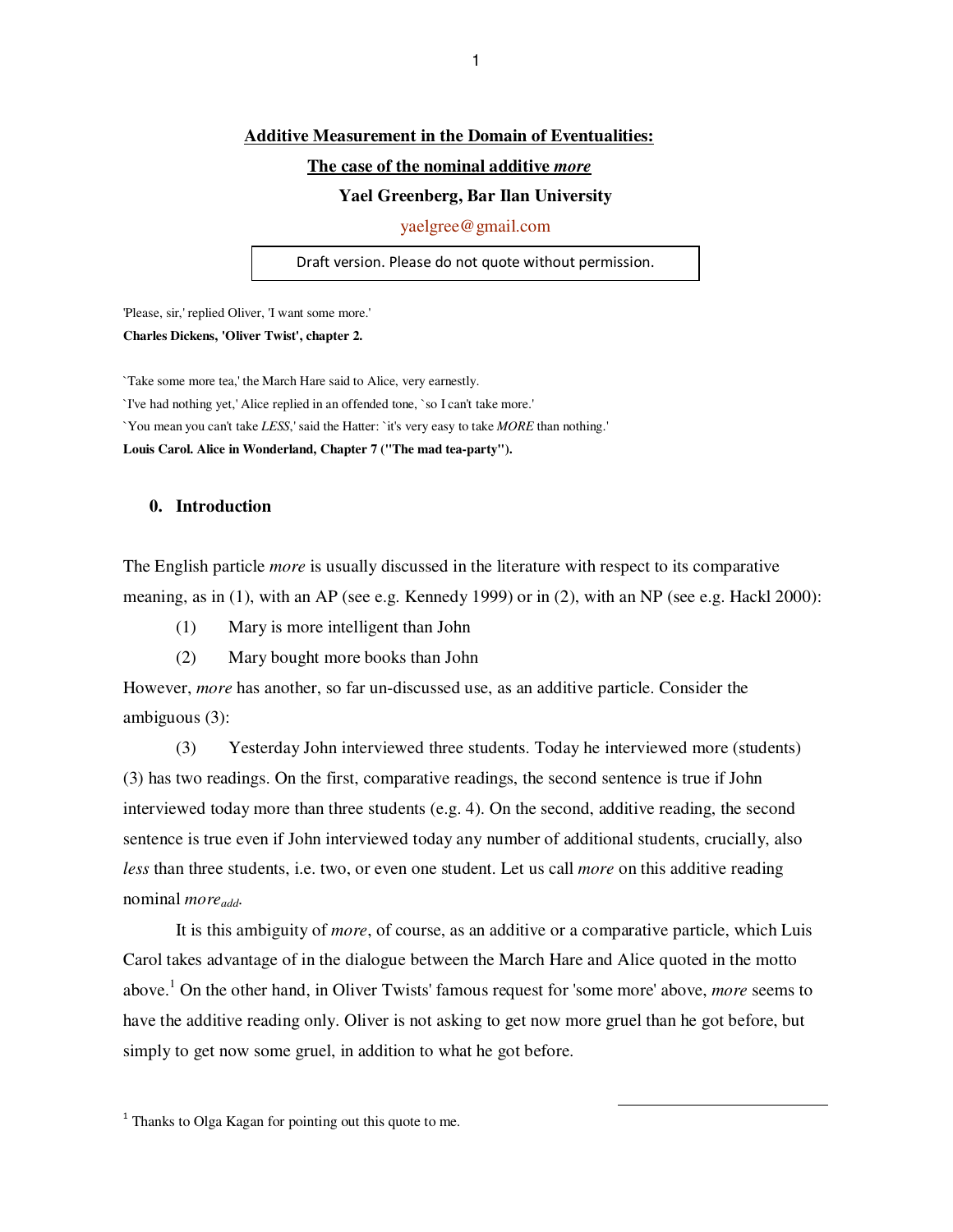Other languages, like modern Hebrew, German, Italian, French, Chinese, Russian and Spanish, use two different lexical items for these two readings of *more* (see for example, Greenberg 2008 for modern Hebrew, König 1977 and Umbach 2008 for German, and Tovena & Donazzan 2008 for French, Italian and Chinese). In this paper, though, I concentrate on the English nominal *moreadd*, and examine its distribution and interpretation.

The main observation I make (in section 1) is that nominal *moreadd* has a double nature. On the one hand, it is indeed 'nominal', as it associates with a nominal predicate, obeys constraints in the domain of individuals, and expresses the operation of summing the individuals in the denotation of this nominal predicate in its assertion and presupposition (e.g. in the additive reading of (3) it adds the students interviewed today, to the students interviewed yesterday). On the other hand, there are also a number of constraints in the domain of eventualities that nominal *moreadd* has to obey. These constraints indicate that *moreadd* expresses addition of eventualities as well, by summing the eventualities in the assertion and the presupposition. In this sense, the English *moreadd* is similar to the split measure phrase (MP) construction in Japanese, described and analyzed in Nakanishi 2007, which is also subject to constraints in both the nominal and verbal domain (though the constraints on nominal *moreadd* are different).

 In section 2 I combine Moltmann's 2004 treatment of adnominal *together,* as associated with an additive measure function, and Nakanishi's 2007 treatment of split MP constructions in Japanese, as associated with a derived measure function (in the sense of Krifka 1989, 1998), and propose that the semantics of *moreadd* involves a *derived additive measure function*. Given this claim, *moreadd* expresses indirect measurement of the sum of eventualities in the assertion and presupposition, by measuring the sum of participants in these eventualities. The individuals measured are thus treated as the values of a homomorphism from eventualities to their participants (Krifka 1989, 1998).

The relationship between the presupposed and asserted eventualities with *moreadd* is subtle. On the one hand, they can differ in a variety of respects (e.g. in their agents, their space time locations, and even in the verbs which characterize them). However, there are also a number of constraints on this relationship. Section 3 is devoted to clarify one such constraint, which requires that summing the asserted and presupposed eventualities results in an eventuality which not only plural and 'larger' (by virtue of having a larger number of participants), but is one which can be also considered 'more developed'. The discussion in this section clarifies that the operation of nominal *moreadd* is to indicate that the extent to which the summed eventuality develops depends on the measurement (e.g. the cardinality, volume, weight, etc.) of the sum of the participants in its subevents.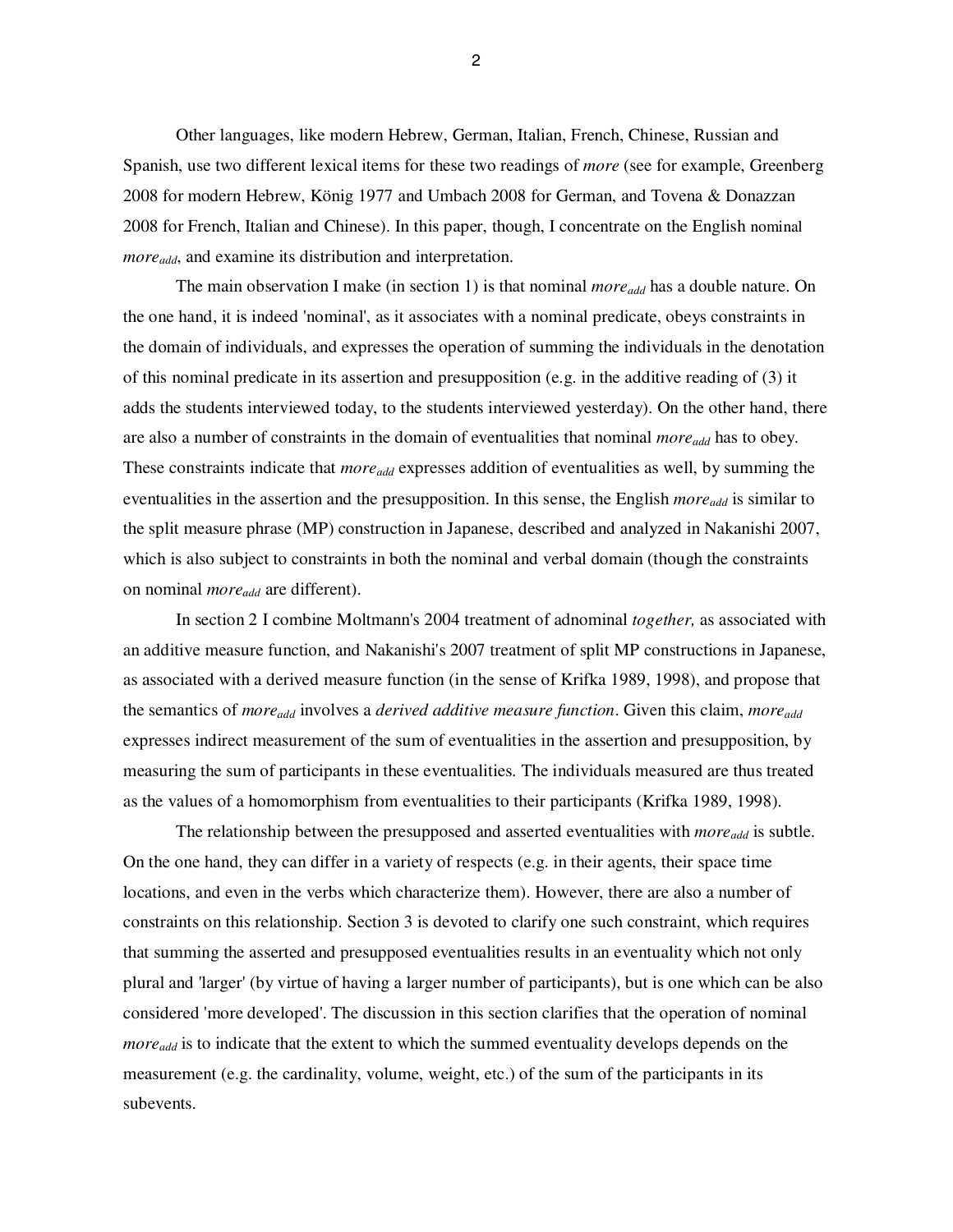Section 4 integrates the observations and suggestions in the previous sections, and the comparison with the compositional semantics of Japanese split MP construction, offered in Nakanishi 2007, to propose the denotation and compositional interpretation of nominal *moreadd*.

The paper concludes in section 5, which summarizes the main findings with respect to the semantics of *moreadd* and which discusses its analysis within the wider context of cross categorical and cross typal measurement in different languages. This section also suggests several directions for further research, like the possibility to extend the analysis of nominal *moreadd* (as in (3)) to verbal *moreadd* (as in *I slept some more*), the relationship between additive and comparative *more*, the cross linguistic manifestation of event-based additivity, and the focus sensitivity of *moreadd*.

# **1. Initial observations and intuitions**

To start evaluating the distribution and interpretation of *moreadd* it is helpful to compare it with its much more well-studied additive counterpart *too*. 2 Compare, for example, (3), repeated here, on the additive reading of *more* (i.e. with *moreadd*) and (4), with *too*:

(3) Yesterday John interviewed three students. Today he interviewed more (students)

(4) Yesterday John interviewed three students. Today he interviewed students too. On the surface, the effect of these two additive particles is very similar. For example, both (3), with *moreadd* and (4), with *too,* seem to assert the existence of individual students, and in addition to presuppose the existence of students. Indeed, a proposal along this line is made in König's 1977 analysis of *noch*, the German counterpart of *moreadd*. 3

However, a closer look shows that there are differences between the two particles. One such difference is that the nominal predicate associated with *moreadd,* in the assertion should characterize the individuals in the presupposition as well. For example, hearing the second sentence in (5), with *moreadd* we seem to presuppose Mary has spoken with some English teachers, and thus naturally understand that John, referred to in the preceding sentence, is an English teacher. In contrast (6), with *too* does not give rise to such an implication:<sup>4</sup>

(5) Mary has already spoken with John. Tomorrow she will speak with some more English teachers.

 2 I do not intend to examine the semantics of *too* in this paper. The goal is only to give a descriptive comparison of *too*  and *moreadd* so the characteristics of *moreadd* , analyzed in the sections below, are clearer.

<sup>&</sup>lt;sup>3</sup> A modified version of this proposal, maintaining the additivity of *noch* in the domain of individuals, is proposed in Umbach 2008.

 $4 \text{ In fact, the implication we get in (6) with } too \text{ is that John is } not \text{ an English teacher.}$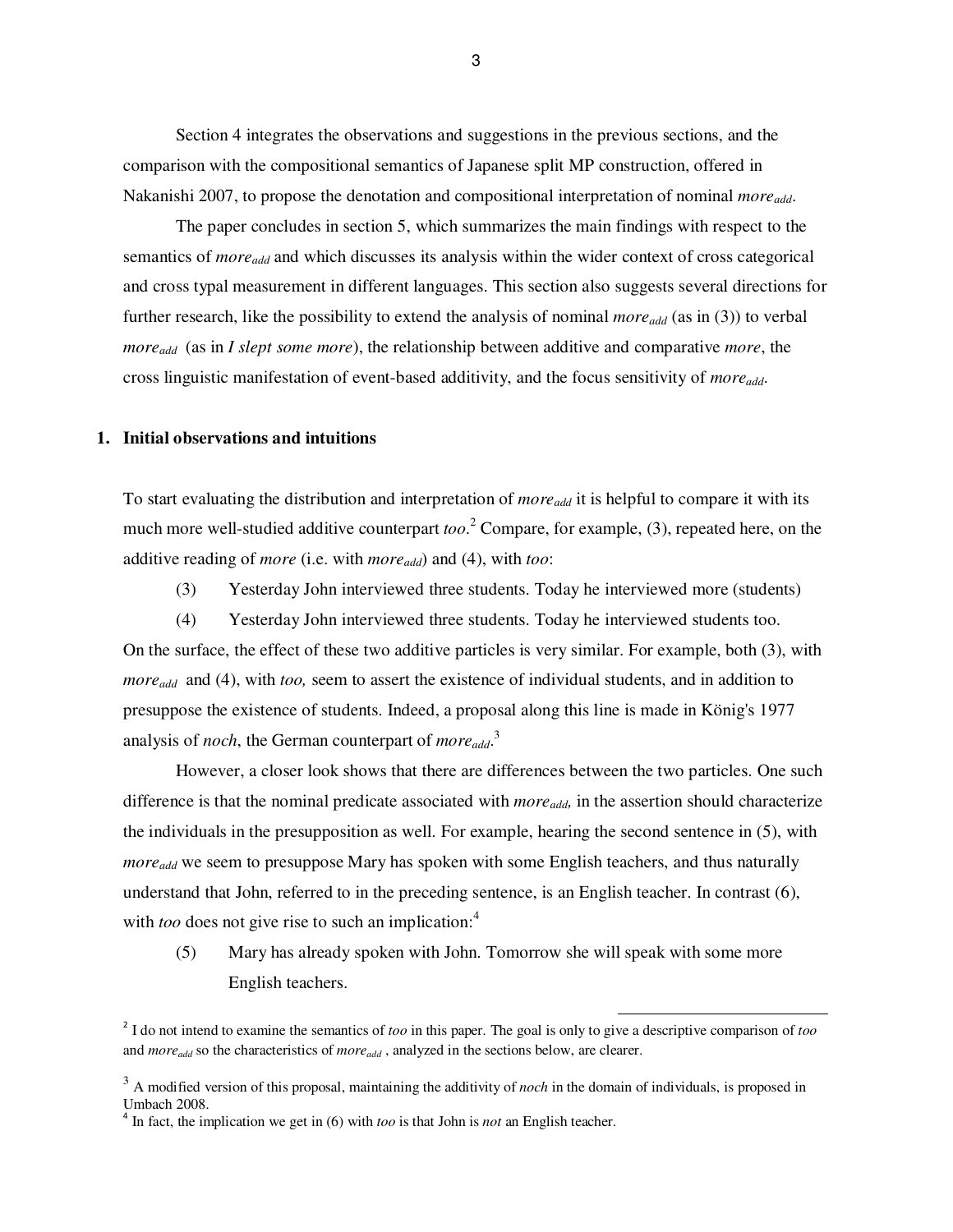(6) Mary has already spoken with John. Tomorrow she will speak with some English teachers too.

The requirement that the same nominal predicate appears in the assertion and presupposition of *moreadd*, but not with *too*, is also seen in (7) and (8). (7) is odd under the additive reading and has the comparative reading only (unless we independently presuppose that there are monkeys that we saw). In contrast  $(8)$  is perfectly fine:<sup>5</sup>

- (7) In the morning we saw 3 zebras. At noon we saw more monkeys (comparative only)
- (8) In the morning we saw 3 zebras. At noon we saw monkeys too.

On the other hand, in contrast to the nominal predicates associated with *moreadd*, which should be maintained in both the assertion and presupposition, the *individuals* in the denotations of these nominal predicates cannot be the same, and in fact, cannot even overlap. Here again *moreadd* is different from *too*. Consider, for example, (9):

- (9) a. Today John spoke with 4 students. Tomorrow Mary will speak with 4 more students.
	- b. Today John spoke with 4 students. Tomorrow Mary will speak with 4 students too.

If  $N_1$  is the set of students that Mary will speak with, and  $N_2$  is the set of students that John spoke with, then in (9a), with *more*<sub>add</sub>, but not in (9b), with *too*,  $N_1 \cap N_2 = \emptyset$ . I.e. Mary will necessarily speak with 4 *different* students.

Other constraints on *moreadd* are especially interesting, since, although this particle seems to syntactically combine with a nominal predicate (e.g. *students* in (3)), these constraints concern the domain of eventualities (which are in the denotation of verbal predicates). One such constraint is illustrated by comparing  $(3)$ , repeated here, to  $(10)$ :

- (3) Yesterday John interviewed three students. Today he interviewed more (students)
- (10) Today John interviewed three students. Yesterday he interviewed more (students).

 $\overline{a}$ 

<sup>&</sup>lt;sup>5</sup> The focus pattern of the sentences with *more*<sub>add</sub> in this paper is one where the nominal argument (e.g. *students* in (3) or *English teachers* in (5)) is not focused. Instead, other elements in the sentences get a (rise) fall-rise intonation (e.g. *today* in (3) or *tomorrow* in (5)). In addition, *moreadd* is focused as well. This makes *moreadd* similar to *too*, which Krifka 1999 takes to be associated with contrastive topics (see also the end of section 5).

However, Umbach 2008, who examines this focus pattern for the German correlate of *moreadd*, namely *noch*, shows that another focus pattern is possible, where *noch* is not focused, which implies that an element of another type is added. In this focus pattern, then, the nominal predicates in the assertion and presupposition *do* differ.

In English, though, the latter focus pattern is less good with *moreadd*. (ii), for example, does not sound as felicitous as (i) (unless we assume that John drank some beer before the evening):

<sup>(</sup>i) In the morning John drank beer. [In the evening]<sub>F</sub> he drank [more]<sub>F</sub> beer

 <sup>(</sup>ii) In the morning, John drank wine. In the evening he drank (??more) beer.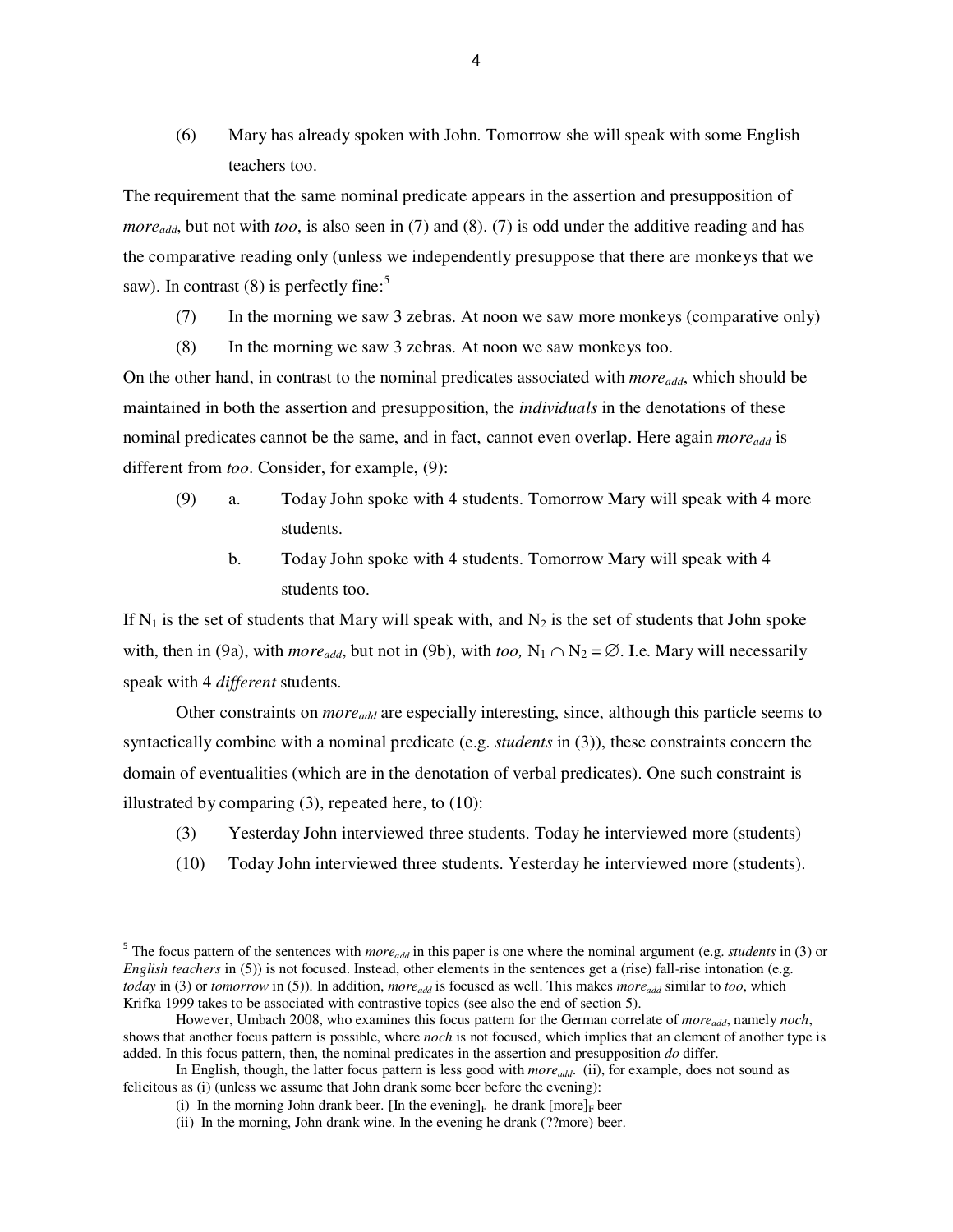There is a clear meaning difference between these two sentences. Unlike (3), (10) has the comparative reading only (John interviewed more than three students), and the additive reading, i.e. *more<sub>add*</sub>, seems infelicitous in it. Notice that in contrast, *too* in (11) is as felicitous as in (4), repeated here, and has the same interpretation:

(4) Yesterday John interviewed three students. Today he interviewed students too.

(11) Today John interviewed three students. Yesterday he interviewed students too. With *moreadd* , then, but not with *too,* temporal order matters: We can add 'forward' (e.g. from yesterday to today), but not 'backward' (from today to yesterday). This is the first indication that in the case of *moreadd* we do not presuppose the existence of individuals, but of eventualities. For example, we don't want to say that *moreadd* triggers the presupposition that there are existing individuals in the denotation of the nominal predicates (e.g. individual students in (3)) before the reference time of the assertion, since this kind of presupposition is met in the infelicitous (10) as well. Instead, in sentences like (3) and (10) we seem to presuppose that there is an *eventuality* of interviewing students before the reference time of the assertion. Indeed, this kind of presupposition seems to be met in the felicitous (3), but not in the infelicitous (10).  $6$ 

Tovena & Donazzan 2008 make a similar claim about the semantics of the additive particles *encore* in French, *ancora* in Italian and *zai* in Chinese*.* They take the temporal priority of the eventuality in the presupposition of these particles to be a central part of their theory. Specifically, they claim that these particles take a time (the reference time), and a property of eventualities, and trigger the presupposition that a property of eventualities is salient and used in the context, which is predicated both of the reference time and of a prior time.

However, a closer look shows that the *'prior* time' component is not a necessary condition on the felicity of the nominal *moreadd* in English. Instead, the presupposed eventuality can also hold 'at the same time' of the asserted eventuality. This is indicated by the felicity of the additive reading in sentences like (12)-(14):

l,

In this respect, it is interesting to note that Umbach's 2008 discussion of *noch* suggests that this particle is sensitive to the 'order of mentioning'. *Moreadd*, then, seems to differ from *noch* in that sensitivity to the 'order of mentioning' requires a special intonation and context. In normal context, and with neutral intonation it is sensitive to the temporal order of the eventualities involved.

<sup>&</sup>lt;sup>6</sup> There are some cases where 'adding backwards' does work. This typically happens when we use a typical 'list', or 'counting' intonation, as in the following conversation:

 <sup>(</sup>i) A: How many students did you interview this week ?

B: Well, let's see… Today I interviewed 4 or 5 students… Yesterday I interviewed 3 more…All in all I think I interviewed around 7 or 8.

A preliminary direction for accounting for such uses of *moreadd* is to suggest that, given the salient 'counting' or 'listing' intonation in (iA), the relevant eventuality we have is not that of interviewing, but of counting, or listing the number of interviews. In this case, then, the relevant presupposed eventuality, that of counting three interviews, is indeed prior to the asserted eventuality, although the temporal location of these 3 interviewing eventualities themselves is later.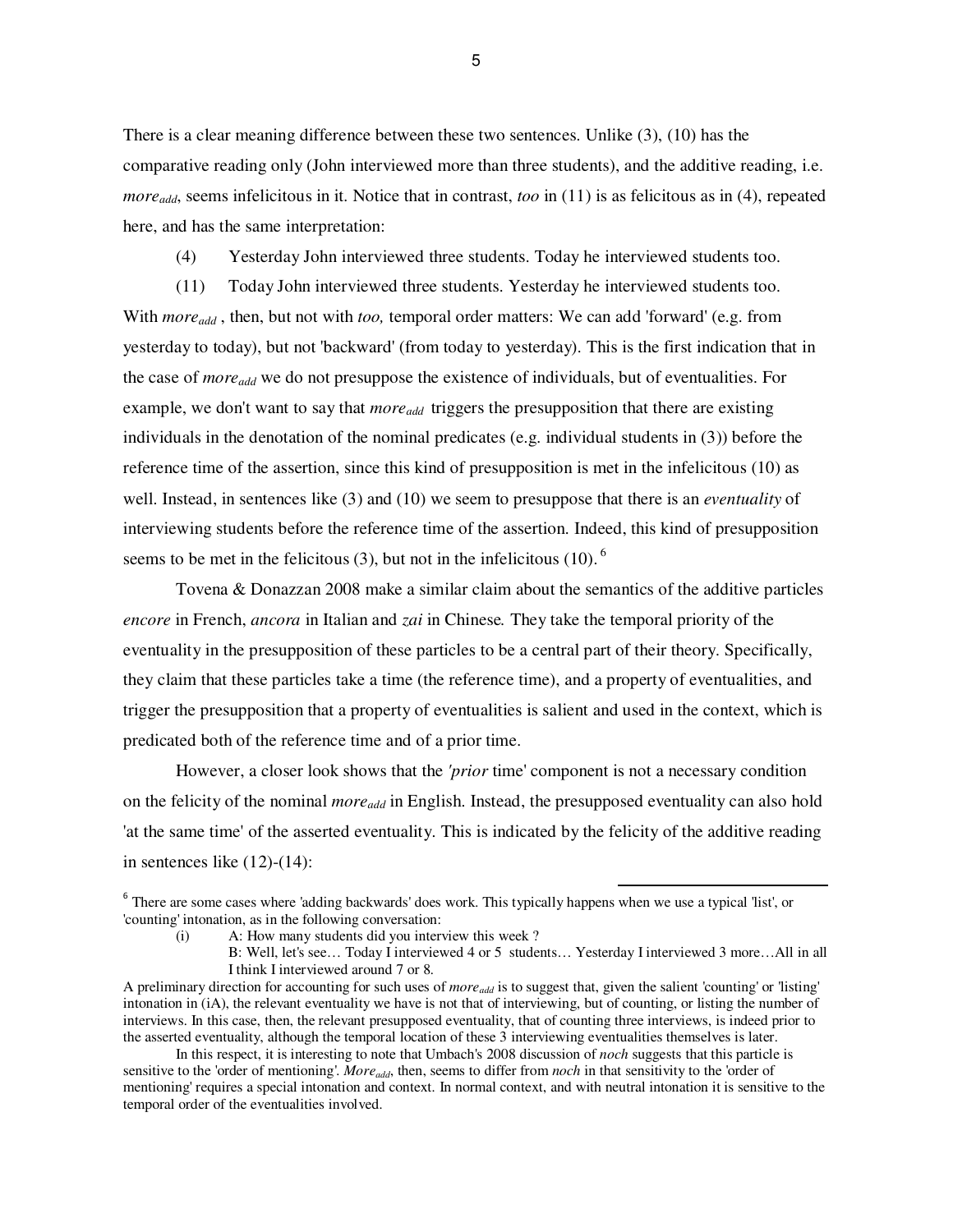- (12) This morning Danny interviewed 3 students in his office. At that time Susan interviewed some more students in the library
- (13) At 6.00 sharp Danny noticed 3 wolves near the car and 2 more (wolves) just behind the tent.
- (14) That party was a disaster! I had to deal at the same time with 4 children crying and 3 more fighting and screaming!

Given these examples we may say that *more*<sub>add</sub> triggers the presupposition that there is an eventuality involving different members of the nominal argument, whose running time is prior or equal to (i.e. not later than) the reference time of the assertion.

 But isn't such an existential presupposition too weak ? For example, saying that the presuppositions of (15) and (16) is that *there is* a eventuality where John ate bread, which is not later than today, or that *there is* an eventuality where John read books, which is not later than this week, respectively, seems too weak, as these presuppositions can be met too easily, or even trivially: Most probably, there is a past eventuality where John ate bread and a past eventuality where John read books:

- (15) Today John ate some more bread
- (16) John read 2 more books this week

This potential problem with defining the presupposition of *more*<sub>add</sub> is very similar to the one pointed by Kripke (ms.) with respect to *too*. Kripke shows that if the presupposition of triggered by *too* in (17) is that *there is* an individual (different from John) who is having dinner in New York, we wrongly predicts that this sentence could be easily uttered out of the blue, as there are probably always people different from John who are eating dinner in New York:

(17) John is having dinner in New York too

Kripke thus suggests that the presupposition of *too* is stronger, requiring that an individual with the relevant property is contextually salient. One may suggest, then, a similar modification for the semantics of *moreadd*, according to which it triggers the presupposition that a contextually salient eventuality with different members of the nominal argument exists (whose time is not later than the reference time of the assertion). Thus, for example, the presupposition of (16) would be that there is a contextually salient eventuality where John is eating bread, whose time is no later than today.

In section 3 below I will show that this modification is, in fact, not needed. Before doing that, however, let us describe some more facts about *moreadd*. An interesting point to note is that the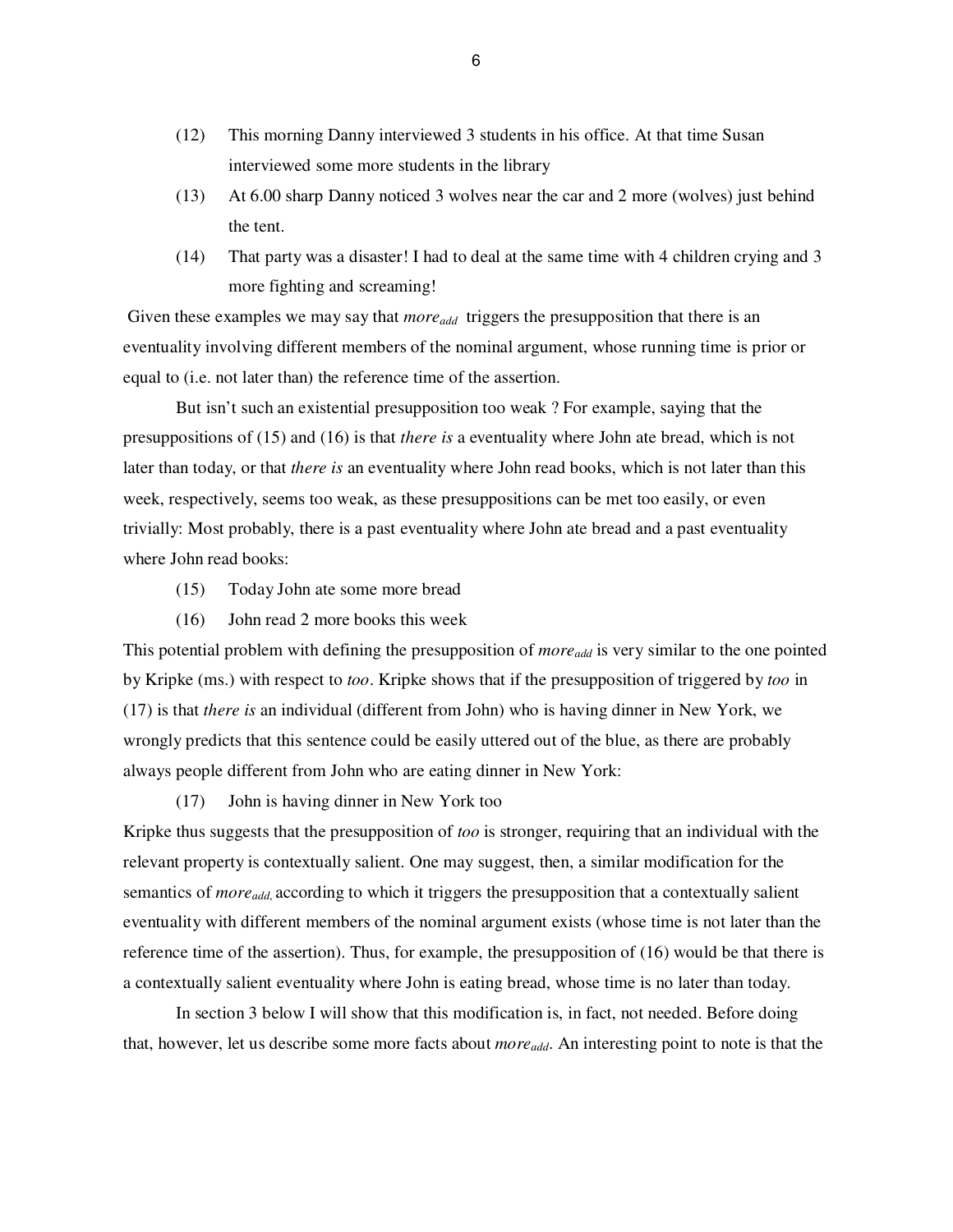eventualities in the assertion and presupposition of *moreadd* need not be characterized by the same verb. This is seen from the felicity of *more*<sub>add</sub> in sentences like  $(18a)-(18c)$ :<sup>7</sup>

- (18) a. John baked 3 cakes. Then he bought one more
	- b. John heard 5 birds. Then he saw 2 more
	- c. I found 4 coins on the ground. Then I received 2 more from my father.

Crucially, however, not 'anything goes' here. That is, not any two verbs can appear in the assertion and the presupposition. Compare the felicitous sentences in (18) with the infelicitous ones in (19):

- (19) a. John baked 3 cakes. #Then he ate one more
	- b. John heard 5 birds. #Then he fed 2 more
	- c. I found 4 coins on the ground. #Then I lost 2 more

Unlike (18a)-(18c), (19b)-(19c) are odd on the additive reading. The difference between these cases seems to be that, although the eventualities in the assertions and presuppositions in (18) are characterized by different verbs, they can be nonetheless characterized by a single 'superset' predicate, e.g. 'preparing' cakes in (18a), 'noticing' the birds, in (18b) and 'getting' coins in (18c). This is not the case in (19): 'baking' and 'eating', 'hearing' and 'feeding' and 'finding' and 'loosing' do not seem to be easily characterized by the same predicates. The use of *moreadd,* then, seems to require that the asserted and the presupposed eventualities are, or at least can be, characterized by the same verbal predicate. This is either the predicate in the assertion itself, or, when the verbal predicate in the assertion and presupposition differ, a 'superset' predicate.<sup>8</sup>

Let us summarize these initial observations. The particle *more*<sub>add</sub> is subject to two constraints in the nominal domain: The nominal predicate that *moreadd* associates with has to stay constant in the assertion and presupposition. On the other hand, the sets denoted by the nominal predicate should not overlap. Two further constraints concern the domain of eventualities. First, the eventualities in the assertion and presupposition of sentences with *moreadd* are or can be, characterized by the same predicate (which is either the predicate in the assertion, or some 'superset' predicate). In addition, the eventuality in the presupposition cannot be temporally later than the

<sup>&</sup>lt;sup>7</sup> See Tovena & Donazzan 2008 for a similar observation w.r.t. the additive particles in French, Italian and Chinese.

 $8$  Tovena & Donazzan (2008) make a similar claim about the additive particles in French, Italian and Chinese. According to them these particles trigger the presupposition that a certain property of eventualities, predicated of a prior time, and which is a hypernym of the property characterizing the asserted eventuality and the antecedent, is contextually salient.

This characterization of the presupposition, however, does not seem to fit the semantics of the English *moreadd*. Above we have already seen that the 'prior time' component need not necessarily be part of the interpretation of *more<sub>add</sub>*. In addition, as we shall see in section 3 below, the requirement that a hypernym of the property characterizing the asserted and presupposed eventualities is contextually salient, is not enough to ensure the felicity of *moreadd*.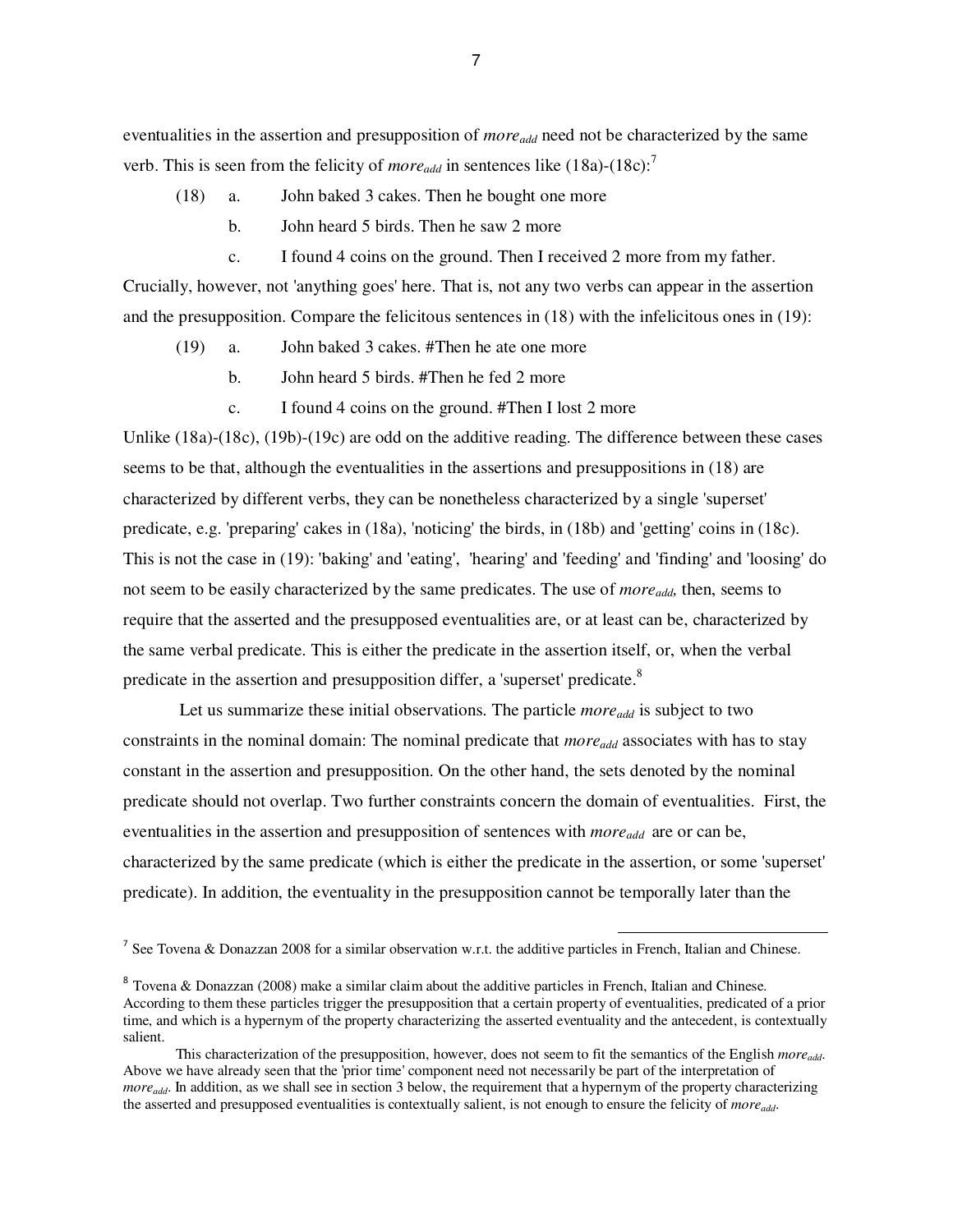asserted one. (In section 3 below we examine a further constraint in the domain of eventualities that *moreadd* has to obey).

We can, of course, try to give truth conditions for sentences with *more*<sub>add</sub> which will capture each of these requirements separately, but this will not help answering the main question we are facing with *moreadd*. The question is how come additivity of individuals in the denotation the nominal predicate associated with *moreadd* leads to additivity in the verbal domain, i.e. in the domain of eventualities. In the next section I start answering this question by proposing, following Krifka 1989, 1998, and Nakanishi 2007, that *moreadd* involves a derived additive measure function, which indirectly measures eventualities by measuring the sum of the participants in their subevents. This proposal will also enable us to account for the nonoverlap requirement on the participants in the presupposed and asserted eventualities, observed above, and for other properties of *moreadd*.

 In section 3 I will discuss another constraint on the domain of eventualities that *moreadd* has to meet, and in section 4 I will turn to give the compositional semantics of *moreadd*.

### **2. Nominal** *Moreadd* **involves a derived additive measure function**

I want to suggest that through the addition and growth of the nominal set (the set of individuals) *more*<sub>add</sub> expresses addition and growth in the domain of eventualities. More precisely, suppose  $e_1$ is the asserted eventuality, and  $e_2$  is the presupposed one, then nominal *more*<sub>add</sub> is used to sum the participants in these two eventualities,  $e_1$  and  $e_2$ , and through the growth of this set of individuals it indirectly indicates how a third eventuality,  $e_3$ , which is the result of summing  $e_1$  and  $e_2$ , also grows.

 The more precise understanding of this suggestion is inspired by Molmann's analysis of adnominal *together*, as involving an additive measure function, and by Nakanishi's 2007 treatment of split measure constructions in Japanese, as involving a derived measure function (in the sense of Krifka 1989, 1998). Nakanishi's analysis is especially relevant to our case because it is based on the fact that, similarly to the behavior of sentences with *moreadd* in English, the Japanese split MPs construction is subjects to constraints in both the nominal and eventualities domain (although, as we shall see below, the constraints are not identical). Let me start, then, with a brief review of the relevant parts in Nakanishi's theory.

2.1 Nakanishi 2007: Derived measure functions in the semantics of the split MP construction in **Japanese**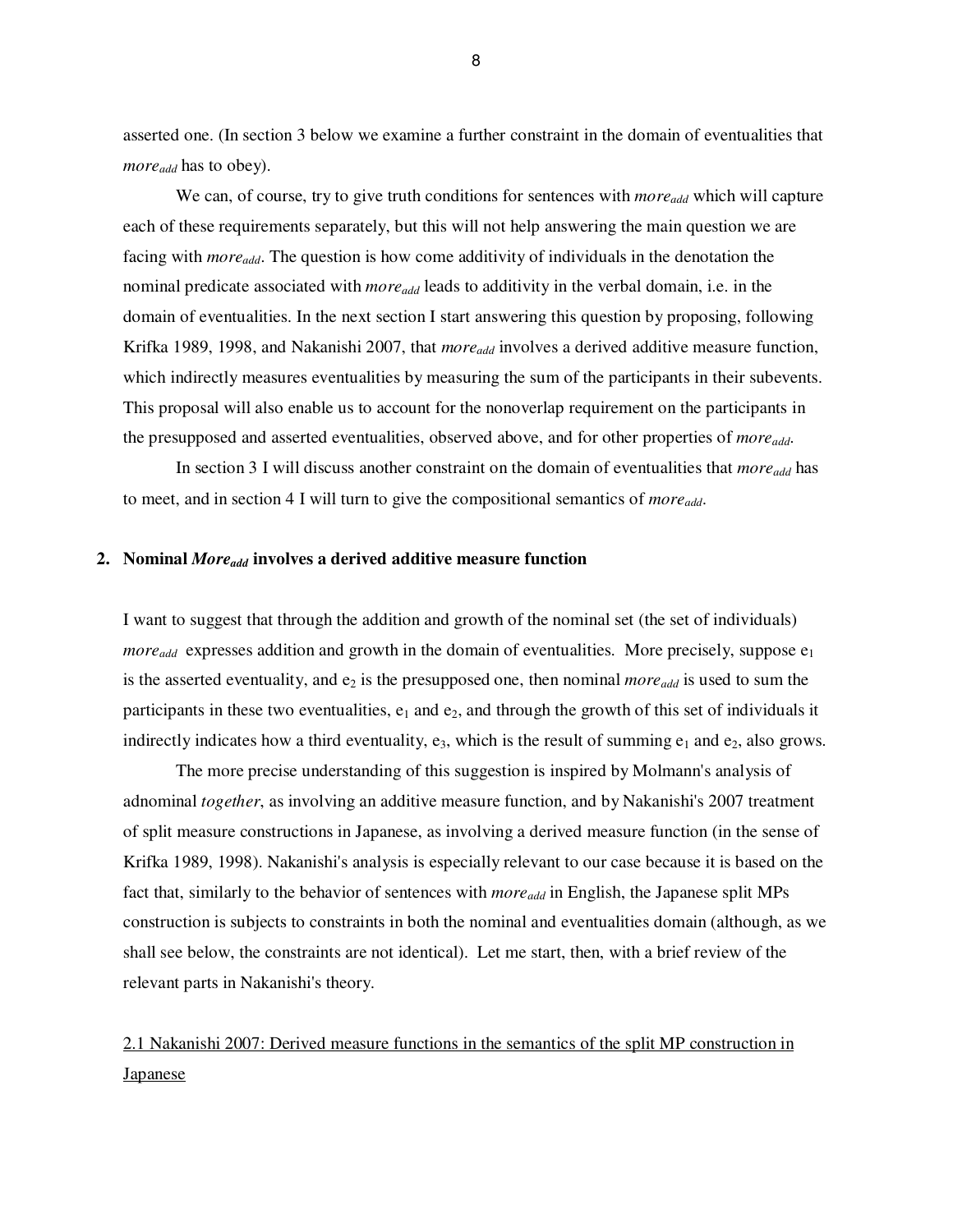Nakanishi examines the difference between two constructions involving measure phrases in Japanese, namely the non-split and the split measure phrase (MP) constructions, as in (20) and (21), respectively, which differ in whether or not the measure or classifier word (e.g., *3*, or *3 liters*) forms a constituent with the measured element denoted by the noun (e.g. *students* or *water*):

- (20) a. [Gakusei san-nin]-ga ie-ni kaet-ta (koto)1 [student three-CL]-NOM home-to go-PAST (the fact that) 'Three students went home.'
	- b. Gakusei-ga ie-ni san-nin kaet-ta (koto) student-NOM home-to three-CL go-PAST
- (21) a. [Mizu san-rittoru]-ga tukue-nouede kobore-ta (koto) [water three-liter]-NOM table-on spill-PAST 'Three liters of water spilled on the table.'
	- b. Mizu-ga tukue-nouede san-rittoru kobore-ta (koto) water-NOM table-on three-liter spill-PAST (Nakanishi, 2007, p. 236)

Nakanishi shows that both the split and the nonsplit MP constructions obey a constraint in the nominal domain. Specifically, both can only appear with measure phrases like '3 kilos', '3 liters', 'three meters', or the numeral '3', but not measure phrases like '20 carat' or '3 degrees'. The two types of measure phrases were discussed in Krifka 1989, 1998, and Schwarzschild 2002, among others, who show that in English, only the first type of phrases can appear in 'pseudopartitive' constructions, as in (22). Schwarzschild also shows that only the second kind of measure functions can appear in nominal compounds, as in (23):

- (22) a. 3 liters of water / 3 meters of rope
	- b. # 20 carats of gold / 20 degrees Celsius of water
- (23) a. # a 3 liter water / a 3 meter rope
	- b. 20 carat gold / 20 degree Celsius water

According to Krifka 1989, 1998, the measure functions which can appear in constructions like (22) must be extensive. Extensive measure functions are additive: If  $f(x) = d_1$  and  $f(y) = d_2$ , then  $f(x+y) = d_1$ d1+d2. *3 liter*s indeed involves such an additive function: summing 3 liters of water with 2 liters of water gives 5 liters of water. In contrast, *20 degree* is not additive: summing 20 degree water with 10 degree water won't give us 30 degree water.

In contrast to Krifka, Schwarzschild 2002 characterizes the distinction between the two types of measure phrases in terms of monotonicity. Monotonic measure functions are those functions which preserve the part-whole structure of the measured element:

…if a quantity of oil has a certain volume, then every proper subpart of it will have a lower volume and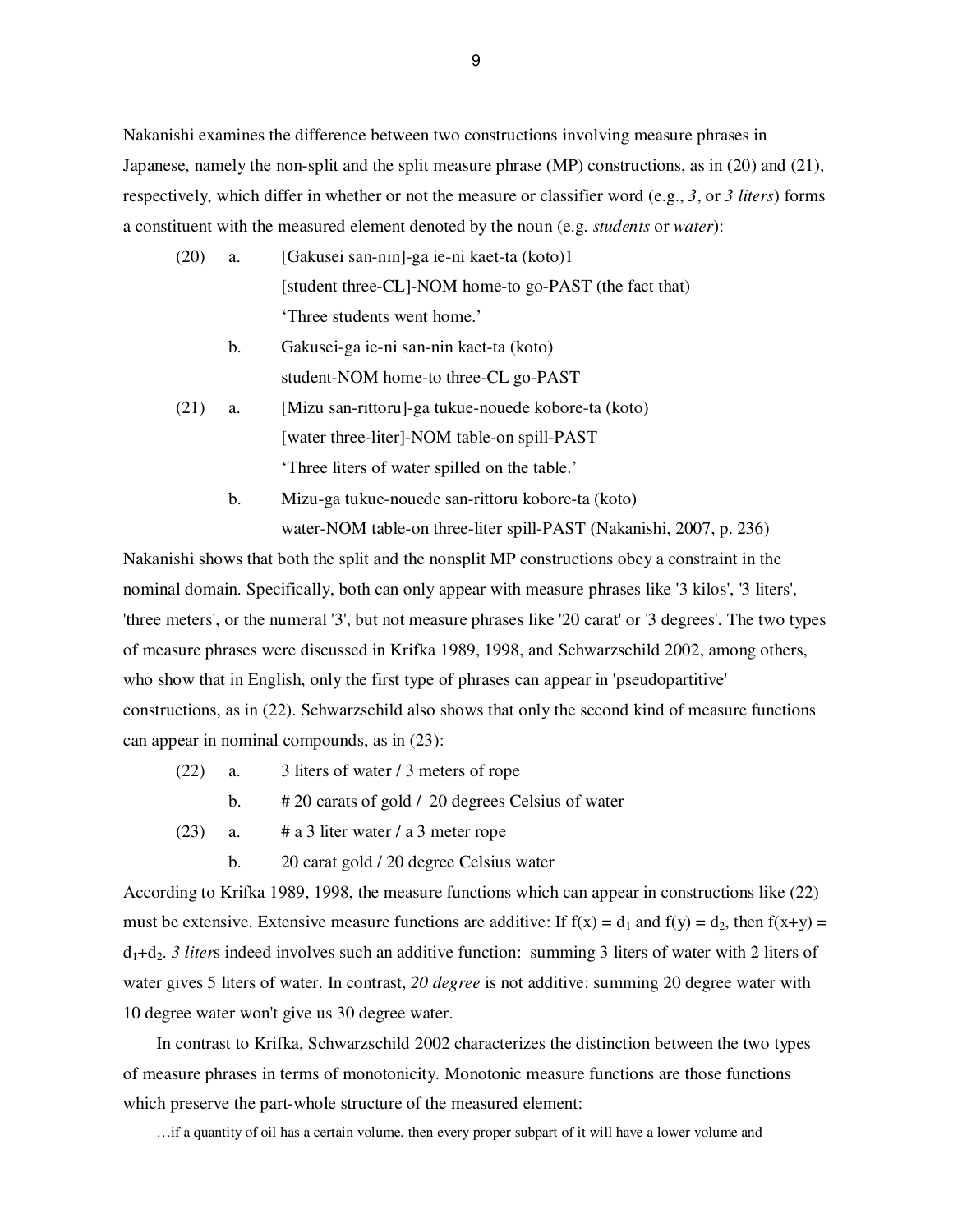superparts will have larger volumes. On the other hand, if the oil has a certain temperature, there is no reason to expect that proper parts of it will have lower temperatures. We will call a property **monotonic** if it tracks part-whole relations. Volume is monotonic and temperature is non-monotonic. (p. 226)

In her analysis of measure constructions in Japanese Nakanishi 2007 follows Schwarzschild's monotonic / nonmonotonic distinction, which she formalizes as in (24):

(24) A measure function  $\mu$  is monotonic relative to domain I iff:

(i) there are two individuals x, y in I such that x is a proper subpart of y and (ii)  $\mu$  (x) <  $\mu$  (y) (Nakanishi 2007, p. 239)

Nakanishi claims, then, that both split and non-split MP constructions must appear with monotonic measure functions in the sense of (24), which track the part-whole relations in the measured substances. However, she shows, the two constructions are not the same. The split construction is also subject to constraints in the domain of eventualities, which the non-split construction is not subject to. Specifically, the VPs in the split MP construction cannot be 'once only' predicates (like *kill Peter* or *break the chair*), or individual level predicates (like *be a male*), and plural subjects in these constructions cannot get a collective reading. Nakanishi claims that these facts can be naturally explained if we extend the monotonicity constraint that the split MP construction has to meet, from the nominal domain to the verbal domain, as in (25). I.e. if we require that the measure function with the split MP construction tracks part-whole relations also in the domain of denotations of VPs, namely the domain of eventualities.

(25) A measure function  $\mu$  is monotonic relative to domain E iff:

(i) there are two eventualities  $e_1$ ,  $e_2$  in E such that  $e_1$  is a proper subpart of  $e_2$  and

(ii)  $\mu$  (e<sub>1</sub>) <  $\mu$  (e<sub>2</sub>) (Nakanishi 2007, p. 245)

In her analysis Nakanishi follows Schwarzschild's 2002 approach to measurement (which I follow in this paper as well), according to which measure constructions involve a measurement scheme, expressed by a non overt measure function  $\mu$ . These kinds of functions are obtained from the relationship between the measure phrase and the measured element. For example, in the case of *five ounces of gold* this measurement function is µ:weight, in the case of *three feet of rope* it is µ: length and in the case of *three feet of snow* it is µ:depth.

 The functions just mentioned measure elements in the individual domain. To ensure that the split MP construction obeys the monotonicity constraint on the domain of eventualities in (25), Nakanishi proposes that it involve a covert *derived* measure function, e.g. µ': cardinality, µ':volume,  $\mu$ : weight, etc. which combines with a degree word, e.g., 3 individuals, 3 liters, 3 kilos, etc. These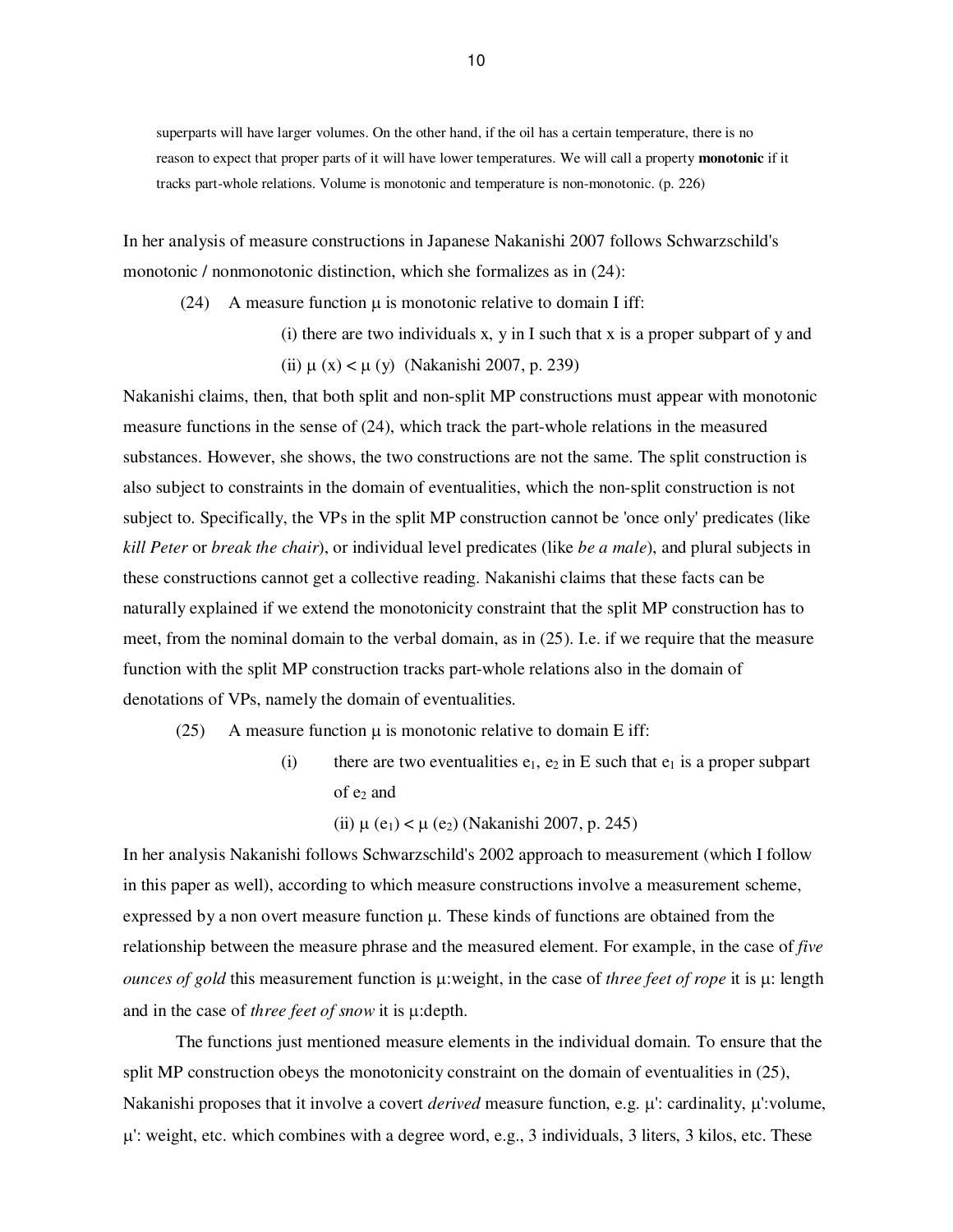functions µ' are *derived* measure functions because they indirectly measure eventualities. Following ideas in Krifka 1989, 1998, this is done by assuming that such functions applies to the range of a homomorphism h from the domain of eventualities to the domain of individuals, and more specifically, from eventualities to their participants, where the assumption is that for all eventualities,  $\mu'(e) = \mu(h(e))$ .

The monotonicity requirement is taken by Nakanishi to be a presupposition on such derived measure functions. Thus, for example, the Japanese (26), with a split measure phrase, is interpreted as in (27) (ignoring tense), where  $\mu$  is 'cardinality', and h is the homomorphism from eventualities to their agents:

- (26) Otokonoko-ga huta-ri odot-ta (koto) boy-NOM two-CL dance-PAST 'Two boys danced.'
- (27)  $\exists e \exists x [\text{*boy}(x) \land \text{Ag}(e) = x \land \text{*dance}(e) \land \mu(h(e)) = 2 \text{ individuals}$ Presupposition: µ:cardinality must be monotonic w.r.t. the range of h.

# 2.2 Derived measure functions in the semantics of *moreadd*

Turning now back to nominal *moreadd* in English, I propose that it also involves a derived measure function  $\mu'$ , and that here too  $\mu'$  can be 'cardinality', 'volume', 'weight', etc., as in (28)-(30), respectively:

- (28) In the morning John spoke with 3 students. At noon he spoke with 3 more.
- (29) In the morning John drank 3 liters of water. At noon he drank 2 liters more.

 (30) In the morning John bought 3 kilos of potatoes. At noon he bought 2 kilos more. Unlike the Japanese split MP construction, though, the measure function involved in the interpretation of *moreadd* is *additive* in a very specific way: it measures the sum of cardinality, weight, volume, etc. of the participants in the asserted and presupposed eventualities.

 This additivity component in the semantics of *moreadd* makes it similar to adnominal *together*, as analyzed in Moltmann 2004. According to Moltmann, the function of *together* in adnominal position, as in (31)-(33) is to induce a numerical cumulative measurement (like 'weight' or 'income', 'number of papers by..") on the group associated with *together*:

- (31) John and Mary together weigh 200 pounds
- (32) John and Mary together earn more than 100,000\$ a year
- (33) John and Mary together have published 10 papers.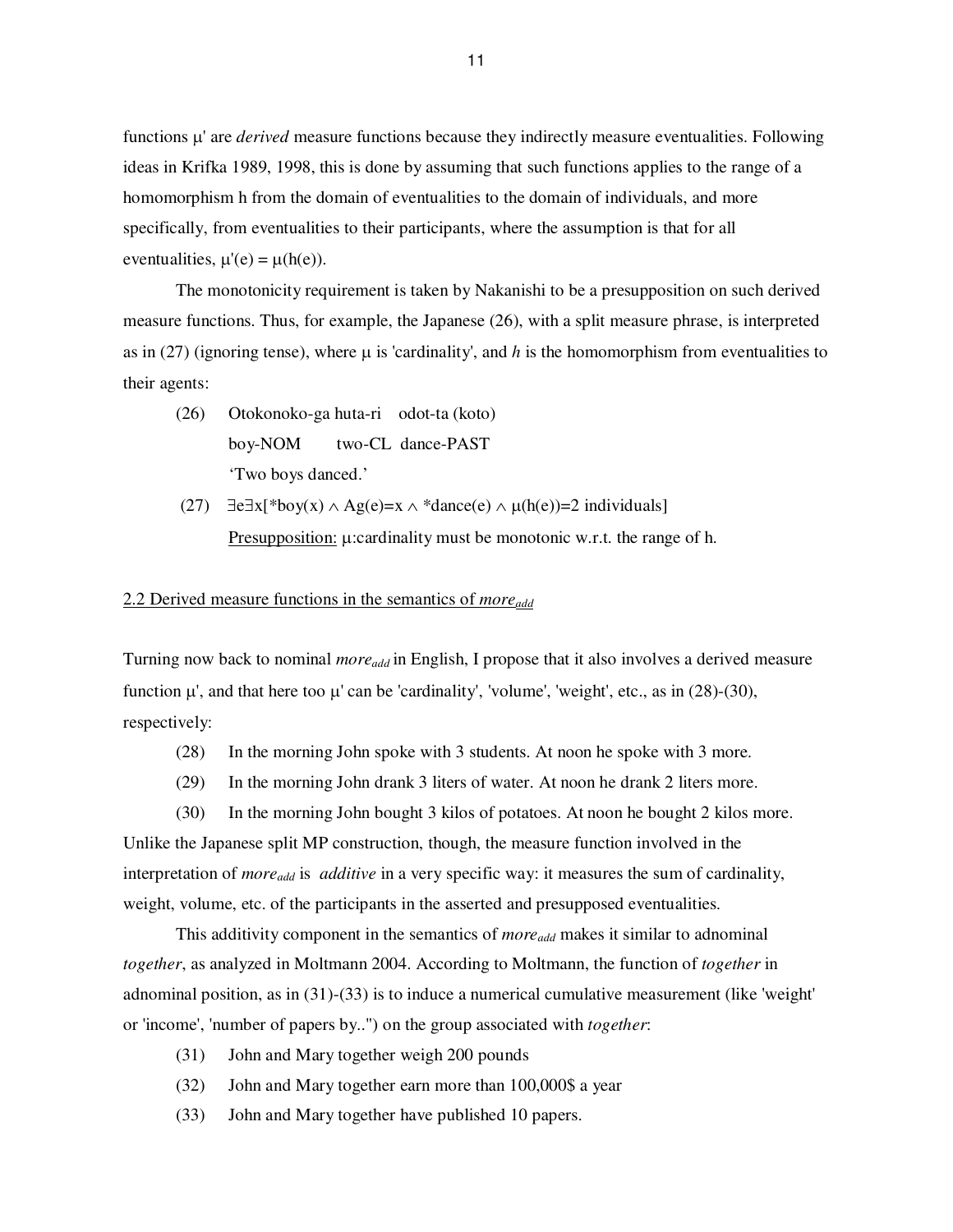Specifically, Moltmann claims, adnominal *together* combines with an additive measure function, and its contribution is "to specify that adding the measurements of the members of the group yields the measurement expressed by the measure phrase (e.g. that adding the wages of John and Mary per year amounts to 100,000 \$) (p. 295), or that "the sum of the number of articles published by John and the number of articles published by Mary is (at least) 10" (p.306).

 I suggest that the measure function involved with *moreadd* is also additive, but it differs from the function associated with adnominal *together*, as analyzed by Moltmann 2004, in two respects. First, while with *together* the elements which are summed and measured (e.g. John's and Mary's wages) are part of the assertion of the sentence, with *moreadd,* only one of these elements is present in the assertion, and the other one is presupposed, and many times has to be accommodated. Second, and more importantly, the definition of the additive measurement function that Moltmann takes to be associated with *together* does not make reference to eventualities, as Moltmann takes this function to apply to individuals.<sup>9</sup> In contrast, my claim is that the measure function associated with *moreadd* is not only additive, but also derived, in the sense of Krifka 1989, 199, i.e. that by measuring (the sum of) individuals it indirectly measures (the sum of) eventualities.

Combining, then, Nakanishi's 2007 use of derived measure functions (in the semantics of the split MP construction in Japanese), and Moltmann's 2004 use of additive measure functions (in the semantics of adnominal *together* in English), I propose that *moreadd* is associated with *a derived additive measure function.* Specifically, suppose indeed that  $e_1$  is the eventuality in the assertion with *more*<sub>add</sub>, e<sub>2</sub> is the presupposed eventuality, and summing  $e_1$  and  $e_2$  results in an  $e_3$ , then the use of *more*<sub>add</sub> indirectly measures the summed eventuality e<sub>3</sub> by measuring the (cardinality / weight / volume etc. of the) sum of the participants in its two subevents, the asserted eventuality  $e_1$  and the presupposed one,  $e_2$ .

Given this suggestion, then, the truth conditions of a sentence like (34) are given in (35), where the two presuppositions, relate (a) to the existence of the eventuality  $e_2$  and (b) to the summed and larger eventuality  $e_3$ . Here too  $\mu$  is 'cardinality':

- $(34)$  (Three boys sang). Two more<sub>add</sub> boys danced.
- (35) Truth conditions of *Two moreadd boys danced*

<sup>9</sup> Moltmann analyzes another use of *together*, in adverbial position (as in *John and Mary sat together*), as involving eventualities. According to her in this position the measured entity is the sum of eventualities involved, and this sum is said to constitute an 'integrated whole'. The measure function used by Moltmann for adverbial *together*, then, is different from the one used for adnominal *together* in applying to eventualities and not individuals, and in not being additive. As seen below the measure function I will define for *moreadd* is different from both these functions defined by Moltmann for adnominal and adverbial *together*.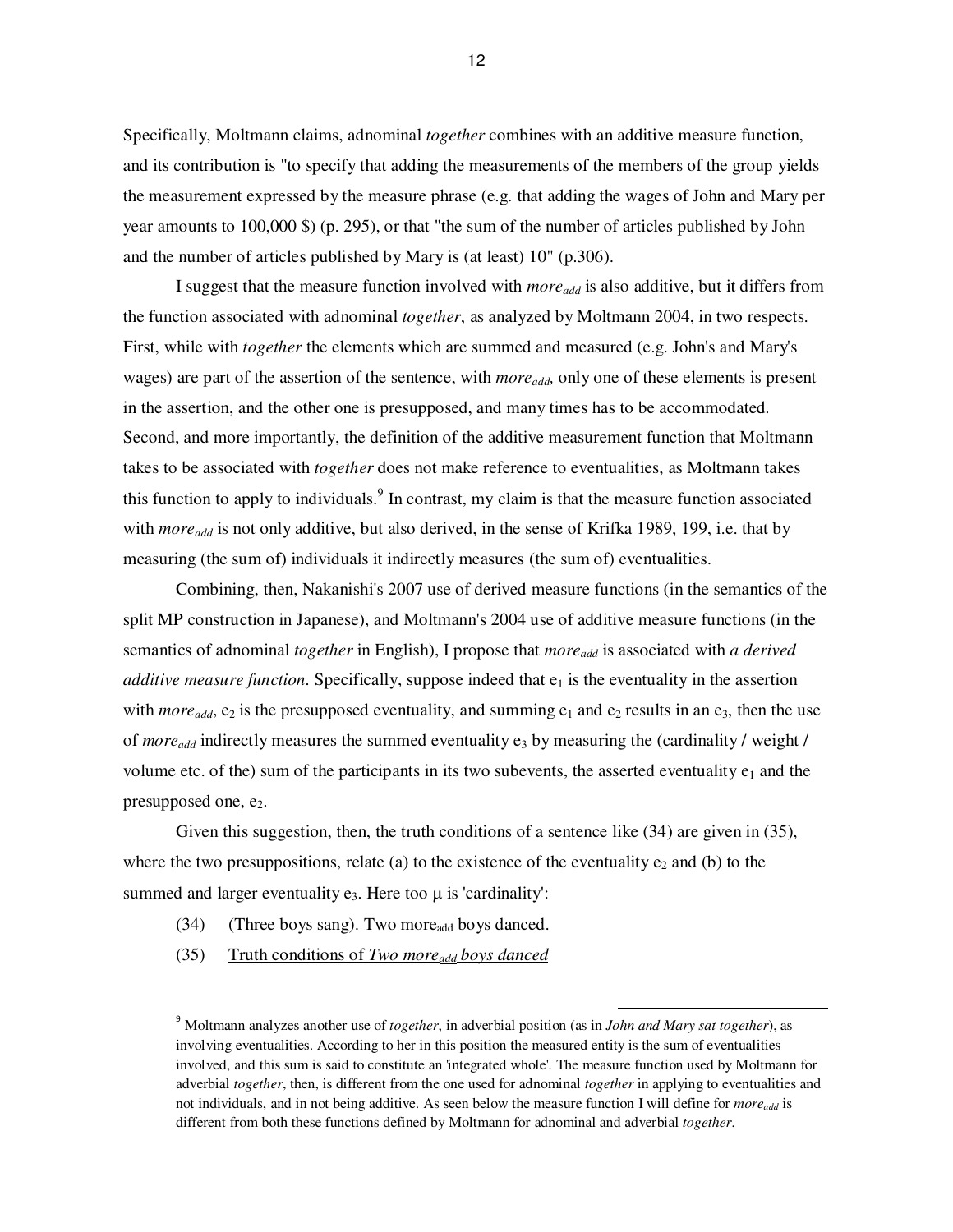Assertion:  $\exists e_1, x, t \mid \text{dance}(e_1) \land \text{*boy}(x) \land \text{Agent}(e_1) = x \land \tau(e_1) \subset t \land t \leq n \land \mu$  $(Agent(e_1)) = 2$  individuals]

 Presuppositions: (i)  $\exists$  P<sub>2</sub>, e<sub>2</sub>, d<sub>2</sub>, y [ P<sub>2</sub>(e<sub>2</sub>)  $\wedge$  \*boy (y)  $\wedge$  Agent (e<sub>2</sub>) = y  $\wedge$   $\tau$ (e<sub>2</sub>) ≤ t  $\wedge$   $\mu$  $(Agent(e<sub>2</sub>)) = d<sub>2</sub>]$ (ii) ∃ P<sub>3</sub>, e<sub>3</sub>, z, d<sub>3</sub> [P<sub>3</sub> (e<sub>1</sub>) ∧ P<sub>3</sub> (e<sub>2</sub>) ∧ \* P<sub>3</sub> (e<sub>3</sub>) ∧ e3 = e<sub>1</sub> + e<sub>2</sub> ∧ z= x+y ∧\*boy  $(z) \wedge \text{Agent}(e_3) = z \wedge \mu(\text{Agent}(e_3)) = d_3 \wedge d_3 = 2 \text{ individuals } + d_2$ 

According to these truth conditions, the assertion of (34) is essentially the same as that of the Japanese split MP construction in (26) above, given in (27). But, the presuppositions triggered by *more*<sub>add</sub> are different. First, it is presupposed that there is a  $P_2$  eventuality  $e_2$ , whose time is prior or equal to the reference time of the assertion, and which has a plural individual boy as an agent, whose cardinality is some degree  $d_2$ , i.e. some number of individuals. Second, it is presupposed that  $e_1, e_2$  are in the denotation of a P<sub>3</sub> predicate, that their sum,  $e_3$ , is in the denotation of  ${}^*P_3$ , and that the agent of  $e_3$  is the sum of the agents of  $e_1$  and  $e_2$ . Crucially, the cardinality of the agent of  $e_3$  is required to be the sum of the cardinality of the agent of  $e_1$ , namely 2 individuals, plus the cardinality of the agent of e2.

Notice that the nominal predicate in the assertion and presupposition in (35) remains constant (namely the plural predicate \*boy). In contrast, the fact that  $e_2$  is in the denotation of a predicate  $P_2$ , which need necessarily be 'dance', as in the assertion, is meant to capture the observation above that the verbs in the assertion and presupposition need not be the same. On the other hand, not anything goes here: all eventualities,  $e_1$ ,  $e_2$  and  $e_3$  have to be characterized by the same predicate,  $P_3$  (which in the case of the summed eventuality  $e_3$  is plural, and marked with  $*)$ . This is meant to capture the fact that if the verbs in the assertion and presupposition differ, the eventualities in their denotation should be nonetheless characterized by the same predicate, typically, a 'superset' predicate. In (34) such a superset predicate can be *performed*.

## 2.3 Some consequences

## *2.3.1 Additivity vs. monotonicity*

The truth conditions in (35) correctly capture the fact that if (36) is the proposition which satisfies the presupposition of (37), then the number of boys who danced is  $3+2=5$ :

- (36) Three boys danced in the morning
- (37) Two more boys danced at noon.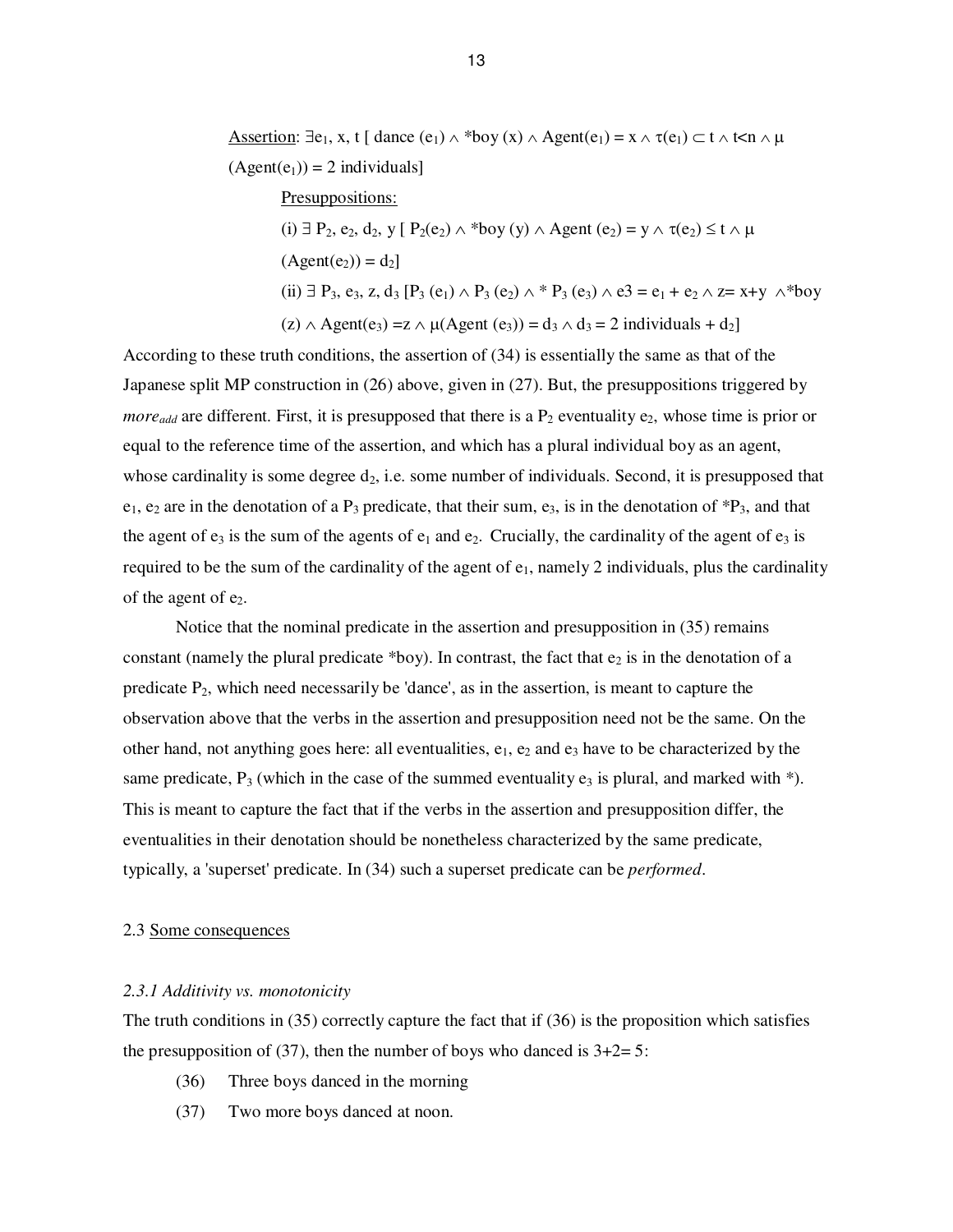The additivity of the measure function in (35) can also account for the felicity difference between sentences as in (38) and (39):

- (38) a. This morning John bought 3 kilos of potatoes. Now he bought 2 kilos more
	- b. 3 Liters of water spilled on the carpet. 2 liters more was spilled on the bed.
- (39) a. This morning John bought 20 carat gold. #Now he bought 12 carat more
	- b. 30 degree water was spilled on the carpet. #10 degree more was spilled on the bed

In section 2.1 above we noted that Schwarzschild 2002 takes measure phrases like *20 carat* or *30 degree* to be non-monotonic, and shows that they cannot appear in pseudopartitive constructions. Remember also that Nakanishi 2007 accounts for the incompatibility of MP constructions in Japanese with such phrases by explicitly inserting a presupposition requiring the measure function to be monotonic. We might, then, follow this line and take the contrast in (38)-(39) to show that, like pseudopartitives in English and MP constructions in Japanese, sentences with *moreadd* in English are compatible with monotonic measure functions only.

 However, whereas according to Nakanishi the split measure construction in Japanese obeys also a monotonicity constraint in the domain of eventualities (phrased by Nakanishi in (25) above), this does not seem to be the case for sentences with *moreadd* in English. Nakanishi posits this constraint on split measure functions to account for the fact that it is incompatible with single occurrence and individual level verbs, and does not allow for a collective reading for plural subjects. But, as seen from the felicity of (40), with the single occurrence predicate *kill John* and (41) with the individual level predicate *be American*, and from the possible collective reading of (42), the English *moreadd* does not seem to obey this monotonicity constraint:

- (40) (2 people killed Mary) 3 more people killed John
- (41) (I have 7 foreign students in my class. 4 students are French). 3 more students are American

(42) (2 students made a table). 3 more students made a chair (collective reading possible). We are thus faced with a somewhat confusing situation, where *more*<sub>add</sub> is similar to the Japanese split MP construction in obeying a monotonicity constraint in the nominal domain, but differs from it in not obeying such a constraint in the eventuality domain, although, like the Japanese construction, we take it to indirectly measure eventualities.

 I suggest that the way to account for this situation is to assume that the constraint on the types of measure phrases with *moreadd,* seen in (38)-(39), should not be captured by stipulating that these functions must be monotonic, but by derived it from the presupposed additivity of the measure function. The requirement in the truth conditions in (35) above that  $\mu(h(e_3)) = \mu(h(e_1)) + \mu(h(e_2))$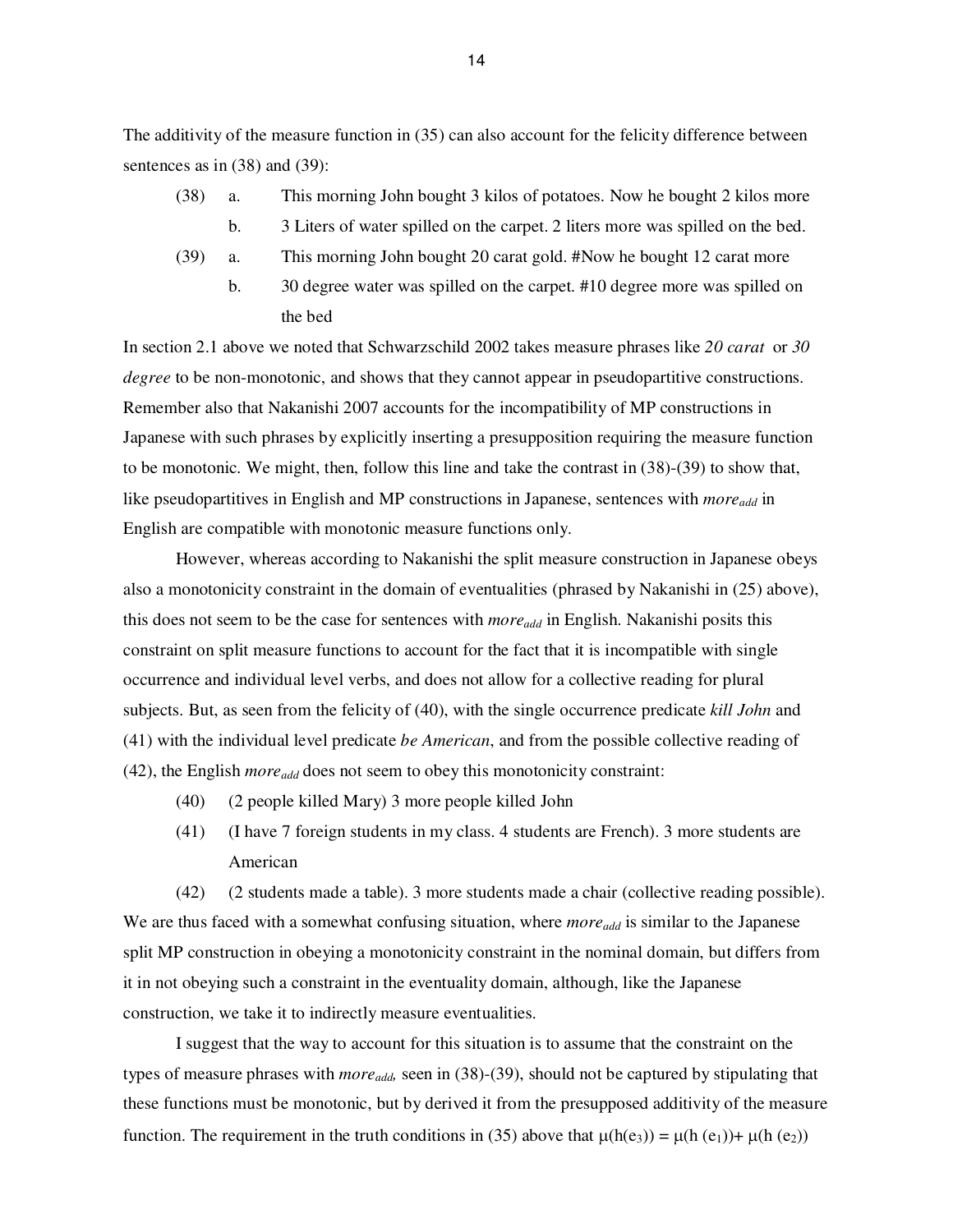can only be met with measure phrases like *30 kilos* or *30 liters,* but not with *30 degrees* or *30 carats*. In (39a) and (39b), for example, it is not the case  $\mu$ (h (e<sub>3</sub>)) = $\mu$ (h (e<sub>1</sub>))+  $\mu$ (h (e<sub>2</sub>)), since the temperature of the water which was spilled in the asserted and presupposed eventualities is not 30+10=40. Similarly, the gold John bought yesterday and today is not 20+12= 32 carat**.** 

In this sense, it seems that it is better to define the measure functions involved in the semantics of *moreadd* using Krifka's 1989, 1998 notion of additivity, mentioned above, instead of Schwarzschild's notion of monotonicity. The truth conditions in (35) above, then, amount to saying that the derived measure function with *moreadd* has to be additive in Krifka's 1989, 1998 terms.

# *2.3.2 Non-overlap of participants*

Remember that one of the observations in section 1 above was that that the set of individuals which are participants in the asserted and presupposed eventuality with *moreadd* cannot overlap. To guarantee the non-overlap relation it is not enough that the agents of  $e_3$  are the sum of the agents of  $e_1$  and  $e_2$  (this requirement can be met even if some of the agents of  $e_1$  and  $e_2$  overlap). What does guarantee the non-overlap is the further requirement that the cardinality of the agent of  $e_3$  equals the cardinality of the agent of  $e_1$  and the cardinality of the agent of  $e_2$ . If, for example, the assertion is that 3 boys danced, and the presupposition is that 4 boys danced, then if even one boy participated in both eventualities, then the number of boys participating in  $e_3$  is not  $3+4=7$ , as required. The nonoverlap of the sets, then, need not be stipulated in the truth conditions, but can be derived from the additivity of the measure function*,* as already required in e.g. Krifka 1989, 1998 and Moltmann 2004:

(43) A measure function *f* is additive if  $\rightarrow$  x O y and  $f(x) = n \& f(y) = m \rightarrow f(x \text{ SUM } y) = n + m \text{ (Moltmann 2004, p. 296)}$ 

### *3.3.3 Measure functions with vague or unspecified values*

 The claim that sentences with *moreadd* always involve a derived additive measure function means that we want to maintain this interpretation even when there is no precise measure phrase in the sentence, as in (44), with *a bit*, in (45), with *some* and in (46), with a bare plural only:

- (44) (I ate 20 cookies yesterday). Today I ate a bit more.
- (45) (Yesterday John spoke with 5 / some students). Today he spoke with some more students

 (46) (Yesterday John spoke with 5 / some students). Today he spoke with more students *A bit* is a relative and vague measure phrase. Intuitively, it denotes a degree which is small relative to some other contextually salient degree. In (44), this contextually salient degree is supplied by the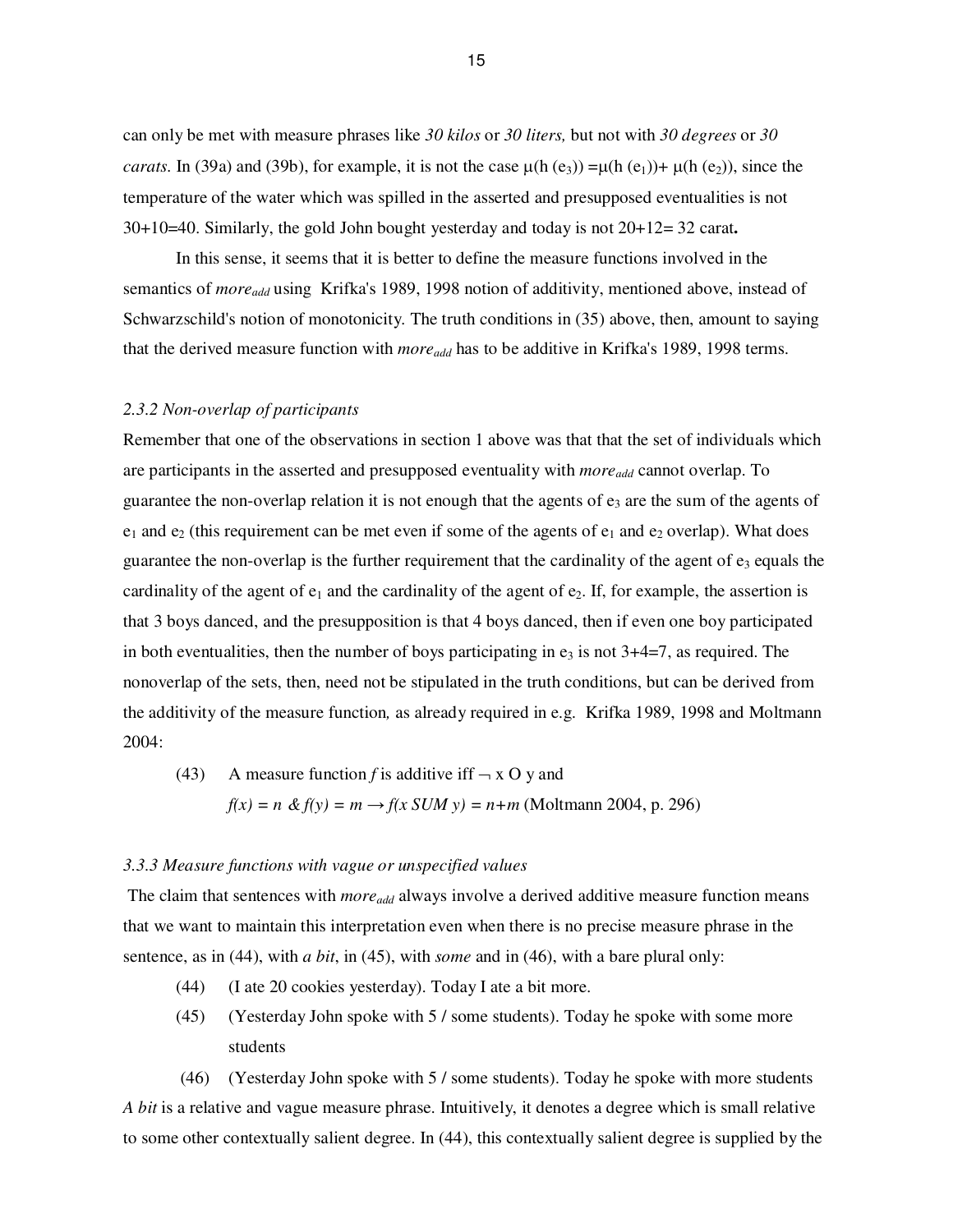degree phrase *20* in the preceding sentence. Hence *a bit more* seems to imply that the number of cookies I ate today is small relative to 20 cookies (e.g. I ate 3 or 4 more cookies).

The cases in (45), with the quantifier *some*, and (46), with no degree phrase or quantifier at all, are more interesting. I suggest that the assertion in both these cases is that John spoke with a certain, unknown, number of students. That is, the value of the measure function µ:cardinality is a degree d (number of individuals) which is existentially quantified over. This suggestion is compatible with Krifka's 2001 suggestion that the interpretation of a bare plural, e.g. *apples* in a sentence like *Mary ate apples*, is a set of individual apples with an existentially quantified over degree (cardinality) n.

Given this suggestion, both (45) and (46) assert that there is an eventuality  $e_1$  where John spoke with students, whose cardinality is some number of individuals,  $d_1$  and presuppose that (a) there is an eventuality  $e_2$ , (whose time is not later than the reference time of the assertion), which involves students whose cardinality is some number of individuals,  $d_2$ , and (b) that there is an eventuality  $e_3$ , which is the sum of  $e_1$  and  $e_2$ , which involve the students participating in  $e_1$  and  $e_2$ , where, crucially, the cardinality of these students is given by the sum of students participating in  $e_1$ and those participating in e<sub>2</sub>, i.e.  $\mu(h(e_3)) = d_1 + d_2$ .

 The fact that *moreadd* need not combine with precise measure phrases, shows, then, that its main operation is to indicate that the growth of the summed eventuality  $e_3$  is dependent on the degree on a scale (the cardinality, weight, volume, etc.) of the sum of degrees measuring the participants in its two subevents: the presupposed eventuality and the asserted eventuality which is added to it. This goal is achieved even if we do not know what the actual cardinality, weight or volume of any of these participants is, and more formally, even if we do not know what the exact values of any of these measure functions are.

# 3. **A further constraint on the domain of eventualities**

# 3.1. An additional constraint on *moreadd*

The truth conditions suggested in (35) above, however, are still not enough. This is illustrated by the felicity difference in (47) and (48):

- (47) I baked three cakes for the party. John will bake more (cakes).
- (48) I baked three cakes for my son's birthday party. A woman I know in New York will bake more (cakes) for her son's party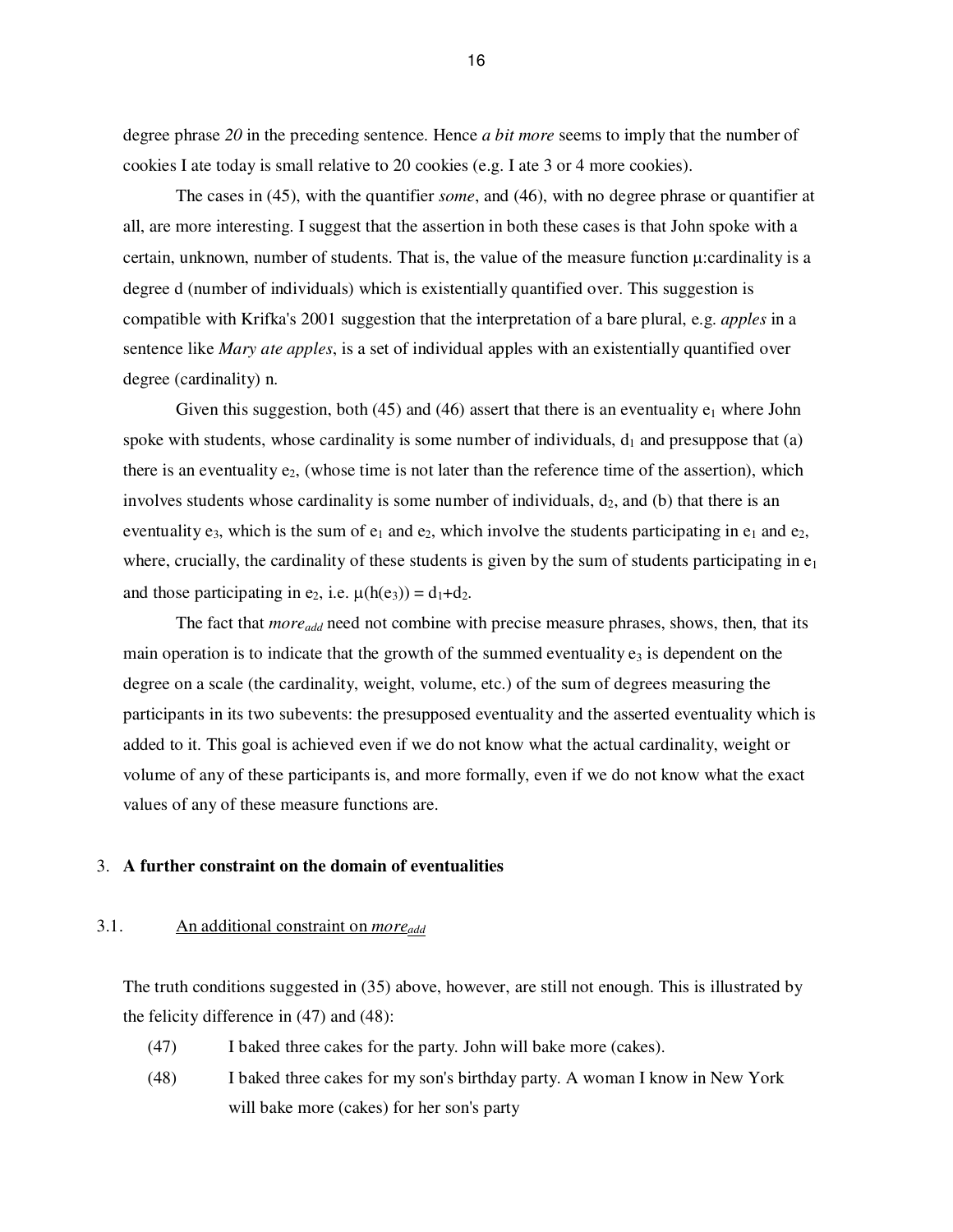(47) is ambiguous between the comparative reading (John will bake more than three cakes), and the additive one (he can buy 2 cakes). In contrast, uttered out of the blue, (48) lacks the additive reading, and the salient reading we get is the comparative one (the woman in New York will bake more than three cakes). Crucially, *moreadd* is infelicitous in (48) although the presuppositions described in section 2.2 above are met with this sentence, just as they are met with the felicitous (47): In both cases (a) there is an eventuality  $e_2$  involving cakes whose time is not later than the reference time of the assertion. (b) we can sum  $e_1$  and  $e_2$  into a plural baking cakes eventuality  $e_3$ , whose agent is the sum of agents of  $e_1$  and  $e_2$  (me and the New Yorker woman), and whose theme is the sum of the cakes involved in  $e_1$  and  $e_2$ . (c) we can take the number of cakes involved in the plural summed eventuality  $e_3$  to be the sum of the number of cakes of  $e_1$  and of  $e_2$ . All these, however, are not enough to make *moreadd* felicitous in (48). It seems, then, that *moreadd* has to meet an additional constraint.

I suggest that this additional constrain concerns again the domain of eventualities. Intuitively, with *moreadd* the asserted and presupposed eventualities should be summed together so they create a single eventuality. Baking cakes for the same party can be intuitively considered a single eventuality (even if this is done by two different agents). In contrast, baking cakes for two distinct parties, by two different people in two distinct places is not naturally considered a single eventuality. Intuitively, this is why *moreadd* is felicitous in (47), but not in (48).

This intuition is supported by the infelicity of *moreadd* in (49) as well:

(49) The prime minister has 3 children. I have more.

Like (48), (49) has the comparative reading only, and the additive reading is infelicitous in it. Intuitively, this is because the prime minster having children, and I having children cannot be summed together into a single eventuality of having children.

 Notice this constraint of *moreadd* is not trivial, and does not seem to result from the mere fact that this particle expresses addition. For example, unlike *moreadd,* the additive *too* is felicitous in sentences similar to (48) and (49):

(50) a. I baked three cakes for my son's birthday party. A woman I know in New York will bake three cakes for her son's party too.

b. The prime minister has 3 children. I have 3 children too.

The additive *moreadd*, then, but not *too*, requires the summing of the eventualities in the assertion and presupposition to result in an intuitively single eventuality.

 Trying to capture this 'single eventuality' intuition, however, is not an easy challenge. Following independent claims (see e.g. Landman 2000, Kratzer (forthcoming)) we assume that, as happens with summing of individuals (Link 1983), summing of two eventualities, e.g.  $e_1 + e_2$  should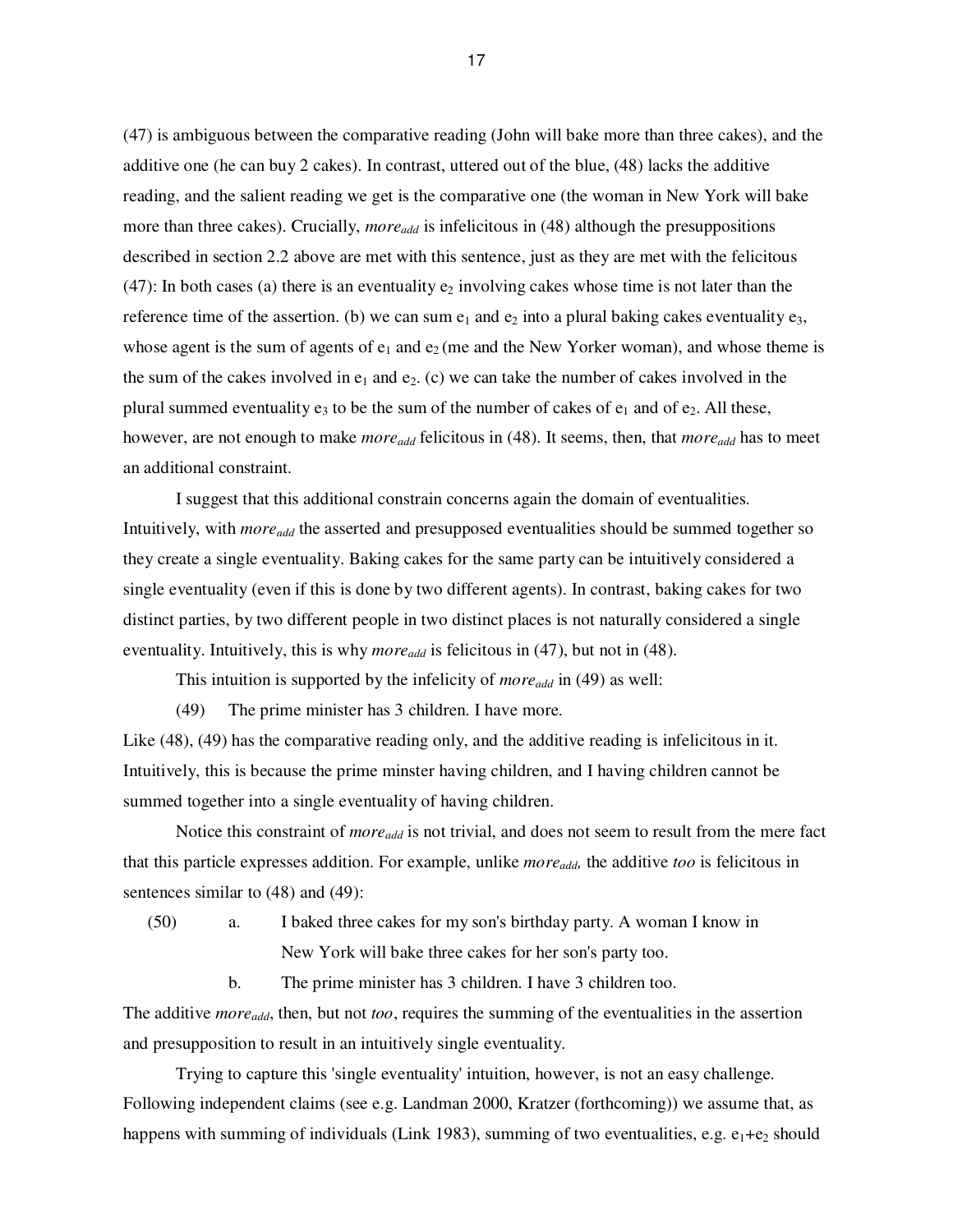result in a *plural*, complex eventuality e<sub>3</sub>, and not in a singular one. Given the 'unique role requirement' (see, e.g. Landman 2000), this is even more clearly the case if we also have two agents, as in (47) (I+JOhn). Let me examine, then, several potential solutions to this challenge. 3.2 Modeling the summed eventualities as groups (Landman 1996, 2000)

The first solution is to assume that the summed eventuality  $e_3$  with *more*<sub>add</sub> is in fact not plural but indeed singular, by using Landman's 1996, 2000 groupification operator ↑. Landman reduces collectivity to singularity, and distributivity to plurality. Using this approach we may want to take the summed eventuality  $e_3$  to be a group of eventualities  $e_1$  and  $e_2$ , with a group of individuals as a singular theme of this event. In case  $e_1$  and  $e_2$  have two different agents, we apply  $\uparrow$ on their sum too, and take them then to form a group as well.

For example, in (51) we will take the summing of the presupposed and asserted eventualities to results in a singular eventuality of interviewing a group of 8 students, which is done collectively by John and Mary, i.e. John and Mary act as a group with respect to the interviewing students event.

(51) John interviewed 3 students in the office. Mary interviewed 2 more students in the library

The infelicity of (48) will be explained by assuming that, under normal circumstances, me and the woman in New York do not form a group, and are not collectively involved in one eventuality (we do not have any common decision, shared responsibility for the eventuality etc.). Similarly, in (49) me and the prime minister do not seem to act as a group with respect to the state of having children.

This direction is supported by the existence of cases where the infelicitous presence of *more<sub>add</sub>* improves if we put the sentence in a scenario which makes a collective reading contextually salient. Consider, for example, (52):

(52) John wrote 3 papers. Mary wrote more (papers).

Consider two scenarios. In the first, I tell my husband that I have many friends in the academia, who work hard on writing papers, and I continue by uttering (52). Crucially, the salient reading of *more* in this scenario is comparative (Mary wrote more papers than John, i.e. more than 3 papers), and the additive reading is infelicitous. In contrast, if (52) is uttered after we discuss a certain departmental project that John and Mary are part of, the additive reading becomes much better. In this scenario John and Mary can be said to have a common goal (e.g. writing many papers, so the project will get more money), so their sum can be turned into a group. The summing of the asserted and presupposed writing papers eventuality, then, leads to a grouped, singular eventuality of writing (a group of) papers, with a group of John and Mary as an agent, and allows the felicity of *moreadd*.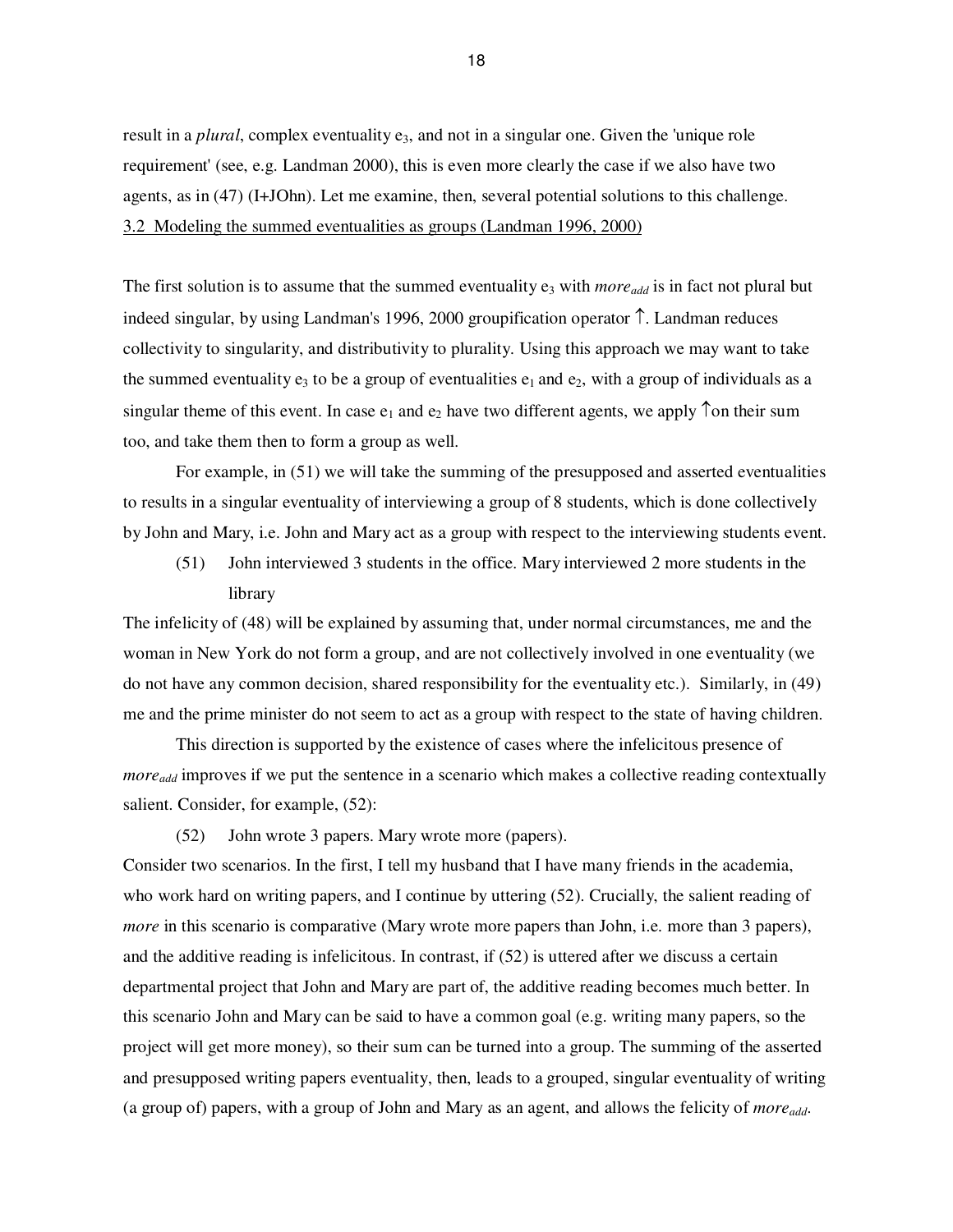However, the 'singular, grouped' approach cannot be the right way to capture the intuitive constraint on *moreadd.* This is because there are also many cases where *moreadd* is felicitous although no real group reading seems reasonable. Consider, for example, (53) and (54):

- (53)(What happened to the cookies you baked?) Well, my nephews were here and ate most of them. Later I had a meeting with my student, and she ate some more.
- (54) The hurricane killed 4 people in this village. A week later two more people were killed by robbers.

In (53) it is hard to take 'my nephews' and 'my students' to form a group (they may even not know of each other). Thus, eating the cookies in the jar is not naturally considered a collective action of my nephews and my student. This is even clearer in (54), since we won't tend to consider the inanimate hurricane which killed four people, and the animate robbers who killed two people a week after as a group. Here too we cannot talk about collective action or decision. Nonetheless *moreadd* is perfectly felicitous in these sentences. Requiring a group reading with *moreadd* , then, seems too strong.

# 3.3 Modeling the summed eventualities as substantive pluralities (Kratzer (forthcoming)).

A second potential way to capture the intuitive 'single eventuality' constraint on *moreadd* is to follow Kratzer's (forthcoming) approach to the collectivizing adverb *together* (see also Lasersohn 1995). Kratzer's view is that, despite the collectivizing effect of *together*, the eventualities it associates with are pluralities, and not singularities. However, they are special kinds of pluralities, which Kratzer calls 'substantive pluralities':

… an account of substantive pluralities can be given while maintaining a standard mereological account of pluralities…Collective actions are actions by pluralities that have no subactions by anybody but those very same pluralities. Likewise, collective states have plural possessors who are also the possessors of all of their substates (Kratzer (forthcoming) chapter 4)

Trying to apply this approach to the semantics of *moreadd,* we may want to require that, the summed eventuality  $e_3$  is plural, but it has no subevent which has less than the plurality of individuals as agents. In the case of (55), for example, we would say that the summed eventuality  $e_3$  of 'interviewing 8 students' is really a plural event, with a plural agent John+Mary, but it is understood as 'collective' or 'singular' because it has no subevent, which is also an 'interviewing 8 students' event, which has only John or only Mary as agents: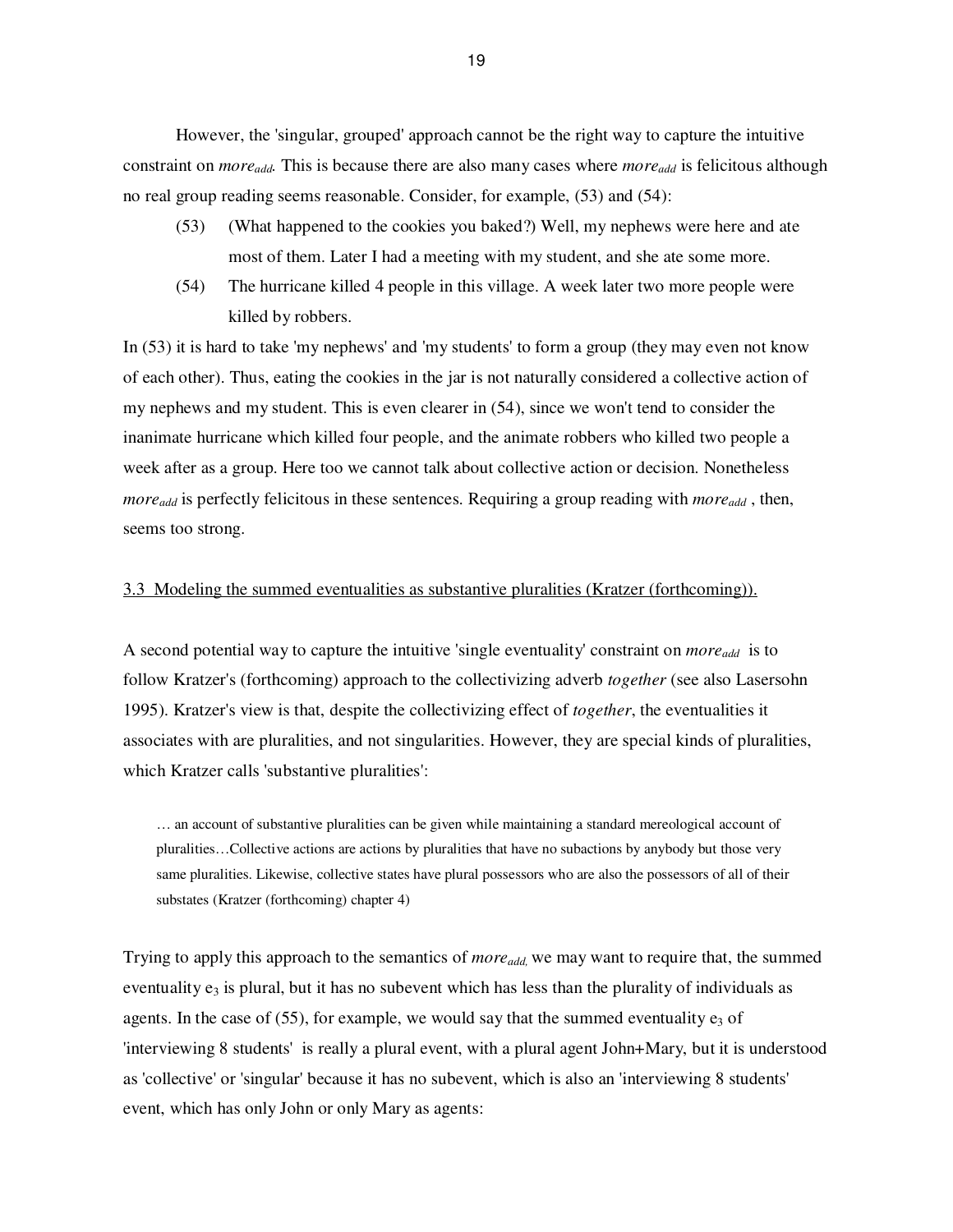(55) John interviewed 5 students. Mary interviewed 3 more students. However, adopting this strategy for the semantics of *more*<sub>add</sub> faces two problems. First, there are cases the condition is met, but *moreadd* is infelicitous. Consider (56):

(56) John weighs 90 kilograms. Mary weighs 60 kilograms more (comparative only) If we sum John's state of weighing 90 kilos, and Mary's state of weighing 60 kilos, we get to the summed state of John and Mary weighing 150 kilos, where there is indeed no sub-state of this state, which has less than the sum of John and Mary as the 'possessors'. But this is not enough to make (56) felicitous under the additive reading. (To make it felicitous we need a stronger scenario, e.g., one where we check whether John and Mary can both enter an elevator with a limited weight capacity).

Second, there are cases where the condition is not met, but *more*<sub>add</sub> is felicitous, as in (57):

(57) John interviewed some students. Mary interviewed some more.

In (57) the summed eventuality is 'interviewing some students'. But crucially, *moreadd* is felicitous although there *is* a subevent 'interviewed some studnets' that has less than John+Mary as an agent, e.g. the subevent  $e_1$ , where Mary interviewed some students, as well as the subevent  $e_2$  where John interviewed some students. Kratzer's 'substantive pluralities' condition, then, seems to be both too weak and too strong than the additional constraint on *moreadd* we are interested in*.* 

# 3.4 The summed eventuality as 'more developed' than its subevent

Given the difficulties of the two solutions above to capture the conditions on the felicity of *moreadd*, I suggest a third one. Until now we focused on the fact that the asserted and presupposed eventualities are summed into a third (plural) eventuality, which is in the denotation of the same verbal predicate, and which is 'larger' than its subevents by virtue of the fact that the degree measuring its participants is higher: the cardinality (or weight, volume, etc.) of these participants is the sum of the cardinality (or weight, volume, etc.) of the participants in its two subevents.

However, another intuition we want to capture concerns the incrementality that the use of *moreadd* seems to trigger. Intuitively, using *moreadd* leads not only to a larger and plural eventuality, but also to a more *developed* eventuality. Take again (3) above, repeated here as (58):

(58) Yesterday John interviewed three students. Today he interviewed some more Intuitively, the eventuality  $e_3$ , is not only a sum of the two eventualities in the assertion and the presupposition, which results in a larger set of students being interviewed. It can be considered also a more 'developed' eventuality than its presupposed subevent, as it leads to some progress. For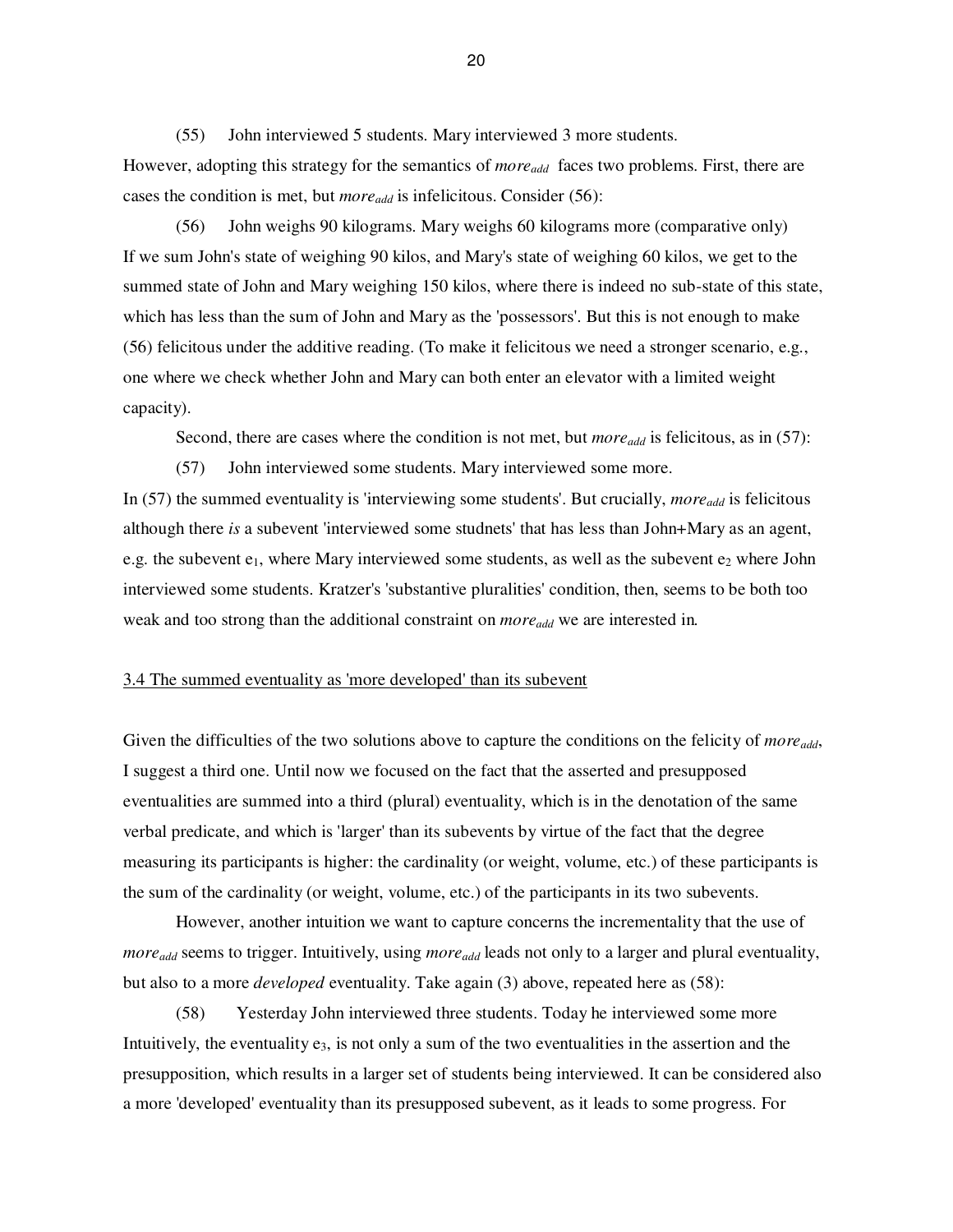example, we may easily assume that we are in the process of interviewing new students for the department, so the more students are interviewed, the more developed the situation is.

We will hypothesize, then, that for *more*<sub>add</sub> to be felicitous the eventuality e<sub>3</sub>, which is the sum of the asserted and presupposed eventuality  $e_1$  and  $e_2$ , should be considered more developed than its presupposed subevent  $e_2$ , and write this as  $e_3 \geq_{\text{developed}} e_2$ .

The main support for this hypothesis is the fact that cases where  $\textit{more}_{add}$  is infelicitous significantly improve if we put them in scenarios where adding  $e_1$  to  $e_2$  can be indeed understood as correlating with or leading to some development. For example the additive reading of (48) above significantly improves if we utter this sentence in a context where some rich man suggest to donate a certain sum of money for poor children for every birthday cake baked in the world. Thus, adding  $e_1$  (the New York woman's of the cakes) to  $e_2$  (my baking of the cakes) results in a more developed eventuality  $e_3$ , since it leads to a larger amount of money we can get. Similarly, consider (59) in the two contexts examined above:

(59) (Scenario A: John and Mary are friends of mine, who work in different place. They work very hard. John wrote 3 papers). Mary wrote more papers (comparative only) (Scenario B: John and Mary work in the same departmental project.

John wrote 3 papers). Mary wrote more papers (additive reading possible) We can sum the two writing papers eventualities in scenario A. But this will merely lead to a plural eventuality, with a larger number of papers as themes, and not to an eventuality which is seen as more developed. In contrast, doing the same in scenario B leads also to an eventuality which can be considered 'more developed'. This can be expressed by using 'the more…the more…' construction, for example, 'The more papers there are the better the status of the departmental project is / the higher chance the project will get funded' etc. Indeed in scenario A we would not tend to use the 'The more… the more…" construction.

Similarly, consider (49), above, repeated here as (60):

 (60) The prime minister has 3 children. I have more (children) (60) is infelicitous out of the blue, since the larger number of children involved in the summed eventuality does not correlate or lead to a higher degree on another scale measuring an eventuality. Thus,  $e_3$  is not taken to be 'more developed'. In contrast, if we put (60) in a scenario where me and the prime minster want to make sure we have enough children for a birthday party, then (60) is fine. In this case the summed state can be considered more developed, since the growth of the number of children involved in it correlates with another state being more developed, e.g. the party being more successful. This can be intuitively expressed by saying "the more children we have, the more successful the party is".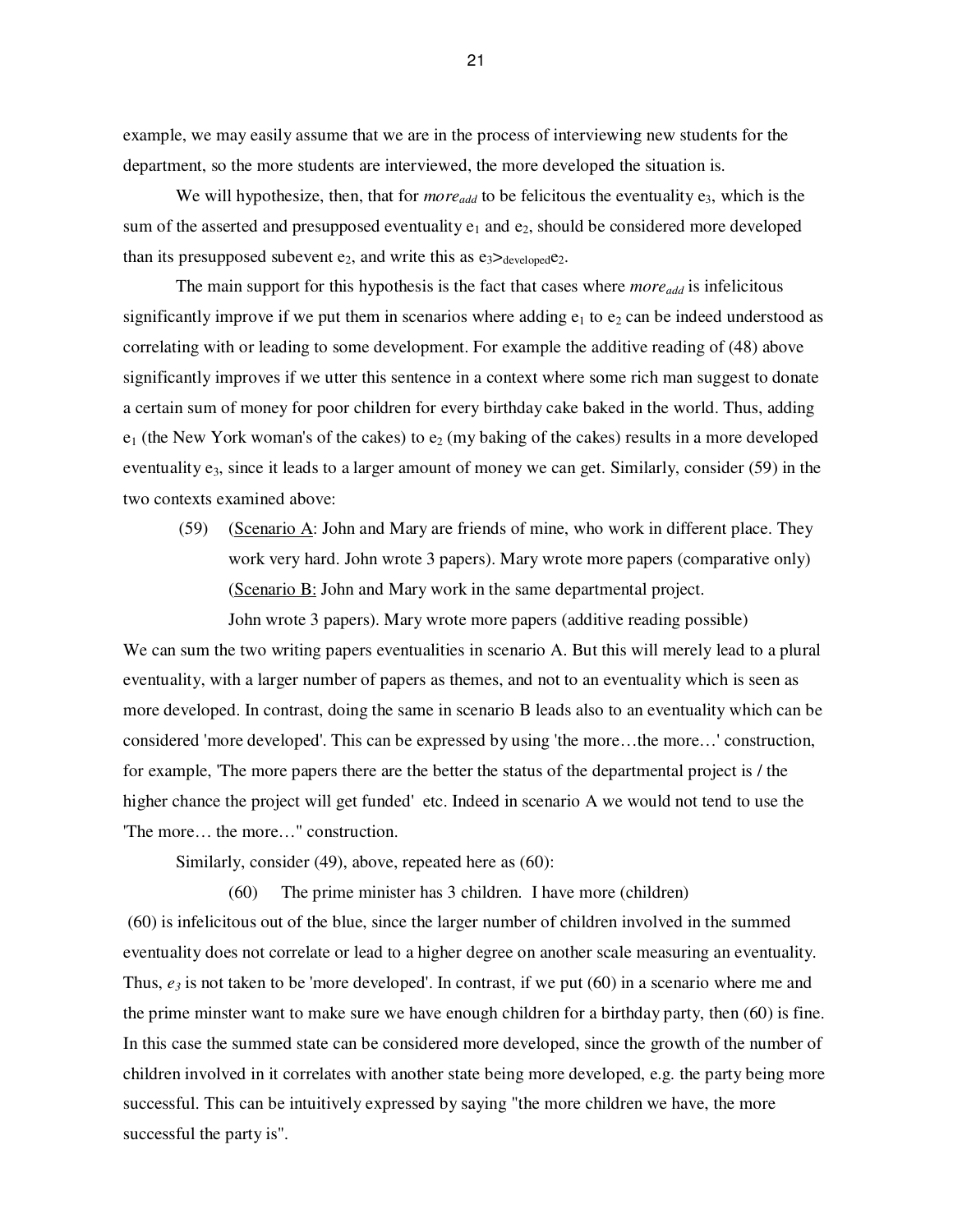It is important to notice that, in contrast to the 'groups-based' suggestion, in section 3.2 above, requiring  $e_3$  to be 'more developed', we can safely consider it to be a plural eventuality. In addition, if the eventualities in the asserted and presupposition have two different agents, we do not need to assume that they form a real group and work collectively. For example, in the 'rich man' scenario for (48) above, which makes *more*<sub>*add*</sub> felicitous, the summed eventuality  $e_3$  can be considered more developed, even if me and the woman in New York do not work collectively: e.g. we are not aware at all of each other, and are not even aware of the fact that the birthday cakes we bake are counted for some purpose. Similarly, the hurricane and the robbers in (54) above do not form a group or work collectively, but the summed eventuality  $e_3$  can be still considered more developed, in this case negatively more developed: there are more tragedies in the village, the village needs more help, people are more worried, etc.

 The 'more developed' suggestion can also naturally explain the fact that, unlike the infelicitous cases of *moreadd* discussed in this section, when the agent of the assertion and presupposition is the same it is usually easy to consider the summed eventuality  $e_3$  more developed, and no special context is needed. This is because if a single individual is the agent of an event involving a higher number of participants, this usually leads to some development relating to this participant. Crucially, however, there are also cases where *more*<sub>add</sub> is infelicitous where a single agent is involved. Such cases can be also naturally explained by the 'more developed eventuality' suggestion. Consider (15), repeated here as (61):

(61) Today John ate some more bread

Remember that in section 1 we wondered whether it is enough to take the eventuality in the presupposition triggered by *moreadd* to be existentially quantified, or whether a stricter condition, requiring contextual saliency of this eventuality, is needed, so the presupposition will not be trivially met. Presupposing that there is an eating bread eventuality by John, which is not later than today's eating bread, seems trivial. Indeed, in a context where it is reasonable to assume that John is used to eat bread from time to time, or that he eats bread every day, (61) sounds odd.

But, in fact, the problem in this case does not lie in the fact that the presupposed eventuality is existentially closed and not contextually salient. This is indicated by the fact that, in the same context, the additive reading of (61) is odd even where a prior eating-bread eventuality is explicitly mentioned, and is thus contextually salient, as in (62):

(62) (Context: John is used to eat bread every day) Yesterday John ate 3 slices of bread. Today he ate some more.

Thus, the reason for the infelicity of (61) in the context where we know that John is used to eat bread regularly is different. I suggest that the requirement that the summed eventuality  $e_3$  to be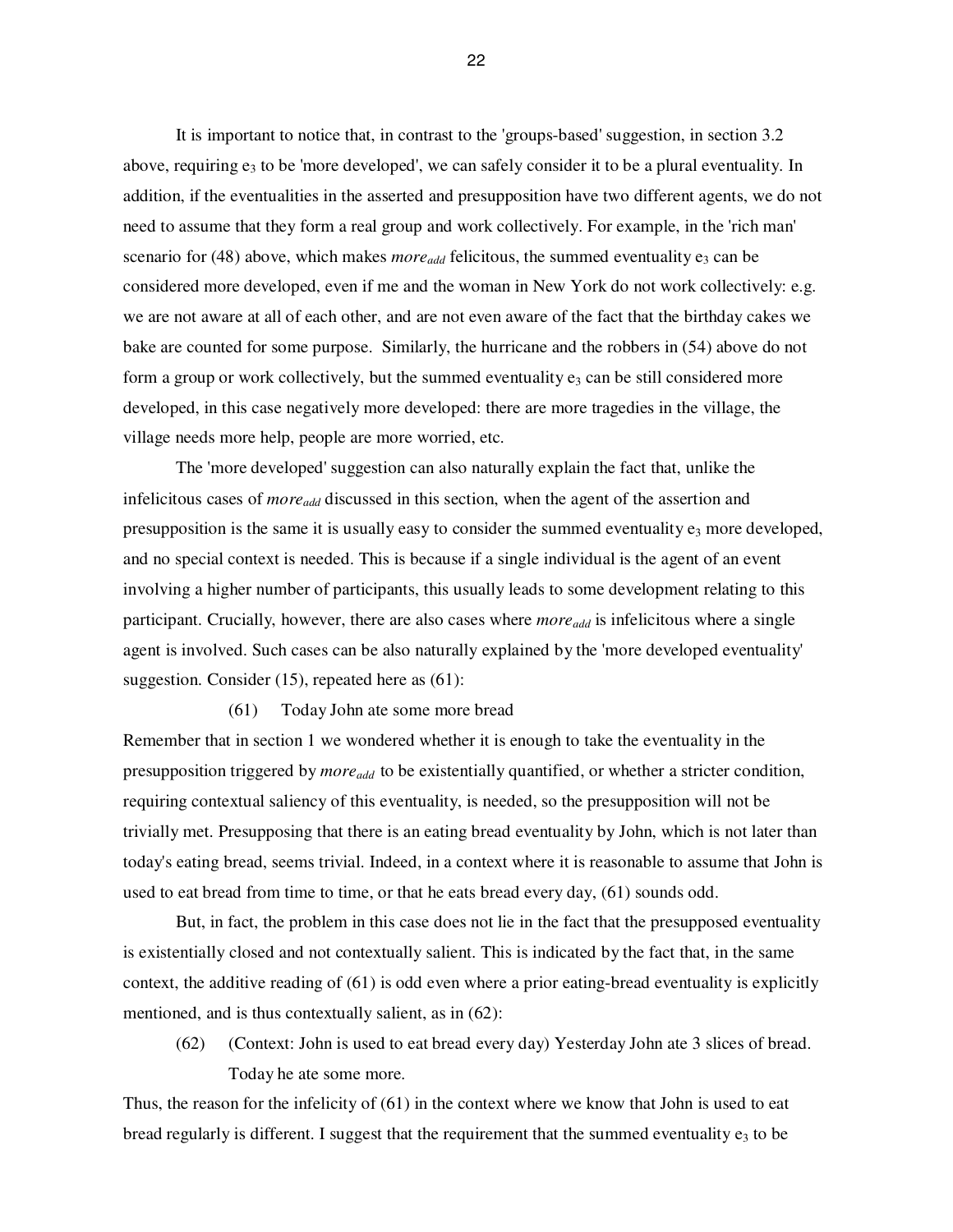more developed than its subevent  $e_2$  can explain this infelicity. Specifically, in such a context summing the two eating bread eventualities, yesterday and today, is not perceived as 'more developed' than John's eating bread yesterday. Specifically, the larger amount of bread involved in the summed eventuality does not naturally correlate with or lead to a higher degree in another scale. But if we put the sentence in a context where  $e_3$  is taken to be more developed, *more*<sub>add</sub> will become felicitous. Suppose, for example, that we know that John is fat, and has to keep a certain diet. In this context adding the bread he ate today to the bread he ate yesterday we can imagine that the more bread he eats, the fatter he gets, or the more worried we are, or the more certain we are that he cannot control himself, etc.. Alternatively, suppose John is known to be anorectic or depressed, then the more bread he eats, the healthier we think he is, the happier we are, etc. Crucially, in such situation the status of *moreadd* is much better. This I because in both cases we have a situation where the higher cardinality of the participants in the summed eventuality correlates with or leads to a higher degree on another scale which characterizes some eventuality or state. Indeed, this is what enables the use of the 'the more… the more..' construction.

 Notice, that in contrast to (62), the very similar (63) is much more naturally felicitous, even in the context above, where all we know is that John is used to eat bread.

 (63) John ate 3 slices of bread this morning. At noon he ate some more To get a felicitous additive reading in (63), we do not need to assume special contexts where John is on a special diet, or that he is anorectic, as in (62) above. This is because in (63) one can quite easily correlate the larger amount of bread that John with a higher degree on another scale, e.g. the scale which measures the degree to which John is full, the one which measures how much bread is left in the bread box, etc.. These are exactly the kind of inferences that are harder to get in (62) (unless we use special contexts).

 The difference between (62) and (63) further indicates that we should not take the felicity of *more*<sub>add</sub> to depend on considering the summed eventuality  $e_3$  a singular eventuality. The sum of John's eating bread this morning and this noon is not any more 'singular' than the sum of John's eating bread yesterday and today. It is true that the former can be considered 'John's eating bread today', but in the same way the latter can be considered 'John's eating bread this week'. Instead, the requirement that the plural summed eventuality  $e_3$  is considered more developed than its presupposed subevent  $e_2$  correctly distinguishes (62) from (63), since it is more easily met in the latter than in the former sentence.

Notice, finally, that the requirement that the summed eventuality  $e_3$  is more developed than the presupposed eventuality e2, is compatible with the possibility that this eventuality is not *fully*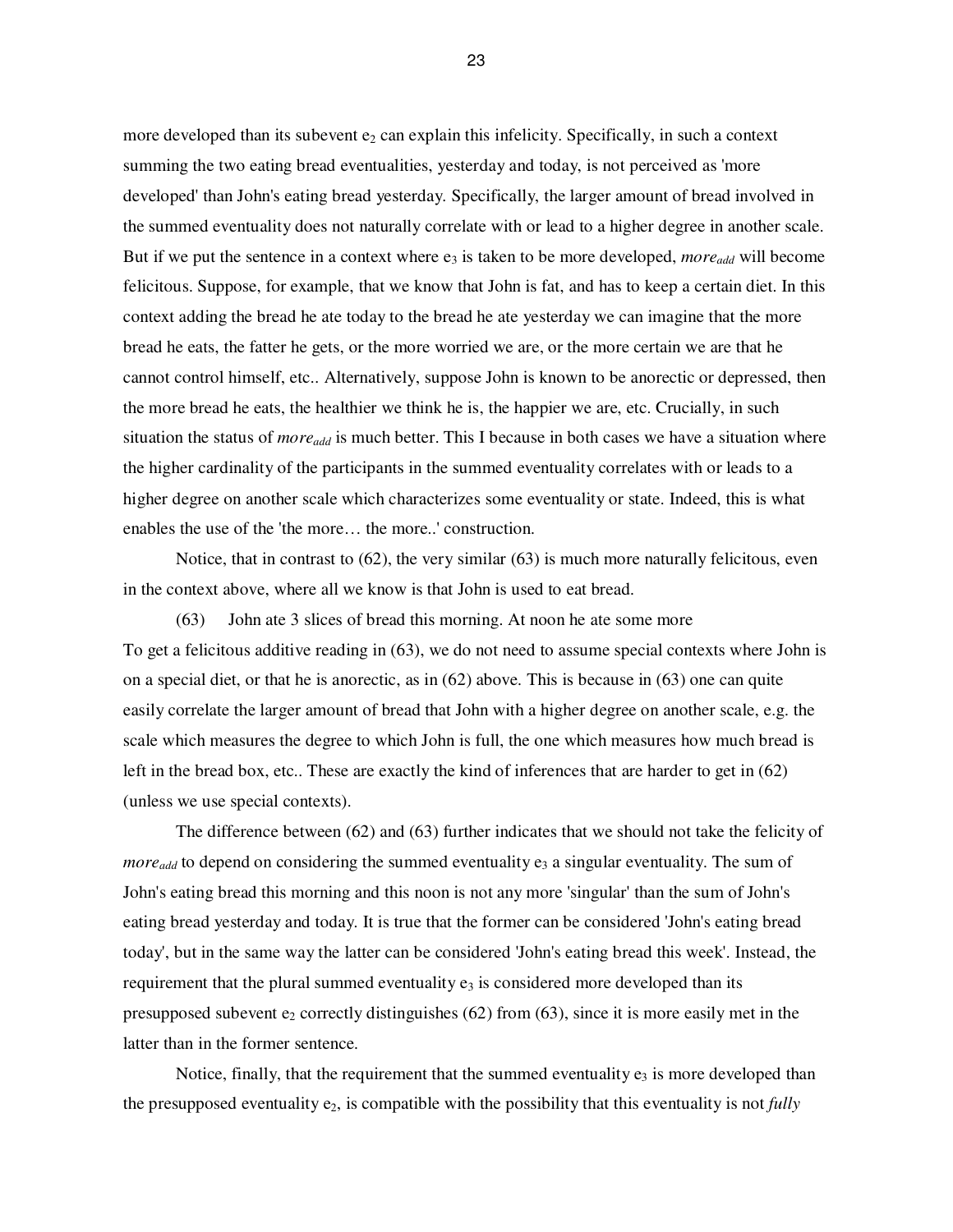developed. That is,  $e_3$  itself can be considered a part of an even more developed eventuality. This correctly predicts the felicity of sentences like (64):

(64) (What happened to all the cookies you have baked?) Well, John ate 3. Then Mary arrived and ate 4 more. Later on my nephews arrived and ate 2 more. (So there are only 3 left)

Given the discussion above, the criterion that should hold for a plural eventuality (with a certain degree measuring its participants) to be considered more developed than its subevent (with a lower degree measuring its participants), is that the higher degree in the scale measuring the participants in the summed eventuality should reasonably lead to a higher degree on another scale. This criterion is heavily dependent on real world knowledge and contextual support, and capturing it seems to require using a modal component of 'normal expectations' or 'reasonable causal relations'. I will not attempt to integrate this criterion into the truth conditions of sentences with *moreadd*, but at this stage use the pre-theoretic requirement that  $e_3$   $\geq$   $\geq$   $\geq$   $\geq$   $\geq$   $\geq$   $\geq$   $\geq$   $\geq$   $\geq$   $\geq$   $\geq$   $\geq$   $\geq$   $\geq$   $\geq$   $\geq$   $\geq$   $\geq$   $\geq$   $\geq$   $\geq$   $\geq$   $\geq$   $\geq$   $\geq$   $\geq$   $\geq$   $\$ intuitively cannot consider  $e_3$  to be more developed than  $e_2$ , *more*<sub>add</sub> is infelicitous.<sup>10</sup>

 $10$  One may attempt to capture the 'more developed' requirement on  $e_3$  by using the notion of a stage-of (as opposed to the part-of) relation between eventualities, introduced in Landman's 1992 analysis of the progressive (see also Sharvit 2003, Rothstein 2004 and Ladnman 2008). According to Landman 1992 "An event is a stage of another event if the second can be regarded a more developed version of the first, that is, if we can point at it and say "It's the same event in a further stage of development"" (Landman 1992, p. 23). Although, like the 'more developed' relation above, the stageof relation seems to be based on intuitive and pre-theoretical notions, as well, it may be better since it is independently argued to play a role in the semantics of other constructions. One may require, then, that  $e_2$  is not only a part of  $e_3$ , but also a stage of it, and replace,  $e_3 >_{\text{developed}} e_2$  in (66) with  $e_2 <_{\text{stage}} e_3$ .

1

 However, there are problems in using the stage-of relation in the semantics of *moreadd*. According to Landman 2008 an event e is a stage of e' if (a) e is a part of e' and (b) if e is 'cross temporally identical' to e', where the relation of 'cross temporal identity' is defined (in Landman & Rothstein 2008), as in (i):

(i) An event  $e_1$  is **cross-temporally identical to**  $e_2$ ,  $e_1 \sim e_2$  iff  $e_1$  and  $e_2$  count as 'one and the same event', i.e. for counting purposes  $e_1$  and  $e_2$  count as **one** event.

For example, Landman & Rothstein 2008 say that "if you and I dance the Emperor's waltz together, and no other dance, we waltz once: the waltzing at the beginning of the Emperor's waltz, and the waltzing towards the end do not count as separate waltzings. ". Thus, when asked 'how many times did you waltzed? " The answer will be 'once'.

Given this 'cross temporal identity' condition on the stage-of relation, however, we cannot require that in (66)  $e_2 \leq_{\text{stage}} e_3$ . For example, in the case of (47) we cannot say that we have only one eventuality of baking cakes. Instead, we seem to have (at least) three eventualities, the presupposed eventuality  $e_2$  (my baking cakes yesterday), the asserted eventuality  $e_1$ , (John's baking cakes today), and the summed eventuality  $e_3$ , (baking the cakes by John+me).

The problem seems to result from the fact that, in the case of *moreadd*, we are dealing with plural eventualities, Landman 2008 emphasizes that the definitions he gives are only relevant for singular eventualities, and that he ignores plurality of eventualities altogether. In addition, in Landman's examples the eventualities differ in their run time only (so we have indeed only cross *temporal* identity), whereas with *moreadd,* they may also differ in their participants, locations, and even the verbs characterizing them. This makes it harder to count the relevant eventualities,  $e_2$  and  $e_3$  as 'one and the same' event in different stages of development.

A related problem is that the stage-of relation is meant to capture development in time: the eventuality develops as its proceeds in time, i.e. as its run time gets lengthened. This is also very clear in Landman's 2008 theory, in which e is a stage of e' if it is a proper part of e', where 'proper part' entails temporal inclusion between the run times of the eventualities. In contrast, what makes  $e_3$  more developed is not the addition of run time, but the addition of participants involved. Moreover, as noted in section 1 above, the asserted and presupposed eventualities may even have the same run time.

Both problems with using the stage-of relation in the semantics of *moreadd* seem to result from the fact that this relation is indeed originally defined for singular eventualities only, whereas with *moreadd* we are systematically dealing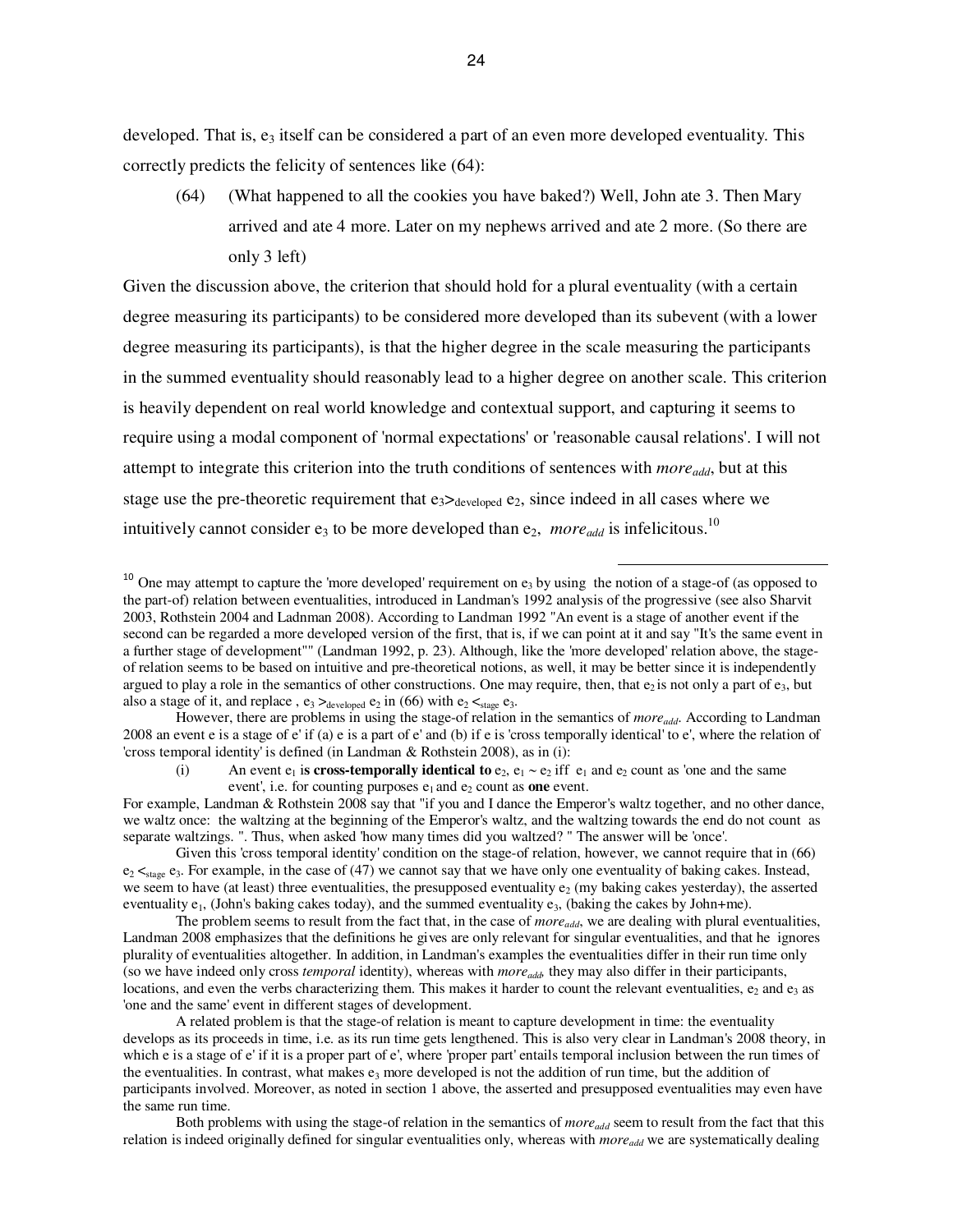We thus take the truth conditions of  $(65)$  above, to be  $(66)$ , where what is added to the second presupposition is the requirement that  $e_3$   $\geq_{\text{developed}} e_2$ , which is underlined in (66):

- (65) Two moreadd boys danced.
- (66) Truth conditions of *Two moreadd boys danced*

Assertion:  $\exists e_1, x, t \mid \text{dance}(e_1) \land \text{*boy}(x) \land \text{Ag}(e_1) = x \land \tau(e_1) \subset t \land \text{t} \land \mu(\text{Ag}(e_1))$  $= 2$  individuals] Presuppositions: (i) ∃ P<sub>2</sub>, e<sub>2</sub>, y, d<sub>2</sub> [ P<sub>2</sub>(e<sub>2</sub>) ∧ \*boy (y) ∧ Agent (e<sub>2</sub>) = y ∧  $\tau$ (e<sub>2</sub>) ≤ t ∧ µ (Ag(e<sub>2</sub>)) = d<sub>2</sub>] (ii) ∃ P<sub>3</sub>, e<sub>3</sub>, z, d<sub>3</sub> [P<sub>3</sub> (e<sub>1</sub>) ∧ P<sub>3</sub>(e<sub>2</sub>) ∧ \*P<sub>3</sub> (e<sub>3</sub>) ∧ e3 = e<sub>1</sub> + e<sub>2</sub> ∧ z= x+y ∧\*boy (z) ∧  $\text{Ag}(e_3) = z \wedge \mu \text{ (Ag (e_3))} = d_3 \wedge d_3 = 2 \text{ individuals } + d_2 \wedge \underline{e_3} \geq_{\text{developed } } \underline{e_2}$ 

The more general conclusion to draw from this discussion is that the operation of *moreadd* is to indicate that the extent to which a certain summed eventuality develops, depends on the sum of the degrees (cardinality, weight, volume, etc.) of the participants in the asserted and presupposed subevents of this eventuality. The larger the sum of the measurement of the participants in the subevents are, the more developed the summed eventuality is.

## **4. The compositional semantics of nominal** *moreadd*

-

We are now in a position where the observations, intuitions and representations suggested above can be integrated to give the denotation and compositional interpretation of *moreadd*. Specifically, I take *more*<sub>add</sub> to be an overt realization of a derived measure function  $\mu$ , which triggers the presuppositions discussed above, and which combines properties of nominal and verbal measure functions. To understand that, let us start by looking at the compositional semantics of sentences with nominal and verbal measure functions*,* discussed in Nakanishi 2007*.*

# 4.1 Compositional derivation of sentences with nominal and with verbal measure functions

I follow Nakanishi 2007, in assuming that syntactically, measure functions, like  $\mu$ : cardinality,  $\mu$ : spatial length, µ:volume, etc. first combine with degree phrases, such as *three (individuals), three kilometers,* etc., of type d (the type of degrees), and then the combination of  $\mu$  and the degree phrase

with a plural eventuality, the result of summing two eventualities*.* It may be useful, then, for further research to concentrate on defining a stage-of relation for plural eventualities as well, which might be able capture the 'more developed' relation in the semantics of *moreadd*.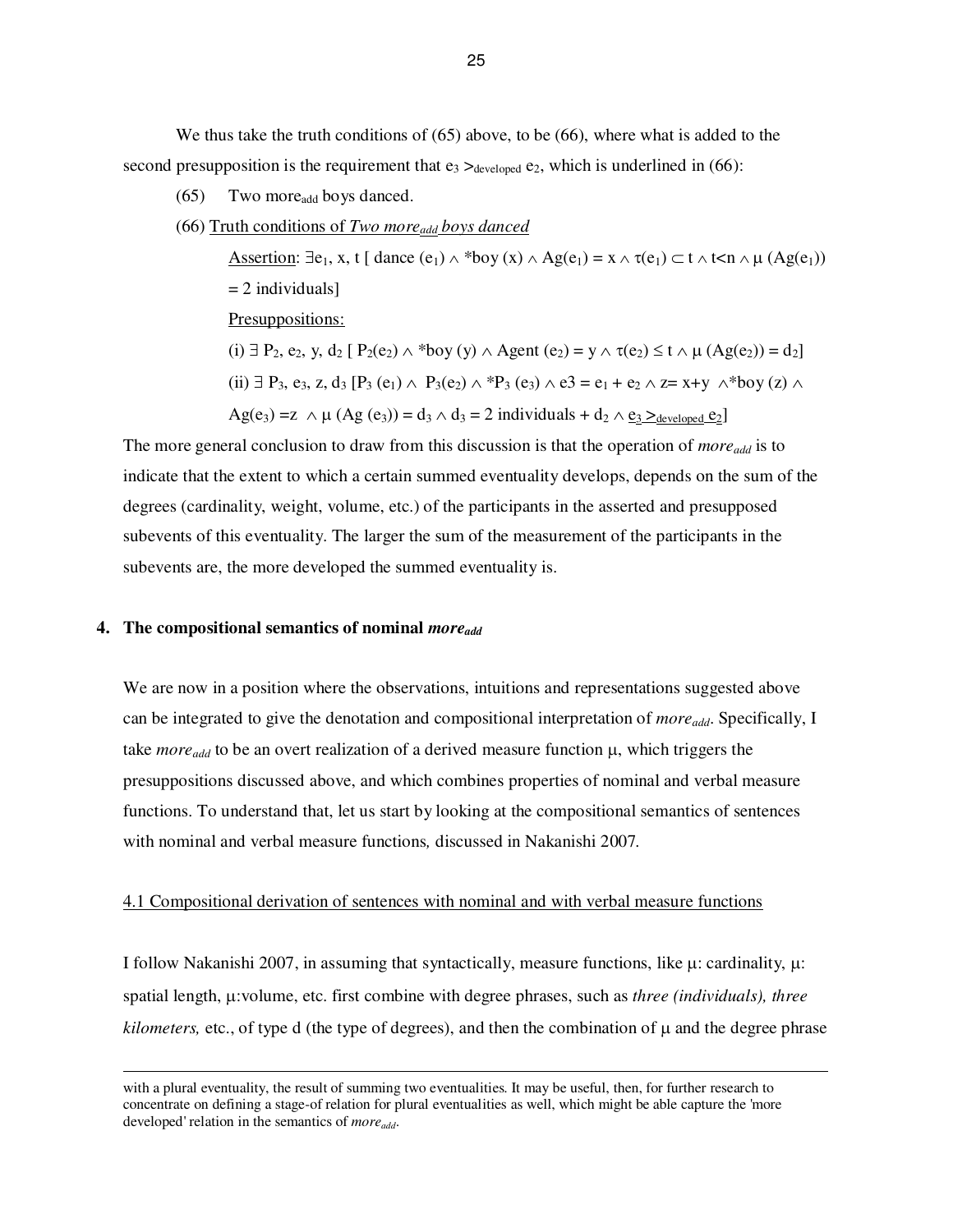combines with the predicate of the measured element. In the case of a nominal measure constructions, such as *two meters (of) rope*, the measured element is in the denotation of a nominal predicate, type  $\langle e, t \rangle$ . Thus the type of  $\mu$ , is  $\langle d, \langle \langle e, t \rangle, \langle e, t \rangle \rangle$ , and its denotation is as in (67) (Nakanishi adds the presupposition that  $\mu$  is monotonic w.r.t. P, which I ignore here):

(67)  $[\mu_{NP}] = \lambda d_d$ .  $\lambda P_{\leq \epsilon, t > \lambda} \lambda x_{\epsilon}$ .  $P(x) \wedge \mu(x) = d$ . (Nakanishi, 2007, p. 263)

The derivation of *two meters (of) rope*, then, is in (68):

(68) Derivation of *two meters of rope: Two meters<sub>d</sub>*  $\rightarrow$  2 *meters*  $\mu_{\leq d, \leq \leq \leq t} \leq \leq \infty$   $\lambda d_d$ .  $\lambda P_{\leq \epsilon, t} \lambda x_e$ .  $P(x) \wedge \mu(x) = d$ *Two meters*+  $\mu \ll_{e,t>\leq e,t>\neq 0}$   $\rightarrow \lambda P_{\leq e,t>\lambda}$   $X_e$ .  $P(x) \wedge \mu(x) = 2$  meters  $Rope_{\leq e,t} \rightarrow \lambda x$ . rope(x) *Two meters (of) rope<sub><e,t></sub>*  $\rightarrow \lambda P_{\leq e, t}$ . $\lambda x_e$ .  $P(x) \wedge \mu(x) \rightarrow \lambda x_e$ . rope(x)  $\wedge$  length(x) = 2 meters (Nakanishi 2007, p. 263)

In the case of verbal measure functions, as in *walk two meters*, Nakanishi follows Krifka 1989, 1998 in taking the measure function to be derived. That is, such a measure function does not measure the walking eventuality directly, since events themselves do not have spatial length, only their spatial paths do. Thus, it is the range of a homomorphism on the eventuality which is measured, in this case, the range of the homomorphism from eventualities to their paths. In such cases, then, the combination of  $\mu$  and the degree phrase combine with a verbal predicate, type  $\langle v, t \rangle$ (where v is the type of eventualities), and measures the range of the homomorphism applied to the eventuality in the denotation of this verbal predicate. The type of the verbal measure function  $\mu$ , then, is  $d, \langle x, t \rangle, \langle y, t \rangle$ , and its denotation is (69) (Here too I delete Nakanishi's monotonicity presupposition):

(69)  $[\mu_{VP}]$ :  $\lambda d_d$ .  $\lambda P_{\text{sv},t}$ .  $\lambda e \cdot P(e) \wedge \mu(h(e)) = d$  (Nakanishi 2007, p. 265)

To illustrate how such a verbal measure function operates let us examine the derivation of the sentence *John walked 3 meters.* To do that I will follow Rothstein's 2001 theory of predication, according to which intransitive verbs denote set of eventualities with a free variable, type e, as the value of the external thematic role. For example, the denotation of the verb *walk* is λ*e. walk(e)* <sup>∧</sup>  $Agent(e) = x$ . A rule of predicate formation then applies at the VP level, and raises the type of the predicate from type  $\langle v, t \rangle$ , to type  $\langle v, t \rangle$ , by lambda abstracting over the x variable, so we get  $\lambda x.\lambda e$ . walk(e)  $\land$  Agent(e) = x. After the denotation of the external argument is fed in, we are left again with a set of eventualities, type <v,t>. Then existential closure (e.g. Heim 1981) applies, to give type t.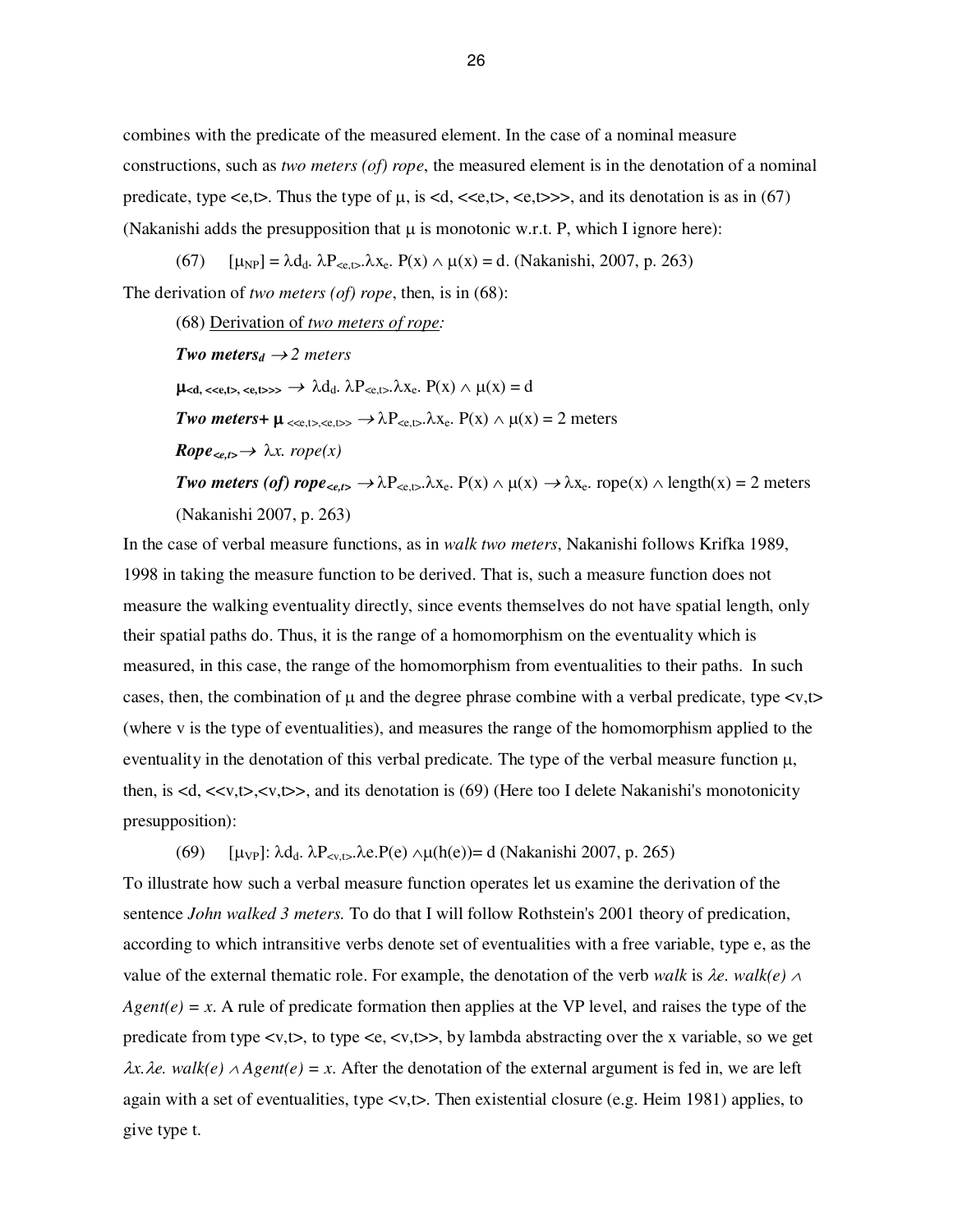Given these assumptions, the derivation of *John walked three meters* is as in (70), where *h* is 'spatial path' (and tense is ignored):

 (70) Derivation of *John walked three meters three meters<sub>d</sub>*  $\rightarrow$  3 *meters*  $\mu_{\leq d, \leq \leq v, t\geq v, t\geq v} \rightarrow \lambda d_d, \lambda P_{\leq v, t\geq v} \lambda e P(e) \wedge \mu(h(e)) = d$  $\mu$  three meters<sub><sv,t>,v,t>></sub>  $\rightarrow \lambda P_{\leq v,t>}$ , $\lambda$ e. $P(e) \wedge \mu(h(e)) = 3$  meters  $Walk<sub>*v,t>* \rightarrow \lambda</sub>$ e.walk (e) ∧ Agent(e) =x *Walk µ* three meters<sub>sx,t></sub>  $\rightarrow \lambda$ e.walk (e)  $\land$  Agent(e) = x  $\land$  length(h(e)) = 3 meters *walk µ* three meters  $\langle e, \langle x, t \rangle \rangle \rightarrow \lambda x$ .  $\lambda e$ . walk (e)  $\land$  Ag(e) = x  $\land$  length (h(e)) = 3 meters (**by predicate formation)**  *John walked*  $\mu$  *three meters*<sub> $\langle v, t \rangle \rightarrow \lambda$ e.walk (e)  $\land$  Ag(e) =  $\hat{j} \land$  length(h(e)) = 3</sub> *meters John walked three meters<sub>t</sub>*  $\rightarrow \exists$ e.walk (e)  $\land$  Ag(e) = *j*  $\land$  length(h(e)) = *3 meters* (**Existential closure)** 

"There is a walking eventuality, whose agent is John and the spatial length of its path is 3 meters"

As to the MP constructions in Japanese, Nakanishi shows that whereas the non-split MP construction syntactically combines with a nominal predicate, and hence its type and denotation are equal to those of nominal measure functions (as in (67) above) , the split MP construction adjoins to a verbal projection (though it is c-commanded by the host NP, which is in a higher position). Thus, the type of  $\mu$  in this kind of construction is like the verbal measure function as also type <d,  $\langle x, t \rangle, \langle y, t \rangle \rangle$ , and its denotation is just as in (69), where *h* is the homomorphism from eventualities to individuals, namely the individuals in the denotation of the nominal predicate ccommanding µ.

## 4.2 The denotation of *moreadd*

We now turn to *moreadd*. I take this particle to be an overt realization of a measure function µ, which triggers the presuppositions discussed in the sections above.

 From the point of view of its compositional semantics, though, the interesting thing about this particle is that it seems to combine the characteristic of the nominal and the verbal measure functions in (67) and (69) above. That is, unlike the split MP construction in Japanese, and similarly to the nominal measure function and to the Japanese non-split MP construction, the degree word +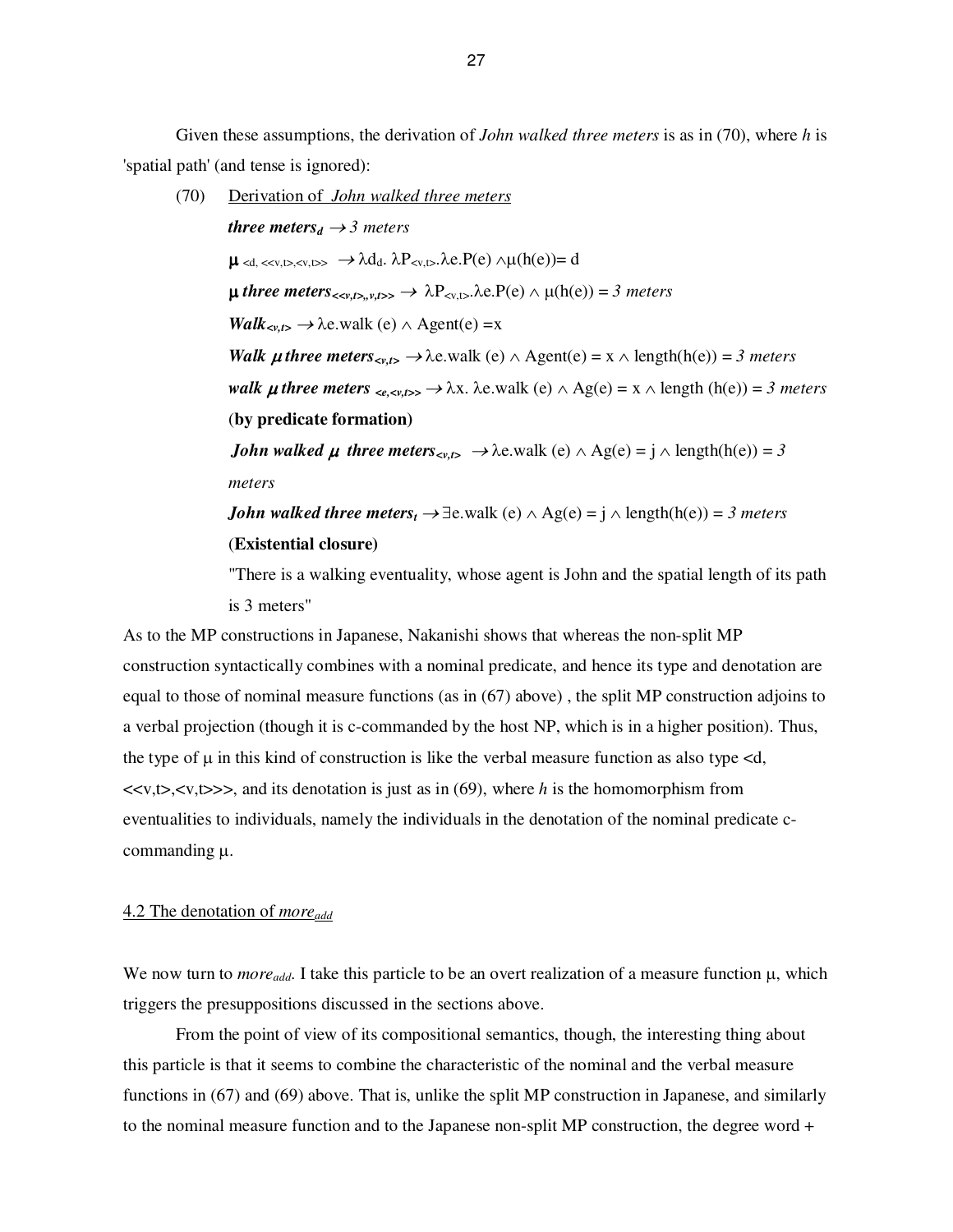*moreadd* (e.g., *3 more* in *I ate 3 more cookies*) syntactically combines with a *nominal* predicate (e.g. *cookies*) type <e,t>, and not with a verbal predicate. However, similarly to the split MP construction, the degree word + *moreadd* does not merely measure the individuals in the denotation of this nominal predicate. Rather, it indirectly measures the development of an eventuality  $e_3$  (the sum of the asserted and presupposed eventualities) by measuring the sum of individuals in the denotation of the nominal predicates which are participants in the subevents of  $e_3$ .

These facts can be captured by assuming that  $more_{add}$  is of type  $\langle d, \langle \langle \langle \langle \langle \cdot, \langle \cdot \rangle \rangle \rangle, \langle \langle \langle \cdot \rangle \rangle \rangle \rangle)$  $\langle v, t \rangle \rangle \rangle \rangle$ , with the denotation in (71). The presuppositions discussed above are now defined in a single clause:

(71) Denotation of *moreadd*:

 $λd_1$ .  $λQ_{\leq e, t>}$ , $λP_{1\leq e, \leq v, t>}$ , $λe_{1v}$ . [∃x [Q(x) ∧ P<sub>1</sub>(x)(e<sub>1</sub>) ∧ μ(h(e<sub>1</sub>)) = d<sub>1</sub>]] Presupposition:  $\exists$  e<sub>2</sub>, e<sub>3</sub>, P<sub>2</sub>, P<sub>3</sub> d<sub>2</sub>, y,z  $[P_2(y) (e_2) \wedge Q(y) \wedge \mu(h(e_2)) = d_2 \wedge \tau(e_2) \le t$  $\wedge$  P<sub>3</sub>(x)(e<sub>1</sub>)  $\wedge$  P<sub>3</sub>(y) (e<sub>2</sub>)  $\wedge$  \*P<sub>3</sub> (z) (e<sub>3</sub>)  $\wedge$  e<sub>3</sub> = e<sub>1</sub> + e<sub>2</sub>  $\wedge$  Q(z)  $\wedge$  z=x+y  $\wedge$  µ (h(e<sub>3</sub>)) = d<sub>1</sub>+  $d_2 \wedge e_3 >_{\text{developed}} e_2$ 

In (71) Q is a nominal predicate, and  $P_1$ ,  $P_2$  and  $P_3$  are a verbal ones, expressing a relation between individuals and eventualities. The homomorphism  $h$  maps eventualities to their participants, and  $\mu$ is a measure function which can be 'cardinality', 'weight', 'volume' etc.  $\mu$  measures the range of  $h$ , i.e. it measures the participants in the P eventualities in the assertion and the presupposition, which are also in the denotation of the nominal predicate Q.

 To illustrate the operation of *moreadd* , given this suggested denotation, let us examine two example derivations (in both of which tense is, again, ignored). We start from a case where *moreadd* combines with an external argument. (To shorten this illustration I introduce the presupposition only at the denotation of *moreadd* and at the end of the derivation):

(72) Derivation of *3 more students danced*:

 $3_d \rightarrow 3$  individuals  $\textit{more}_{\textit{sd},\textit{c}} \leq \text{c}_{\textit{e},\textit{f}} \leq \text{c}_{\textit{e},\textit{c}} \leq \text{c}_{\textit{v},\textit{t}} \leq \text{c}_{\textit{v},\textit{t}} \geq \lambda d_1 \cdot \lambda Q_{\textit{c},\textit{t}} \lambda P_{1\textit{c},\textit{c},\textit{v},\textit{t}} \lambda e_{1\textit{v}}$  [ $\exists x \ [\ Q(x) \wedge P_1(x)(e_1)$  $\wedge \mu(h(e_1)) = d$ ] Presupposition:  $\exists e_2, e_3, P_2, P_3, d_2, y, z \ [P_2(y) (e_2) \wedge Q(y) \wedge \mu(h(e_2)) = d_2 \wedge \tau(e_2) \leq t \wedge$  $P_3(x)(e_1) \wedge P_3(y)(e_2) \wedge {}^*P_3(z)(e_3) \wedge e_3 = e_1 + e_2 \wedge Q(z) \wedge z = x + y \wedge \mu(h(e_3)) = d_1 + d_2$  $\wedge$  e<sub>3</sub> >developed e<sub>2</sub>]  $3$  more  $\lt$   $\lt$   $\lt$   $\lt$ e,t $\lt$ ,  $\lt$ e, $\lt$ v,t $\gt$  $\gt$ ,  $\lt$ v,t $\gt$  $\gt$  $\lambda Q_{\lt$ e,t $\gt$ . $\lambda P_{1\lt$ e, $\lt$ v,t $\gt$  $\lambda P_{1\vee}$ . [ $\exists x$  [Q(x)  $\land$   $P_1(x)(e_1)$   $\land$  $\mu(h(e_1)) = 3$  individuals]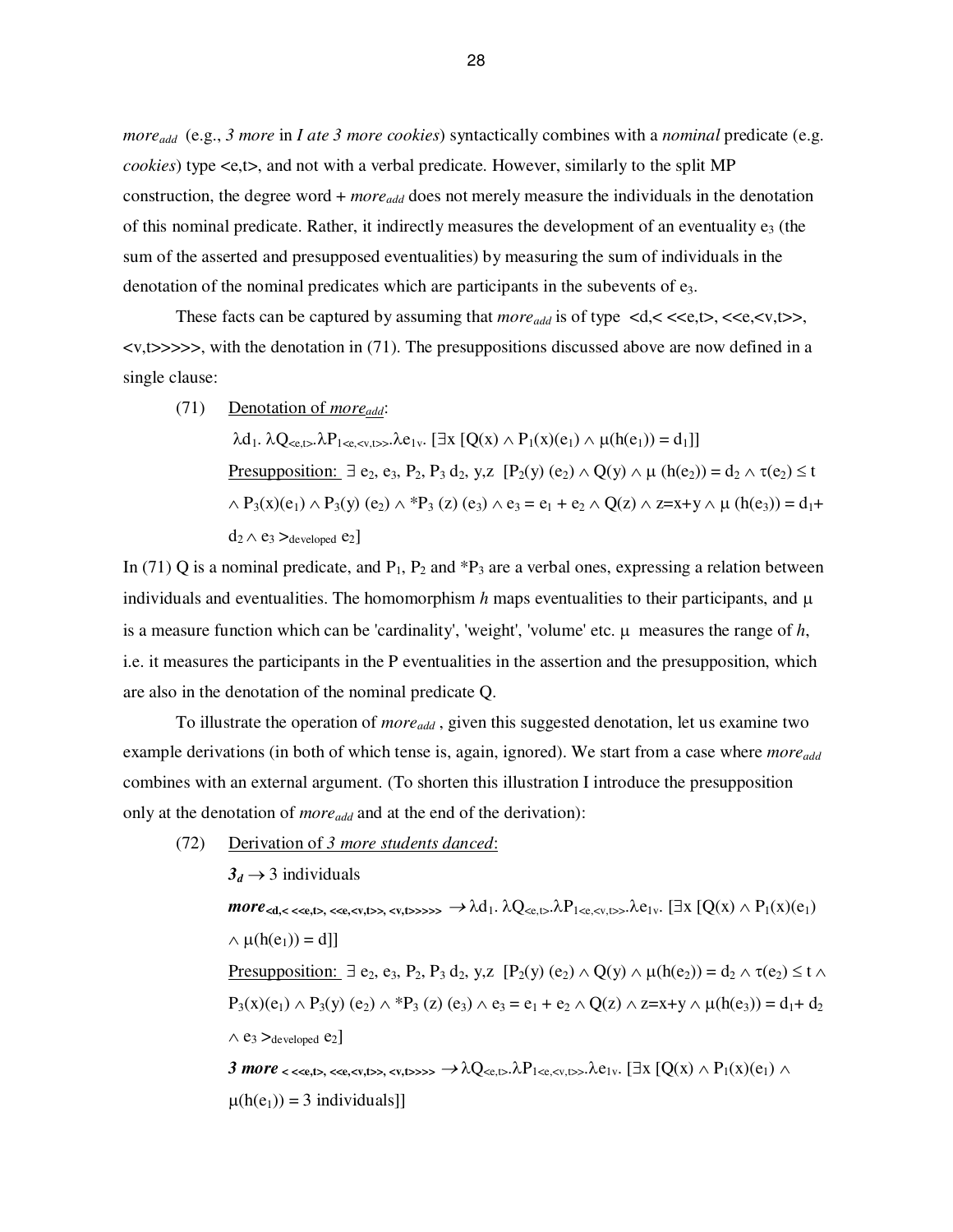*3 more students*  $\langle \langle \langle \langle \cdot \rangle \rangle \rangle \langle \langle \cdot \rangle \rangle \langle \langle \cdot \rangle \rangle \rightarrow \lambda P_{1\langle \langle \langle \cdot \rangle \rangle} \lambda P_{1\langle \cdot \rangle} \langle \cdot \rangle \lambda P_{1\langle \cdot \rangle}$  [student(x)  $\wedge P_1(x)(e_1)$   $\wedge$  $\mu(h(e_1)) = 3$  individuals]

 $dance \ll_{v,t>>}\rightarrow \lambda e$ . dance(e)  $\wedge$  Agent (e) = x

 $dance_{\leq e, \leq v, t\geq 0}$   $\rightarrow \lambda x. \lambda e.$  dance(e)  $\land$  Agent (e) = x (by predicate formation)

*3 more students danced*  $\langle v, t \rangle \to \lambda e_{1v}$ . [∃x [student(x)  $\wedge$  dance(e<sub>1</sub>)  $\wedge$  Agent (e<sub>1</sub>) = x  $\wedge$  $\mu(h(e_1)) = 3$  individuals]]

*3 more students danced<sub>t</sub>*  $\rightarrow \exists e_1 \exists x$  [student(x)  $\land$  dance(e<sub>1</sub>)  $\land$  Agent (e<sub>1</sub>) = x  $\land$  $\mu(h(e_1)) = 3$  individuals] Presupposition:  $\exists e_2, e_3, P_2, P_3 d_2, y, z \quad [P_2(y) (e_2) \land$ student(y)  $\wedge \mu$  (h(e<sub>2</sub>)) = d<sub>2</sub>  $\wedge \tau$ (e<sub>2</sub>) ≤ t  $\wedge$  P<sub>3</sub>(x)(e<sub>1</sub>)  $\wedge$  P<sub>3</sub>(y) (e<sub>2</sub>)  $\wedge$  \*P<sub>3</sub> (z) (e<sub>3</sub>)  $\wedge$  e<sub>3</sub> = e<sub>1</sub> +  $e_2 \wedge$  student(z)  $\wedge$  z=x+y  $\wedge \mu$  (h(e<sub>3</sub>)) = 3 individuals+ d<sub>2</sub>  $\wedge$  e<sub>3</sub> ><sub>developed</sub> e<sub>2</sub>]

#### **(Existential closure)**

Assertion: There is a dancing eventuality  $e_1$ , whose agent is three individuals who are students

Presupposition: There is a  $P_2$  event,  $e_2$ , which is temporally not later the reference time of the assertion, and whose agent is a student with cardinality  $d_2$ . The eventualities  $e_1$  and  $e_2$  are in the denotation of a predicate  $P_3$ , and there is an eventuality  $e_3$  in the plural predicate  $P_3$ , which is the sum of the dancing eventuality  $e_1$  and  $e_2$ , whose agent is the students which are agents to  $e_1$  and of  $e_2$ , with cardinality of 3 individiduals+d<sub>2</sub>. Finally, this summed eventuality  $e_3$  is more developed than  $e_2$ .

Next, we move to a sentence where *more*<sub>add</sub> operates on the internal argument, as in (75):

(73) John saw three more students

To give the derivation of such a sentence I will modify a bit Rothstein's representation of transitive verbs. In Rothstein's system a verb like *see* is of type <e,<v,t>> and its denotation is λ*x.* λ*e. see (e)*  <sup>∧</sup> *Theme(e) = x* ∧ *Agent(e) =y*. The denotation of the VP (e.g. *see Mary*) then raises from type <v,t> to type <e, <v,t>> by predicate formation, i.e. from  $\lambda e$ . see (e)  $\land$  Theme(e) = Mary  $\land$  Agent(e) =y to  $\lambda y.\lambda e$ *. see* (e)  $\wedge$  *Theme*(e) = *Mary*  $\wedge$  *Agent*(e) = *y*.

 In contrast to Rothstein 2001, Kratzer assumes that the denotation of transitive verbs does not make reference to theme role. This is based on the assumptions that (a) all thematic relations are cumulative (Krifka 1992, 1998, Landman 1996, 2000), but that (b) unlike the agent role, which is cumulative, the proposed theme role is not cumulative, as it cannot be summed. Kratzer's motivates this latter assumption by considering a planting-a tree eventuality, which has three subevents: John's digging of the hole, Mary's placing the tree in the hole, and Bill's covering the root with soil. In this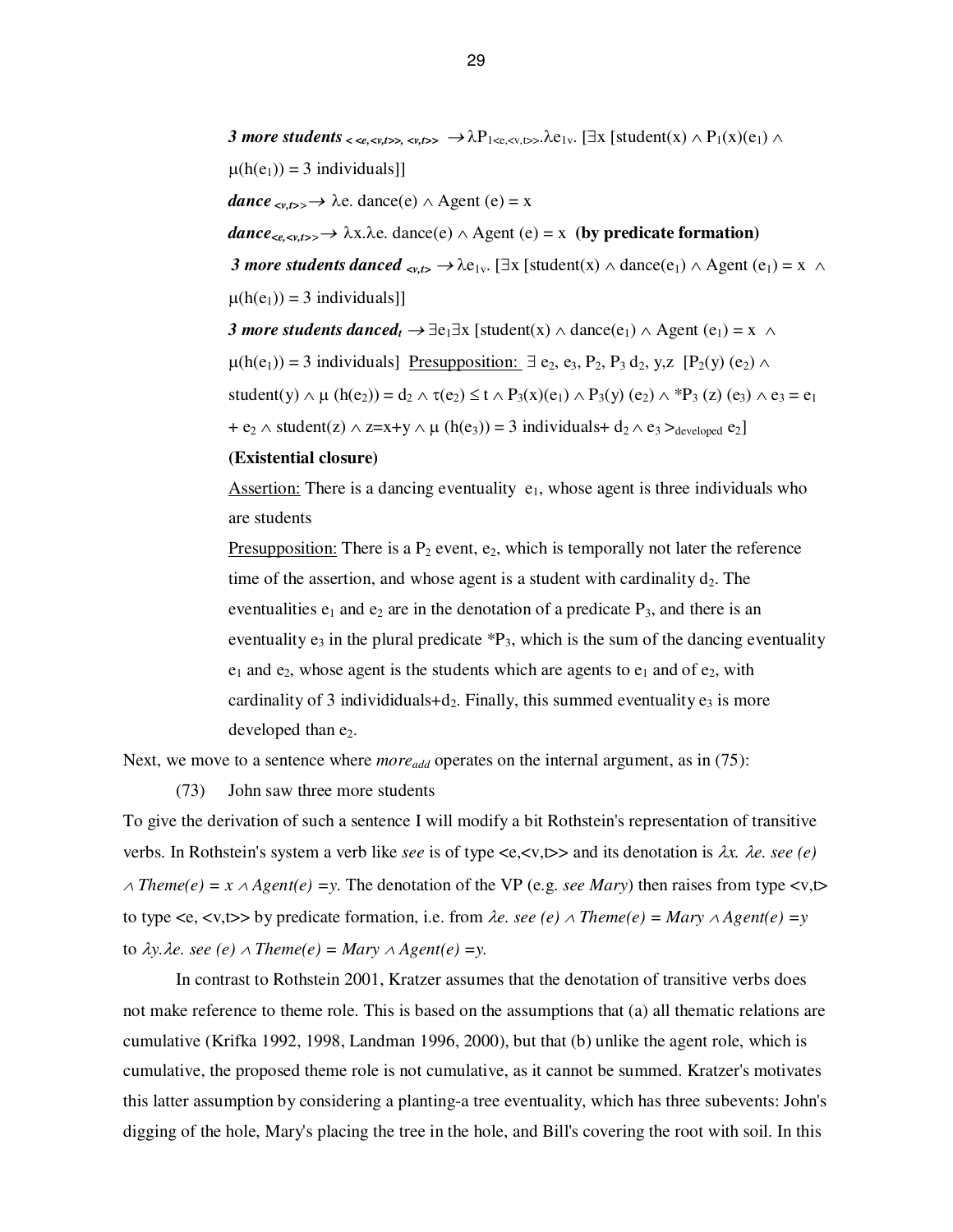case the agent of the planting eventuality can be considered the sum of John, Mary and Bill, but the theme of this eventuality is not the sum of the hole, the tree and the soil (but rather the tree alone). Hence, Kratzer assumes that the theme of an eventuality is not introduced by a theme role (and in fact, there is no 'theme role' at all), but rather by the denotation of the transitive verb, which denotes as a relation between eventualities and their internal arguments.<sup>11</sup> According to Kratzer, then, the denotation of a verb like *see* is  $\lambda x$ .  $\lambda e$ *. see* (*e*) = *x*.

 I will combine Rothstein's theory of predication (and the use of her predicate formation rule), with Kratzer's view of internal arguments. This will give us the following denotations for the verb *see*, the V' *see Mary* and the VP *see Mary*:

(74)  $[\text{see}]_{\leq\leq e,\leq v,t\geq\rangle} \rightarrow \lambda x. \lambda e. \text{ see}(e) = x \wedge \text{Agent}(e) = y$ [see Mary]<sub> $\langle x,t \rangle \rightarrow \lambda e$ . see(e) = Mary  $\wedge$  Agent(e) = y</sub>  $[\text{see Mary}]_{\text{y,b}} \rightarrow \lambda \text{y.b.} \text{ see}(e) = \text{Mary} \wedge \text{Agent}(e) = \text{y (by predicate formation)}$ 

Given these assumptions, the derivation of a sentence like *John saw three students* is as in (75). The denotation of *three more students* as just as in (72) above, so I here copy this denotation in (75), with the presupposition of *moreadd*:

 (75) Derivation of *John saw three more students: 3 more students < <e,<v,t>>, <v,t>>* <sup>→</sup> λP1<e,<v,t>>.λe1v. [∃x [student(x) ∧ P1(x)(e1) ∧ µ(h(e1)) = 3 individuals]] Presupposition: ∃ e2, e3, P2, P3 d2, y,z [P2(y) (e2) ∧ student(y) ∧ µ (h(e2)) = d<sup>2</sup> ∧ τ(e2) ≤ t ∧ P3(x)(e1) ∧ P3(y) (e2) ∧ \*P3 (z) (e3) ∧ e3 = e1 + e<sup>2</sup> ∧ student(z) ∧ z=x+y ∧ µ (h(e3)) = 3 individuals+ d2 ∧ e3 >developed e2] *saw***<e,<v,t>>** <sup>→</sup> λx. λe. see(e) = x ∧ Agent(e) = y *saw 3 more students* <v,t> <sup>→</sup> λe1v. [∃x [student(x) ∧ see(e1) = x ∧ Agent(e1) = y ∧ µ(h(e1)) = 3 individuals]] *saw 3 more students* <e, <v,t>> <sup>→</sup> λy.λe1v. [∃x [student(x) ∧ see(e1) = x ∧ Agent(e1) = y ∧ µ(h(e1)) = 3 individuals]] **(by predicate formation)**  *John saw three more students<v,t>* <sup>→</sup> λe1v. [∃x [student(x) ∧ see(e1) = x ∧ Agent(e1) = John ∧ µ(h(e1)) = 3 individuals]] *John saw three more students<sup>t</sup>* <sup>→</sup> ∃e1∃x [student(x) ∧ see(e1) = x ∧ Agent(e1) = John ∧ µ(h(e1)) = 3 individuals] Presupposition: ∃ e2, e3, P2, P3 d2, y,z [P2(y) (e2) ∧

 $\overline{a}$ 

 $11$  According to Kratzer, this relation is cumulative. For example, the sum of an event where I plant roses, and an event where I plant tulips is an event where I plant roses and tulips.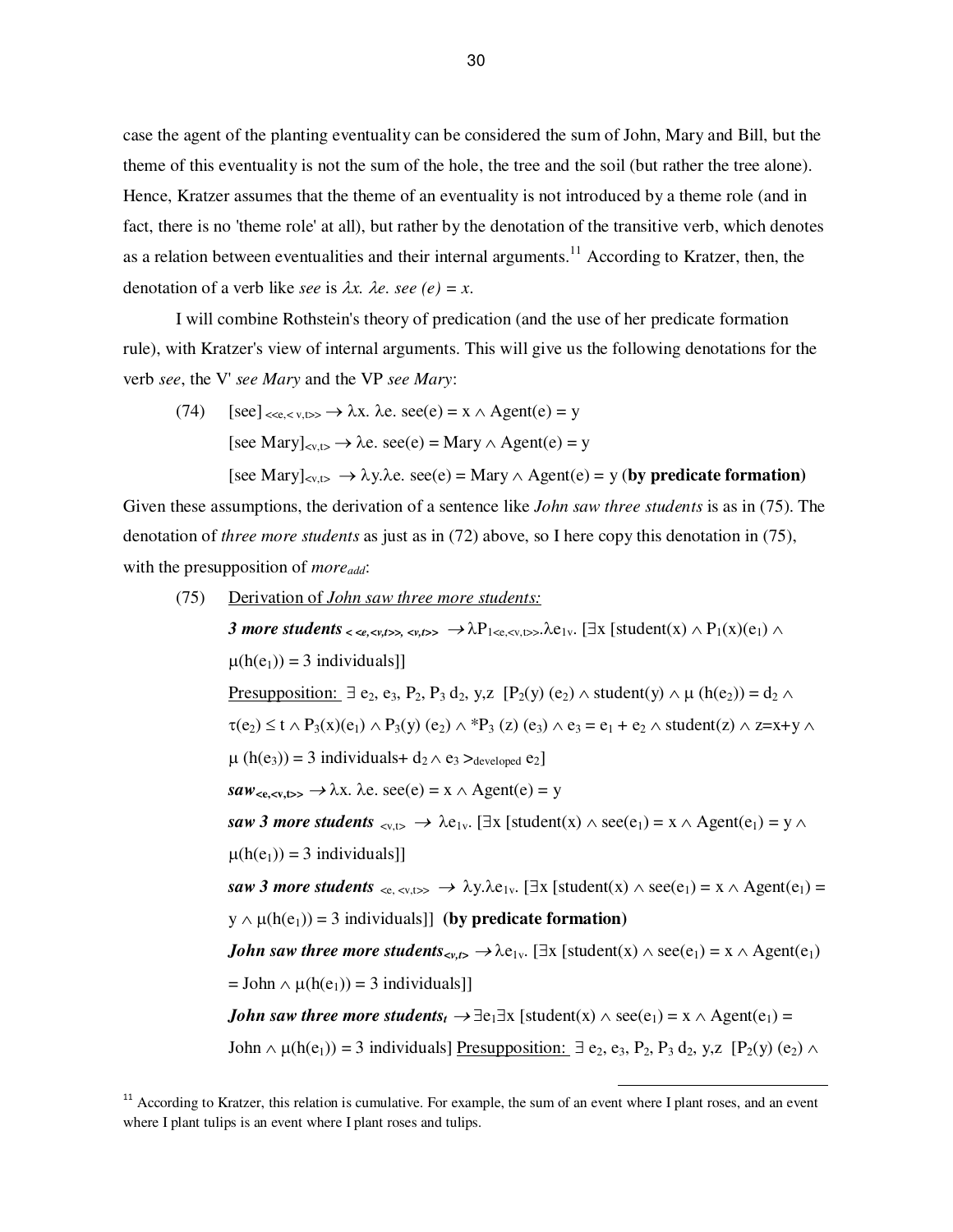student(y)  $\wedge \mu$  (h(e<sub>2</sub>)) = d<sub>2</sub>  $\wedge \tau$ (e<sub>2</sub>) ≤ t  $\wedge$  P<sub>3</sub>(x)(e<sub>1</sub>)  $\wedge$  P<sub>3</sub>(y) (e<sub>2</sub>)  $\wedge$  \*P<sub>3</sub> (z) (e<sub>3</sub>)  $\wedge$  e<sub>3</sub> = e<sub>1</sub> + e<sub>2</sub>  $\land$  student(z)  $\land$  z=x+y  $\land$   $\mu$  (h(e<sub>3</sub>)) = 3 individuals+ d<sub>2</sub> $\land$  e<sub>3</sub> $>$ <sub>developed</sub> e<sub>2</sub>]

# (**Existential closure)**

Assertion: There is a seeing 3 students eventuality  $e_1$ , whose agent is John

Presupposition: There is a  $P_2$  event,  $e_2$ , which is temporally not later than the reference time of the assertion, and whose agent is students with cardinality  $d_2$ ,  $e_1$  and  $e_2$  are in the denotation of a predicate  $P_3$ , and there is an eventuality  $e_3$  in the plural predicate  $P_3$ , which is the sum of the seeing eventuality  $e_1$  and  $e_2$ , whose agent is the students which are agents to  $e_1$  and  $e_2$ , with cardinality of 3 individiduals+d<sub>2</sub>, and this summed eventuality  $e_3$  is more developed than  $e_2$ .

## 4.3 An apparent problem: potential variations between external and internal arguments with *moreadd*

The derivation of (72), with the intransitive verb *danced* seems to give us the right results. But, on the surface, there seems to be a problem with the derivation of *moreadd* with transitive verbs, as in (75). In all the examples with transitive verbs we looked at so far, the individual in the denotation of the nominal predicate associated with *more*<sub>add</sub> in the assertion played the same thematic role as in the presupposition. For example, in (3), repeated here as (76), the individual students in the both the assertion and presupposition play the internal role of the verbal predicates, and in (42), repeated here as (77), the individual boys in both the assertion and presupposition play the external, agent role:

- (76) Yesterday John interviewed 3 students. Today he interviewed more
- (77) (2 students made a table). 3 more students made a chair

The problem seems to be that, given the denotation of *more*<sub>add</sub> above, and the derivation in (75), this invariability of the thematic roles between the assertion and presupposition is not guaranteed. For example, whereas *3 more students* is the internal argument of the verb in the assertion of (75), the derivation does not guarantee that the students participating in the presupposed eventualities,  $e_2$  and  $e_3$  are also the internal arguments of the Q and  $^*Q$  verbal predicates. Take for example  $P_2$  in the presupposition in (75). The presupposition requires that the individual students (with cardinality  $d_2$ ) are participants in the eventuality  $e_2$  (P<sub>2</sub> (y) (e<sub>2</sub>)), but it does not specify whether these participants are given by the external or internal argument of  $P_2$ . This is because  $P_2$  (like  $P_1$ ) is of type <e,<v,t>>. Thus, it can be a transitive verb, like *see* or *hear*, in which case the students participating in the  $e_2$  eventuality are the internal argument of the predicate, as in the assertion. Crucially, however, this predicate can also be a VP, which as claimed above is also of type  $\langle e, \langle v, t \rangle$  (using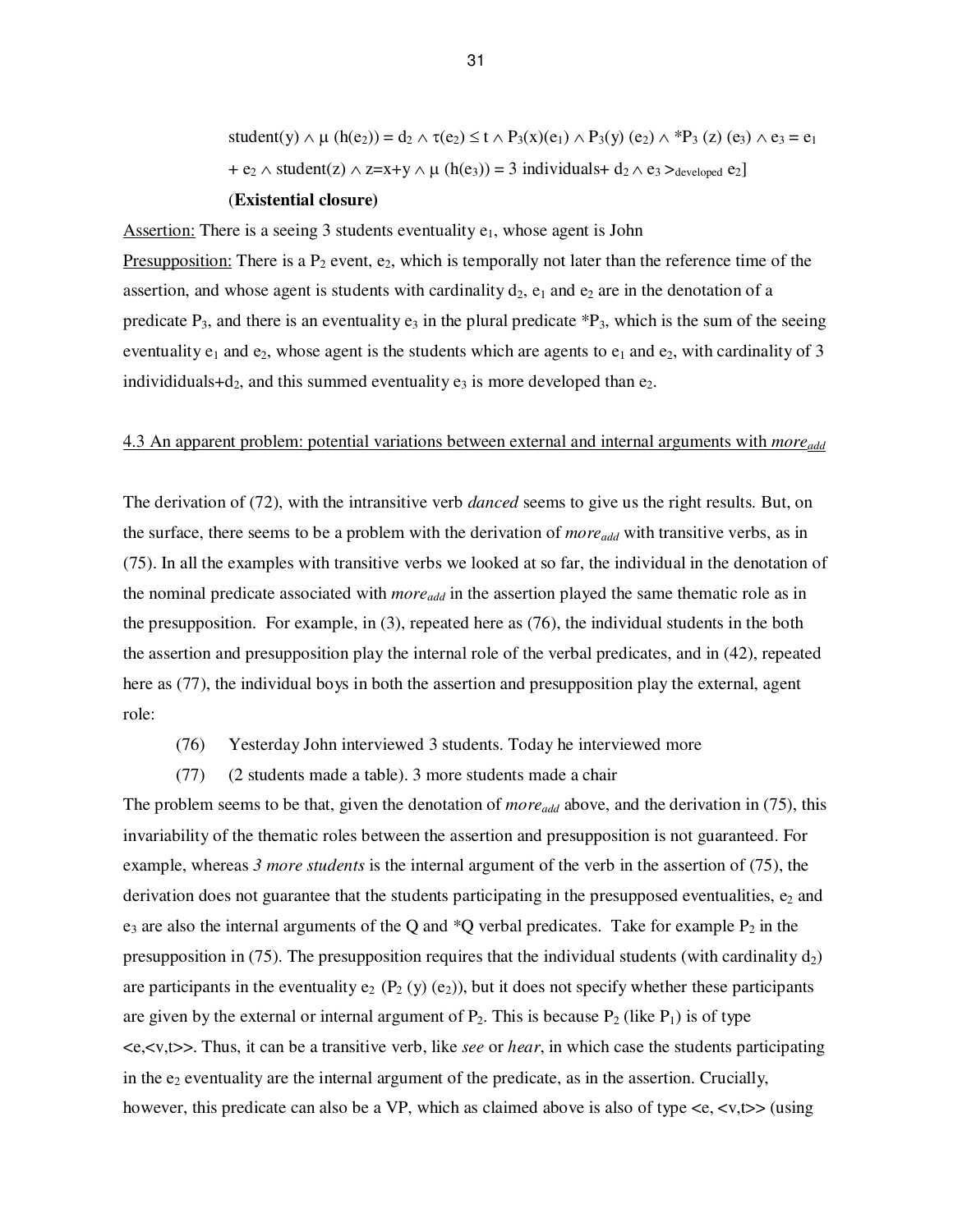Rothstein's predicate formation rule), in which case the students participating in the  $e_2$  eventuality would constitute the external argument.

The question seems to be, then, whether there is a way to modify the denotation of *moreadd,* which will make sure that once the individuals in the denotation of the nominal predicate that *moreadd* associates with in the assertion constitutes an internal (external) argument, this nominal argument will constitute the internal (external) argument in the presupposition as well (e.g. by indexing the individual x variable with the right type of argument<sup>12</sup>).

 However, a closer look shows that, in fact, no such modification of the definition of *moreadd* should be made. This is because along cases like (76) and (77), where the thematic roles stay constant along the assertion and presupposition, we also find cases where we get variability in the thematic roles, as in (78) and (79):

- (78) (What happened to all the cookies you baked ?). Well, I baked 10 cookies. 3 cookies fell into the sink and got wet. At noon John arrived and ate 5 more cookies. So there are only 2 left.
- (79) (Where are all the students you invited?) John speaks with 4 of them in the living room. 3 more (students) will join us later on for dinner.

In (78), *5 more cookies* is the internal argument of the verb *ate*, while *3 cookies* in the presupposition is the external argument of *fell into the sink*. In (79) the situation is reversed: the measured individual in the assertion is the external argument of *join*, and the correlate in the preceding sentence satisfying the presupposition is the internal argument of *speaks with*.

 Sentences like (78) and (79), then, show that the apparent problem with the denotation of *more*<sub>add</sub> in (71) is actually an advantage. This denotation, then, correctly predicts that the assertion and presupposition of *moreadd* can differ not only in the verbs characterizing the eventualities, but also in the thematic roles that the measured element plays.

# 5. **Concluding remarks and directions for further research**

Nakanishi 2007 concludes her paper by pointing out that an advantage of her theory is that some of the components in it, namely using measurement in different domains and the use of homomorphisms from the domain of eventualities to other domains, are relevant not only for her

 $\overline{a}$ 

<sup>&</sup>lt;sup>12</sup> See Nakanishi 2007 (pp. 269-272) for a proposal along those lines which is meant to account for internal-external roles variations in the split MP construction in Japanese.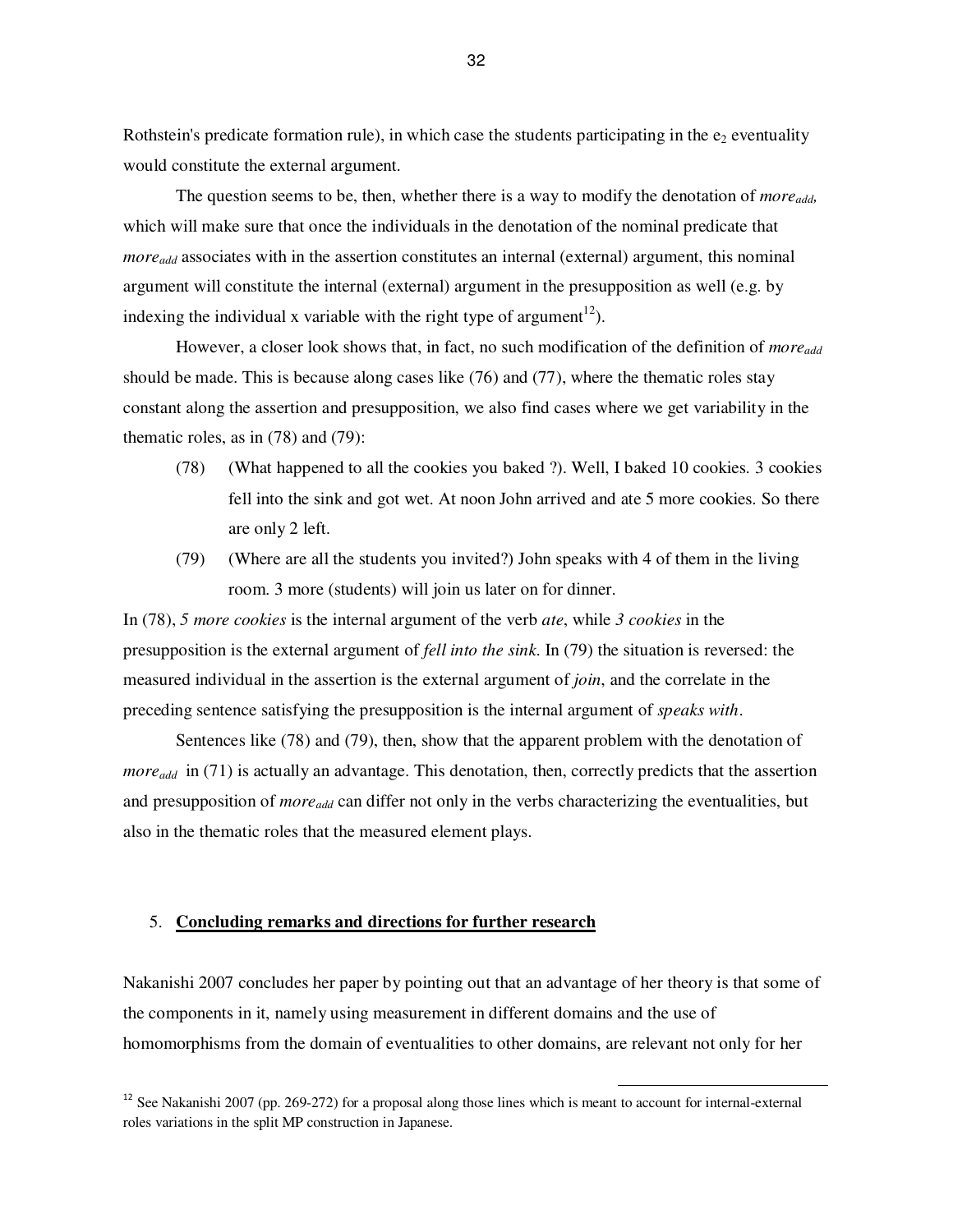analysis of split MP construction in Japanese, but can be extended to other constructions in other languages. The examples she cites are pluractional markers cross linguistically (Lasersohn 1995), comparative constructions in English and Japanese (Nakanishi 2004), and the interpretation of the quantified expression *for the most part* in English (Nakanishi & Romero 2005).

 I believe that the analysis of the so far un-studied nominal additive particle *moreadd*, proposed in this paper, further illustrates the usefulness and explanatory power of these components. In this sense, the contribution of the present paper is not limited to understanding this specific construction in English, but it can further contribute to the research on cross categorical and cross typal measurement and addition in different languages.

The main claim I made with respect to the semantics of nominal *more*<sub>add</sub> in English is that the range of constraints in the nominal and verbal domain on the interpretation and distribution of this particle can be accounted for by assuming that this particle denotes a derive additive measure function, in the sense of Krifka 1989, 1998 and Nakanishi 2007. Thus, *moreadd* measures the sum of individuals (in the denotation of the nominal predicate associated with it) in the assertion and presupposition, but this is done in order to indirectly express measurement and development of the eventualities involved. The individuals measured, then, are treated as participants in the asserted and presupposed eventualities, i.e. as the values of a homomorphism from eventualities to their participants, and the result of the additive measurement operation is to indicate to that the extent to which summed eventuality develops is dependent on the number of participants in its subevents.

 Nominal *Moreadd*, then, is similar to the split MP construction in Japanese, as analyzed in Nakanishi 2007, since both are subjects to constraints in the nominal and verbal domains, and both denote derived measure functions. However, there are a number of interesting differences between the two constructions, which the discussion in the paper highlighted. First, the measure function  $\mu'$ in the Japanese construction is covert, while I claimed that *moreadd* is an overt realization, in fact a lexicalization of  $\mu'$ . Second, whereas the only presupposition triggered by  $\mu'$  in the Japanese construction is its monotonicity, *moreadd* triggers a number of presupposed requirements regulating the subtle relationships between the asserted and presupposed eventualities (for example, the requirement that the summing of these eventualities results in a more developed eventuality, that the presupposed eventuality is not temporally later than the time of the assertion, etc.). Third, a central component of the measure function denoted by *moreadd* is its additivity, which allows a natural explanation of the incompatibility of *moreadd* with measure phrases like *20 carat* or *20 degrees Celsius*, with no need to stipulate that the function is monotonic (Schwarzschild's 2002), contra the Japanese MP construction. The central status of the additivity of the measure function also explains the fact that *moreadd* can combine with vague measure phrases, and even with no explicit measure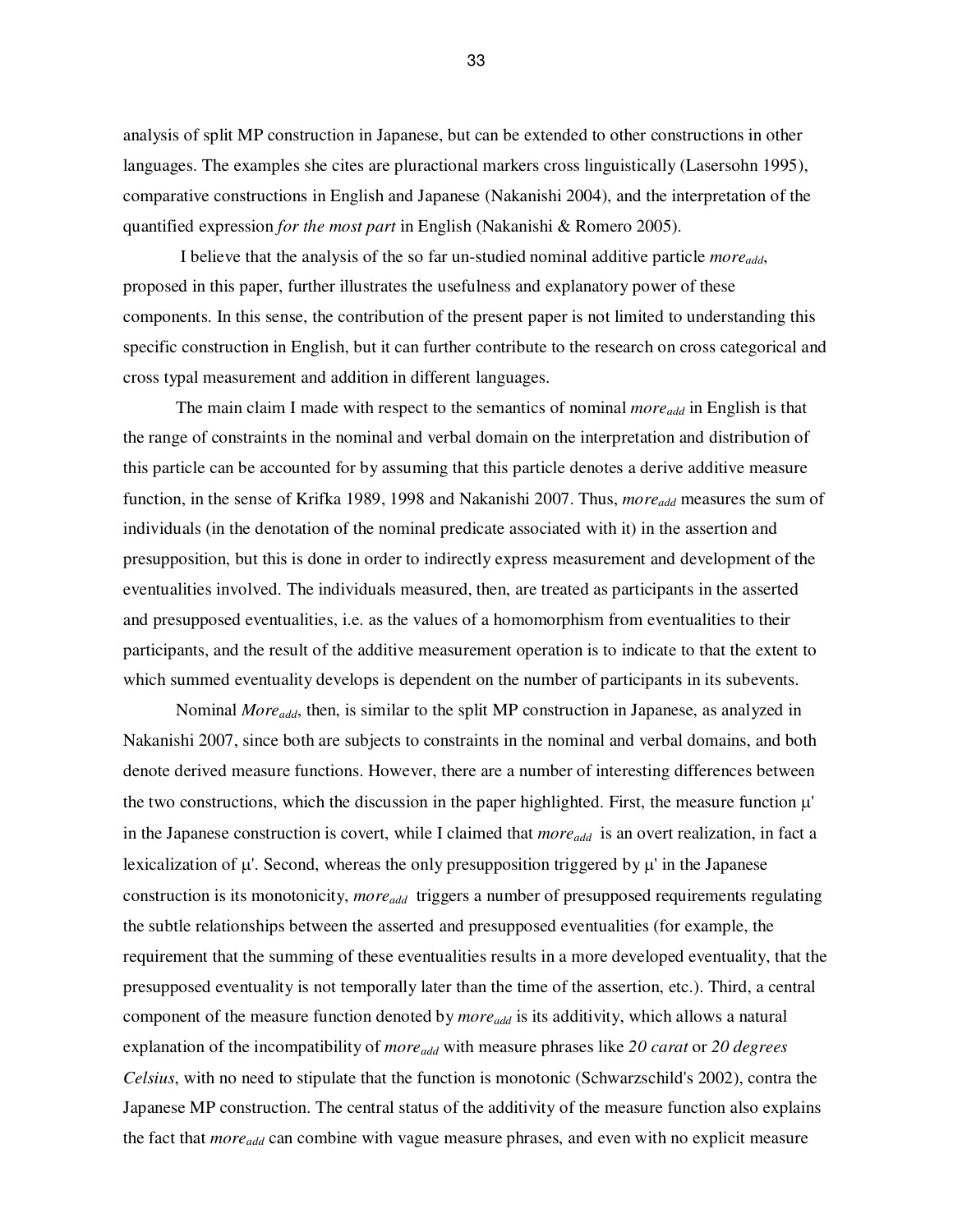phrases at all. Thus, the main goal of *moreadd* is to indicate that the measurement of the summed eventuality is dependent on the measurement of the sum of participants in its subevents. This goal is achieved even if the value of the measurement is vague or unknown. Finally, whereas syntactically, the measure function in the Japanese construction adjoins to the verbal expression, the measure function denoted by nominal *more*<sub>add</sub> must associate with a nominal expression. This is reflected by the fact that, unlike the measure function in the Japanese split construction, which has the same type as verbal measure functions (namely <d, <<v,t>,<v,t>>>, the type of nominal *moreadd* makes reference to the nominal argument (it is type  $\langle d, \langle \langle \langle e, t \rangle, \langle \langle e, \langle v, t \rangle \rangle, \langle v, t \rangle \rangle)$ ). The denotations of the two functions differ respectively, too.

 The paper raises many questions and directions for further research. Let me conclude the paper by briefly discussing five such directions.

 Perhaps the most urging direction to develop is to extend the analysis of nominal *moreadd*, proposed in this paper, to cases of verbal *moreadd*, as in (80a)-(80c), where *more* does not associate with a nominal predicate, but modifies intransitive verbs, or transitive verbs whose internal argument is already filled:

- (80) a. In the morning Mary ran 4 kilometers. In the evening she ran 3 kilometers more
	- b. In the morning Mary slept 4 hours. In the afternoon she slept 2 hours more

c. Mary started cooking the chicken. John cooked it a bit more.

Giving a full description and analysis of the distribution and interpretation of sentences with verbal *more*<sub>add</sub> is a large task, which is beyond the scope of this paper. However, a reasonable direction is to suggest that, similarly to nominal *moreadd*, the operation of verbal *moreadd* is also to express additive measurement: here too we can say that we start with two eventualities,  $e_1$  (asserted) and  $e_2$ (presupposed), which are summed together into a larger and more developed eventuality  $e_3$ . But, unlike the operation of the nominal additive, here it is not the growth of the cardinality / weight / volume etc. of the participants in the subevents which indirectly measures the growth and development of the summed eventuality. Rather, we measure other things, and hence the development is done along other dimensions. For example, in (80a) it is spatial length, in (80b) it is temporal length and in (80c) it is the degree to which the chicken is cooked, which are measured, respectively.

Following Krifka 1989, 1998 and Nakanishi 2007, then, the measure functions with verbal *moreadd* as in (80), are similar to the ones with nominal *moreadd* in being *derived*, since they do not measure the eventuality directly, but rather the range of homomorphisms from eventualities to their spatial paths, their run times, or their abstract directed paths (e.g. the directed path from 'not cooked'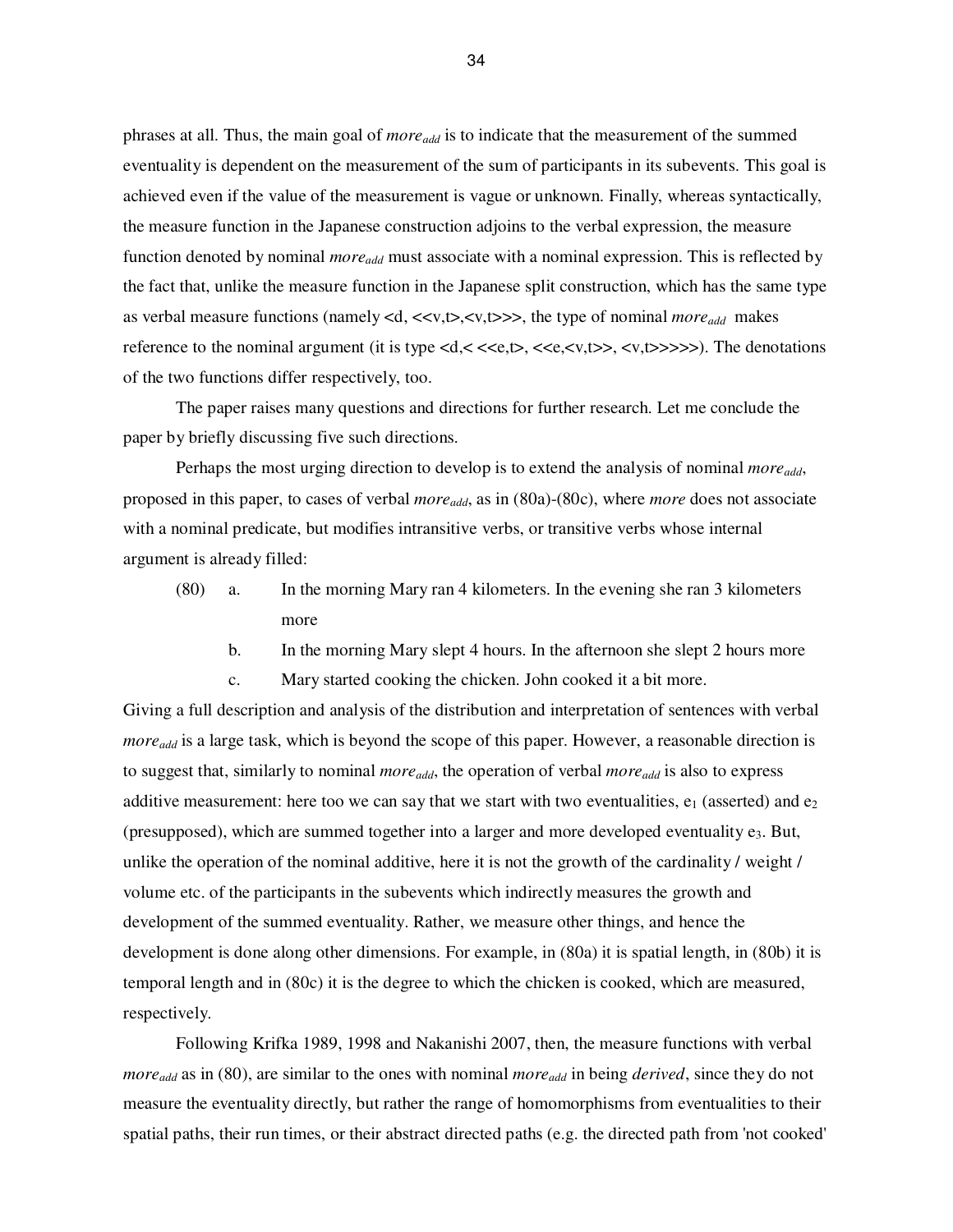to 'cooked', see Krifka 1998). On the other hand, since *moreadd* + the degree phrase in such cases does not combine with a nominal predicate, but modifies the verbal predicate directly, its type would be identical to that of the verbal measure functions, and the split MP construction in Japanese, suggested in Nakanishi 2007, and its denotation also will change accordingly.

 Further research should examine whether this kind of suggestion can be further developed to account for the full range of facts concerning verbal *moreadd*, and for the various ways it differs from nominal *moreadd.* Two examples of such differences are (a) the fact that verbal, but not nominal *moreadd*, can measure eventualities directly, by counting them, as in (81), i.e. it seems to be able to express also a *non-derived* measure function, and (b) the fact the verbal, but not nominal *moreadd* obeys constraints on the lexical aspect of the verbs, as seen in (82a)-(82b), with state and achievement predicates:

- (81) Mary sang this song three times. I sang it twice more
- (82) a. # I have 3 sons some more (cf. I have 3 more sons)

b. # I found my shoe some more (cf. I found some more shoes)

A second direction for further research has to do with the ambiguity of *more*. Assuming that the denotation of nominal *moreadd* is indeed along the lines of (71) above, would not it be preferable to relate this denotation to *more* as a comparative expression? The direction we can develop is to make use of the fact that on both additive and comparative interpretations the denotation of this particle makes reference to degrees (the comparative *more* says that a degree of a certain entity is higher on a certain scale than the degree of another entity, see e.g. Kennedy 1999). The relevant observation is that whenever a sentence with *moreadd* is true, the degree which indirectly measures the summed eventuality  $e_3$  is higher than the degree which indirectly measures the presupposed eventuality  $e_2$  (as well as than that of the asserted evente<sub>1</sub>). More intuitively, if (83), with *more*<sub>add</sub> is true, then this entails (84), with *morecomparative*:

(83) John spoke with 4 students. Mary spoke with some more*add* 

 (84) John and Mary spoke with morecomparative students than John spoke with We can try and develop a unified analysis of *more*, which will enable us to derive these two readings. However, the extent to which this task is productive is not clear, since, as mentioned in section 1, at least in the languages where additive particles have been studied, the two readings of *more* are expressed by two distinct lexical items. Examples are German (e.g. Umbach 2008), French, Italian and Chinese (Tovena & Donazzan 2008) and modern Hebrew (Greenberg 2008). Other such languages seem to be Russian, Spanish, Brazilian Portuguese and Arabic. It may be, then, that the relation between the additive and the comparative *more* in English is coincidental. This should be further examined, though.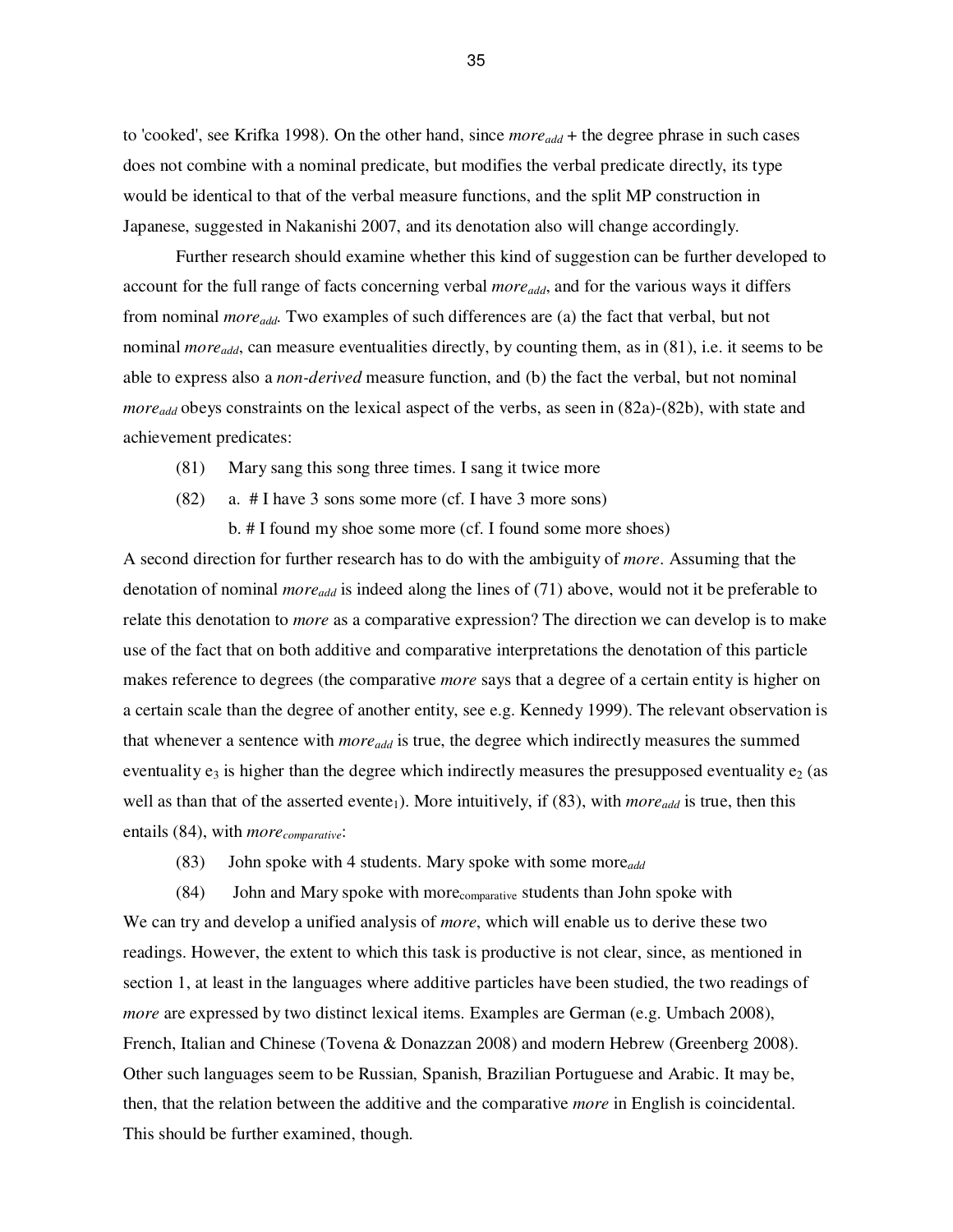A third potential question has to do with the fact that in the languages just mentioned, the lexical item expressing event additivity (corresponding to *moreadd* in English) systematically has other meanings as well. One of these meanings corresponds to the English *still* (sometimes called an aspectual additive particle). Here is an example from Hebrew, where both *moreadd* and *still* are translated as *od* (See Greenberg 2008. See also Umbach 2008 for the German *noch* and Tovena & Donazzan 2008 for the Italian *ancora*, the French *encore* and the Chinese *zai*):

- (85) dani axal od ugot Danny ate more<sub>add</sub> cakes "Danny ate more<sub>add</sub> cakes"
- (86) dani od yaSen Danny still asleep "Danny is still asleep"

In fact, although in English the aspectual additive particle is not *more* but *still*, we can nonetheless find *more* in the negative counterpart of *still,* namely the NPI *anymore*, as in (87):

(87) John is not asleep anymore.

In Greenberg 2008 I suggested that in both cases the additive particle leads to making a certain eventuality larger. However, with nominal *more*<sub>add</sub> and *od*, as in (87), this happens as a result of summing two different subevents of this event, leading to a plural (and more developed) event, whereas with sentences as in (88) it is the very same eventuality which is enlarged, and we end up with a singular (and longer) eventuality. This intuitive idea is empirically supported by the fact that the *still* type of reading is only compatible with homogeneous (stative and imperfective) predicates (e.g. Michaelis 1993), which indeed lead to one and the same eventuality being temporally lengthened. It is theoretically supported by Ippolito's 2007 claim that the eventuality in the assertion of *still* is the very same eventuality in the presupposition (see also Greenberg 2009 for support for this view). In addition, unlike what is suggested for nominal *moreadd*, the aspectual additive does not seem to involve measurement and degrees. Further research should attempt to integrate these intuitions within a unified semantic characterization of event additivity, and to relate the different interpretations of the event-based additive particles to their different syntactic positions (see Tovena & Donazzan 2008 for a proposal).

Further research should also attempt to relate the semantics of *more*<sub>add</sub> proposed above to its focus sensitivity. The focused elements in sentences with *moreadd* are not the nouns associated with this particle, since these are de-accented and can be deleted, but rather various other elements in the sentence, as in (88a)-(88c), respectively, which get a (rise-)fall-rise intonation. In addition *more* is usually stressed as well: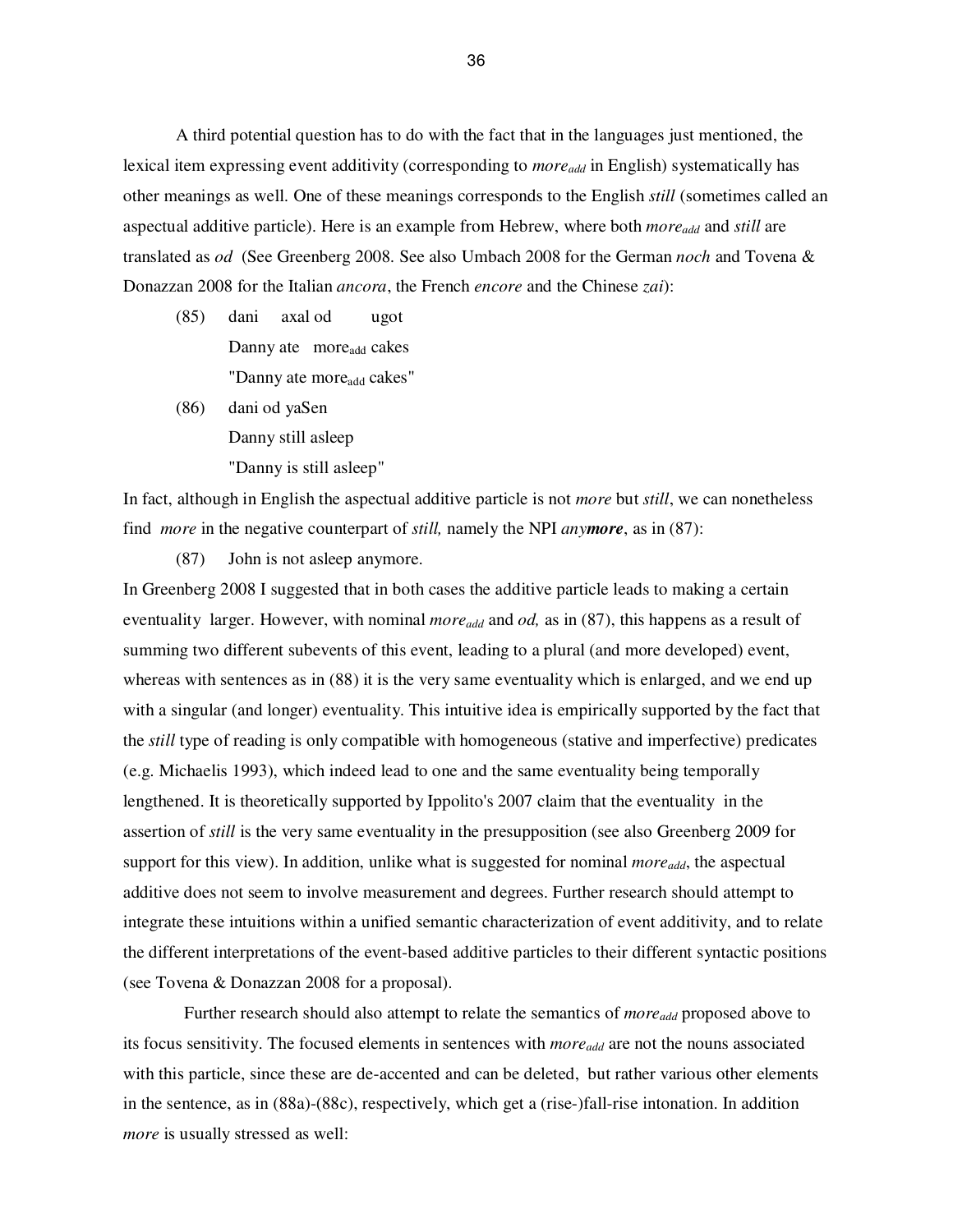- (88) a. John interviewed 3 students  $\left[\text{Sara}\right]_F$  interviewed some  $\left[\text{more}\right]_F$ 
	- b. Today I interviewed 3 students. [Tomorrow] $_F$  I will interview some  $[more]_F$
	- c. In the box there are 10 cookies. [In the oven]<sub>F</sub> there are 4 [more]<sub>F</sub>

This makes the focus pattern of sentences with nominal additivity similar to that of sentences with the additive particle *too* discussed in e.g. Krifka 1999, involving contrastive topics as in (89):

(89) a. Today Danny bought books. [Tomorrow]<sub>F</sub> he will buy books [too]<sub>F</sub>.

b. Today Danny bought books. [Mary]<sub>F</sub> will buy books [too]<sub>F</sub>. A preliminary suggestion concerning these facts is that the association with contrastive topics enables the listener to construct in what senses the presupposed eventuality is distinct from the asserted one, e.g. in its participants, its time or its location (see also Umbach 2008 for a discussion of the focus sensitivity of the additive *noch* in German).

Finally, the semantics of nominal *more*<sub>add</sub> presented in this paper for sentences like (90) should be compared to that of particles with similar effects, like *different*, *additional, further* and *together*. Compare, for example, (93)-(94):

- (92) Mary spoke with 3 students. John spoke with 2 more students
- (93) Mary spoke with 3 students. John spoke with 2 different students
- (94) John and Mary together spoke with 5 students

As mentioned above, *together* received an event based analysis (in e.g. Lasersohn 1995 and Kratzer (forthcoming)) (in addition to an analysis in terms of an additive measure function in Moltmann 2004)). The particle *different* has been given an event based analysis as well (Carlson 1987, Moltmann 1992). But the constraints in the domain of eventualities that these three particles should obey are not the same. For example, unlike *moreadd*, neither *together* and *different* seem to be sensitive to the temporal order of the eventualities they involve. Further research should look more closely at the similarities and differences between the semantics of such particles.

**Acknowledgements**: I would like to thank Norah Boneh, Gabi Danon, Edit Doron, Brenda Laca, Barbara Partee, Malka Rapoport-Hovav, Susan Rothstein, Ivy Sichel, Lucia Tovena, the audience of the Workshop on Nominal and Verbal Plurality held in November 2009 in Paris, and anonymous reviewers for LoLa10, and S&B14, for constructive comments.

#### **References**:

- Carlson, G. (1987). Same and Different: Some Consequences for Syntax and Semantics. *Linguistics and Philosophy*, 10:4, 531-565.
- Greenberg, Y. (2008). Summed Eventualities with Nominal and Verbal Additive particles. A paper presented at the Workshop on Nominal and Verbal Plurality, 7.11.08, Paris.

Greenberg, Y. (2009). Presupposition Accommodation and Informativity Consideration with Aspectual *Still*, *Journal of Semantics*, 26:1, 49-86.

Hackl, M. (2000). *Comparative Quantifiers*. PhD dissertation, Cambridge, MA: MIT, MITWPL.